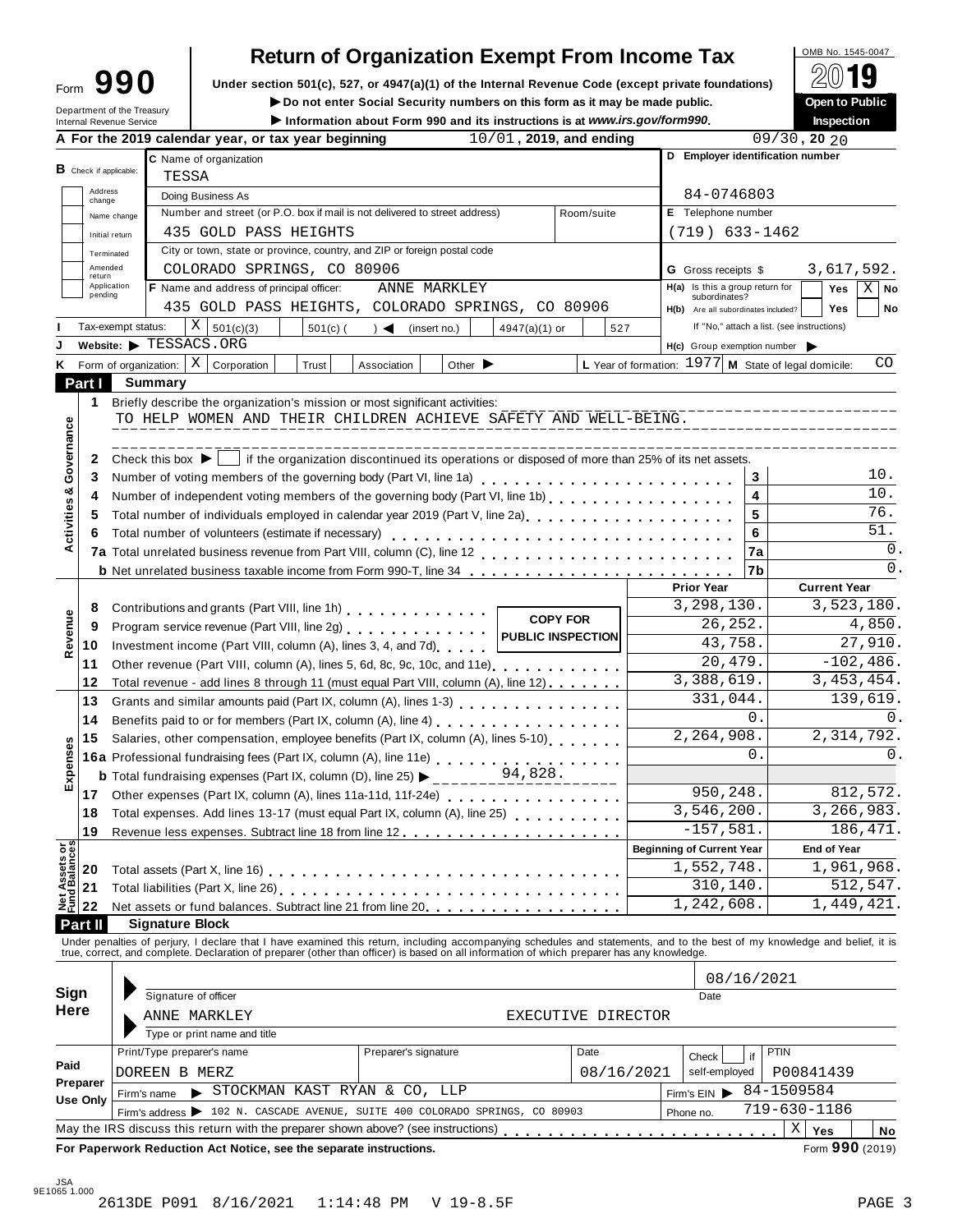|                            | TESSA                                                                                                                                                                                                             | 84-0746803 |                      |
|----------------------------|-------------------------------------------------------------------------------------------------------------------------------------------------------------------------------------------------------------------|------------|----------------------|
|                            | Form 990 (2019)                                                                                                                                                                                                   |            | Page 2               |
| Part III                   | <b>Statement of Program Service Accomplishments</b>                                                                                                                                                               |            |                      |
|                            |                                                                                                                                                                                                                   |            | X                    |
|                            | Briefly describe the organization's mission:                                                                                                                                                                      |            |                      |
|                            | TESSA'S PURPOSE IS TO PROVIDE CONFIDENTIAL PROGRAMS THAT EMPOWER                                                                                                                                                  |            |                      |
|                            | VICTIMS OF DOMESTIC VIOLENCE AND SEXUAL ASSUALT IN EL PASO AND TELLER                                                                                                                                             |            |                      |
|                            | COUNTIES. SEE SCHEDULE O FOR CONTINUATION                                                                                                                                                                         |            |                      |
|                            | 2 Did the organization undertake any significant program services during the year which were not listed on the                                                                                                    |            |                      |
|                            | If "Yes," describe these new services on Schedule O.                                                                                                                                                              | <b>Yes</b> | $\lceil x \rceil$ No |
|                            | Did the organization cease conducting, or make significant changes in how it conducts, any program                                                                                                                | <b>Yes</b> | $ X $ No             |
|                            | If "Yes," describe these changes on Schedule O.<br>Describe the organization's program service accomplishments for each of its three largest program services, as measured by                                     |            |                      |
|                            | expenses. Section $501(c)(3)$ and $501(c)(4)$ organizations are required to report the amount of grants and allocations to others,<br>the total expenses, and revenue, if any, for each program service reported. |            |                      |
| 4a (Code:                  | (Revenue \$) (Revenue \,<br>) (Expenses $\frac{1}{2}$ s26, 501. including grants of \$                                                                                                                            |            |                      |
|                            | SAFEHOUSE: TESSA'S SAFEHOUSE PROVIDES EMERGENCY SHELTER, FOOD,                                                                                                                                                    |            |                      |
|                            | CASE MANAGEMENT, COUNSELING, AND SUPPORT TO FEMALE VICTIMS AND                                                                                                                                                    |            |                      |
|                            | THEIR CHILDREN WHO HAVE BECOME HOMELESS DUE TO DOMESTIC VIOLENCE<br>OR SEXUAL ASSAULT.                                                                                                                            |            |                      |
|                            | SEE SCHEDULE O FOR CONTINUATION                                                                                                                                                                                   |            |                      |
|                            |                                                                                                                                                                                                                   |            |                      |
|                            |                                                                                                                                                                                                                   |            |                      |
|                            |                                                                                                                                                                                                                   |            |                      |
|                            |                                                                                                                                                                                                                   |            |                      |
|                            |                                                                                                                                                                                                                   |            |                      |
|                            |                                                                                                                                                                                                                   |            |                      |
|                            |                                                                                                                                                                                                                   |            |                      |
| 4b (Code:                  |                                                                                                                                                                                                                   |            |                      |
|                            | ) (Revenue \$<br>VICTIM ADVOCACY: TESSA STAFF PROVIDE ADVOCACY, SYSTEMS ASSISTANCE                                                                                                                                |            |                      |
|                            | (CRIMINAL JUSTICE AND OTHER INSTITUTIONAL SYSTEMS), COURT SUPPORT,                                                                                                                                                |            |                      |
|                            | AND COMMUNITY RESOURCES AND REFERRALS FOR VICTIMS EXPERIENCING                                                                                                                                                    |            |                      |
|                            | DOMESTIC VIOLENCE, DATING VIOLENCE, INTIMATE PARTNER STALKING,                                                                                                                                                    |            |                      |
|                            | AND/OR SEXUAL ASSUALT. SEE SCHEDULE O FOR CONTINUATION                                                                                                                                                            |            |                      |
|                            |                                                                                                                                                                                                                   |            |                      |
|                            |                                                                                                                                                                                                                   |            |                      |
|                            |                                                                                                                                                                                                                   |            |                      |
|                            |                                                                                                                                                                                                                   |            |                      |
| 4c (Code:                  | 294,581. including grants of \$<br>) (Revenue \$<br>) (Expenses \$                                                                                                                                                |            |                      |
|                            | THE CHILDREN'S PROGRAM OFFERS THERAPEUTIC AND NON-THERAPEUTIC                                                                                                                                                     |            |                      |
|                            | SERVICES FOR CHILDREN WHO HAVE WITNESSED AND/OR BEEN VICTIMS OF                                                                                                                                                   |            |                      |
|                            | DOMESTIC VIOLENCE. AVAILABLE TO BOTH CHILDREN RESIDING IN TESSA'S                                                                                                                                                 |            |                      |
|                            | SAFEHOUSE (RESIDENTIAL) AND CHILDREN FROM THE COMMUNITY-AT-LARGE                                                                                                                                                  |            |                      |
|                            | (COMMUNITY), SERVICES INCLUDE: THERAPY;                                                                                                                                                                           |            |                      |
|                            | PSYCHO-EDUCATIONAL/AGE-APPROPRIATE SUPPORT GROUPS; CASE                                                                                                                                                           |            |                      |
|                            | MANAGEMENT; CHILD-SPECIFIC ADVOCACY; AND RECREATIONAL                                                                                                                                                             |            |                      |
|                            | OPPORTUNITIES. IN FY2020, TESSA'S CHILDREN'S PROGRAM PROVIDED                                                                                                                                                     |            |                      |
|                            | SERVICES TO 120 CHILDREN AND CASE MANAGEMENT TO 95 CHILDREN                                                                                                                                                       |            |                      |
|                            | RESIDING IN THE SAFE HOUSE.                                                                                                                                                                                       |            |                      |
|                            |                                                                                                                                                                                                                   |            |                      |
|                            | ATTACHMENT 1<br>4d Other program services (Describe on Schedule O.)                                                                                                                                               |            |                      |
|                            | (Expenses \$<br>$1,674,560$ . including grants of \$<br>139,619. (Revenue \$<br>4,850.                                                                                                                            |            |                      |
|                            | 3,065,642.<br>4e Total program service expenses >                                                                                                                                                                 |            |                      |
| <b>JSA</b><br>9E1020 2.000 |                                                                                                                                                                                                                   |            | Form 990 (2019)      |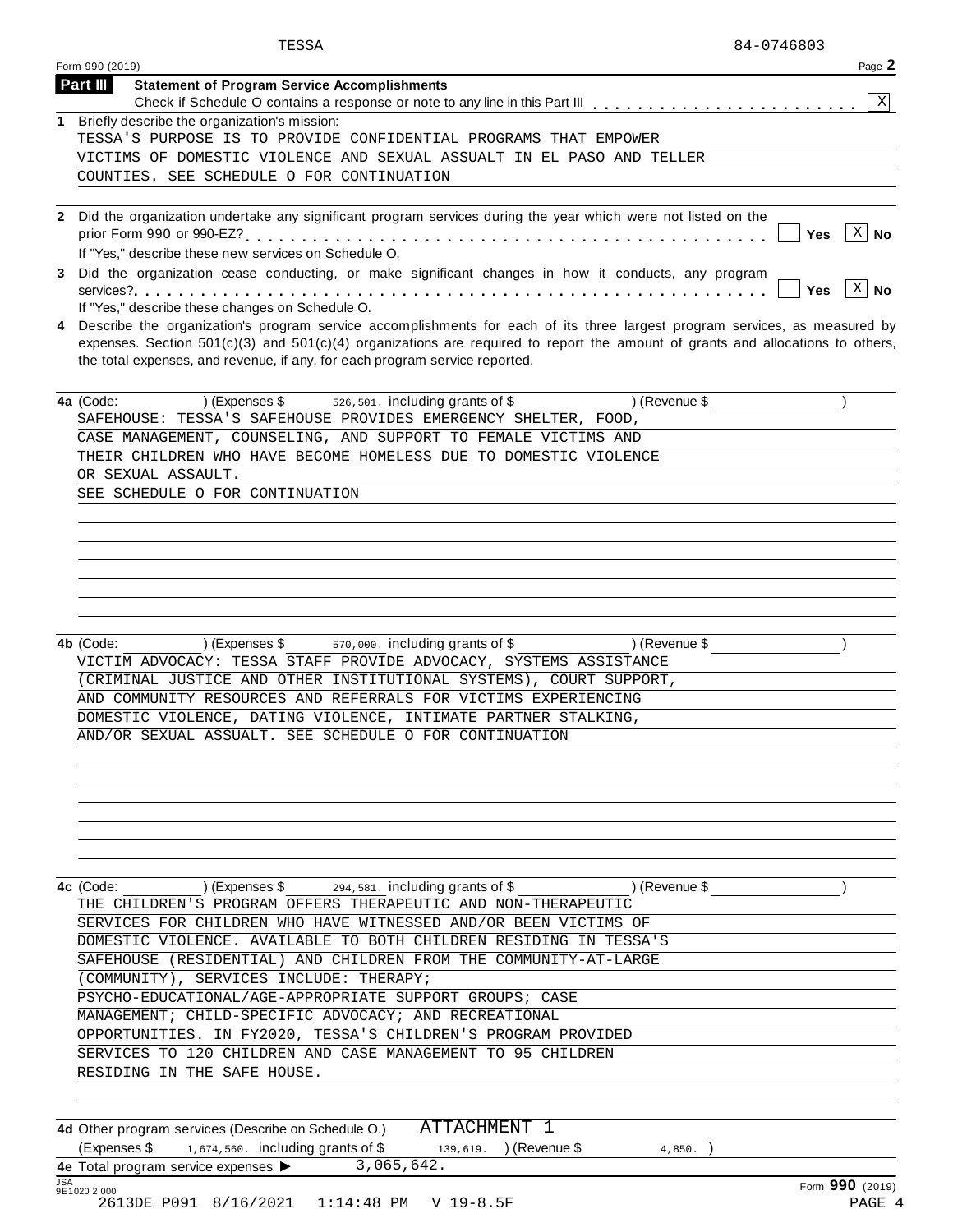| Form 990 (2019) | Page $\bullet$ |
|-----------------|----------------|
|                 |                |

| 1            | Is the organization described in section $501(c)(3)$ or $4947(a)(1)$ (other than a private foundation)? If "Yes,"                                                                                                                                 |                 | Yes         | No |
|--------------|---------------------------------------------------------------------------------------------------------------------------------------------------------------------------------------------------------------------------------------------------|-----------------|-------------|----|
|              |                                                                                                                                                                                                                                                   | $\mathbf{1}$    | Χ           |    |
| $\mathbf{2}$ | Is the organization required to complete Schedule B, Schedule of Contributors (see instructions)?                                                                                                                                                 | $\mathbf{2}$    | $\mathbf X$ |    |
| 3            | Did the organization engage in direct or indirect political campaign activities on behalf of or in opposition to                                                                                                                                  |                 |             |    |
| 4            | Section 501(c)(3) organizations. Did the organization engage in lobbying activities, or have a section 501(h)                                                                                                                                     | 3               |             |    |
| 5.           | election in effect during the tax year? If "Yes," complete Schedule C, Part II.<br>Is the organization a section $501(c)(4)$ , $501(c)(5)$ , or $501(c)(6)$ organization that receives membership dues,                                           | 4               |             |    |
|              | assessments, or similar amounts as defined in Revenue Procedure 98-19? If "Yes," complete Schedule C, Part III                                                                                                                                    | 5               |             |    |
| 6            | Did the organization maintain any donor advised funds or any similar funds or accounts for which donors<br>have the right to provide advice on the distribution or investment of amounts in such funds or accounts? If                            | 6               |             |    |
| 7            | Did the organization receive or hold a conservation easement, including easements to preserve open space,                                                                                                                                         |                 |             |    |
| 8            | the environment, historic land areas, or historic structures? If "Yes," complete Schedule D, Part II.<br>Did the organization maintain collections of works of art, historical treasures, or other similar assets? If "Yes,"                      | $\overline{7}$  |             |    |
| 9            | Did the organization report an amount in Part X, line 21, for escrow or custodial account liability, serve as a                                                                                                                                   | 8               |             |    |
|              | custodian for amounts not listed in Part X; or provide credit counseling, debt management, credit repair, or                                                                                                                                      | 9               |             |    |
| 10           | Did the organization, directly or through a related organization, hold assets in donor-restricted endowments                                                                                                                                      | 10              |             |    |
| 11           | If the organization's answer to any of the following questions is "Yes," then complete Schedule D, Parts VI,<br>VII, VIII, IX, or X as applicable.                                                                                                |                 |             |    |
|              | a Did the organization report an amount for land, buildings, and equipment in Part X, line 10? If "Yes,"                                                                                                                                          | 11a             | Χ           |    |
|              | <b>b</b> Did the organization report an amount for investments-other securities in Part X, line 12 that is 5% or more<br>of its total assets reported in Part X, line 16? If "Yes," complete Schedule D, Part VII                                 | 11 <sub>b</sub> |             |    |
|              | c Did the organization report an amount for investments-program related in Part X, line 13 that is 5% or more<br>of its total assets reported in Part X, line 16? If "Yes," complete Schedule D, Part VIII                                        | 11c             |             |    |
|              | d Did the organization report an amount for other assets in Part X, line 15, that is 5% or more of its total assets<br>reported in Part X, line 16? If "Yes," complete Schedule D, Part IX.                                                       | 11d             |             |    |
|              | e Did the organization report an amount for other liabilities in Part X, line 25? If "Yes," complete Schedule D, Part X                                                                                                                           | 11e             |             |    |
|              | f Did the organization's separate or consolidated financial statements for the tax year include a footnote that addresses                                                                                                                         |                 |             |    |
|              | the organization's liability for uncertain tax positions under FIN 48 (ASC 740)? If "Yes," complete Schedule D, Part X<br>12a Did the organization obtain separate, independent audited financial statements for the tax year? If "Yes," complete | 11f             | Χ           |    |
|              |                                                                                                                                                                                                                                                   | 12a             | Χ           |    |
|              | <b>b</b> Was the organization included in consolidated, independent audited financial statements for the tax year? If<br>"Yes," and if the organization answered "No" to line 12a, then completing Schedule D, Parts XI and XII is optional       | 12 <sub>b</sub> |             |    |
| 13           | Is the organization a school described in section $170(b)(1)(A)(ii)?$ If "Yes," complete Schedule E.                                                                                                                                              | 13              |             |    |
|              | 14a Did the organization maintain an office, employees, or agents outside of the United States?.                                                                                                                                                  | 14a             |             |    |
|              | <b>b</b> Did the organization have aggregate revenues or expenses of more than \$10,000 from grantmaking,                                                                                                                                         |                 |             |    |
|              | fundraising, business, investment, and program service activities outside the United States, or aggregate<br>foreign investments valued at \$100,000 or more? If "Yes," complete Schedule F, Parts I and IV                                       | 14b             |             |    |
| 15           | Did the organization report on Part IX, column (A), line 3, more than \$5,000 of grants or other assistance to or                                                                                                                                 | 15              |             |    |
| 16           | Did the organization report on Part IX, column (A), line 3, more than \$5,000 of aggregate grants or other<br>assistance to or for foreign individuals? If "Yes," complete Schedule F, Parts III and IV                                           | 16              |             |    |
| 17           | Did the organization report a total of more than \$15,000 of expenses for professional fundraising services on<br>Part IX, column (A), lines 6 and 11e? If "Yes," complete Schedule G, Part I (see instructions)                                  | 17              |             |    |
| 18           | Did the organization report more than \$15,000 total of fundraising event gross income and contributions on                                                                                                                                       | 18              | Χ           |    |
| 19           | Did the organization report more than \$15,000 of gross income from gaming activities on Part VIII, line 9a?                                                                                                                                      | 19              |             |    |
|              | 20a Did the organization operate one or more hospital facilities? If "Yes," complete Schedule H                                                                                                                                                   | 20a             |             |    |
|              | <b>b</b> If "Yes" to line 20a, did the organization attach a copy of its audited financial statements to this return?                                                                                                                             | 20 <sub>b</sub> |             |    |
| 21           | Did the organization report more than \$5,000 of grants or other assistance to any domestic organization or                                                                                                                                       |                 |             |    |
|              | domestic government on Part IX, column (A), line 1? If "Yes," complete Schedule I, Parts I and II                                                                                                                                                 | 21              |             |    |

2613DE P091 8/16/2021 1:14:48 PM V 19-8.5F 2613DE PAGE 5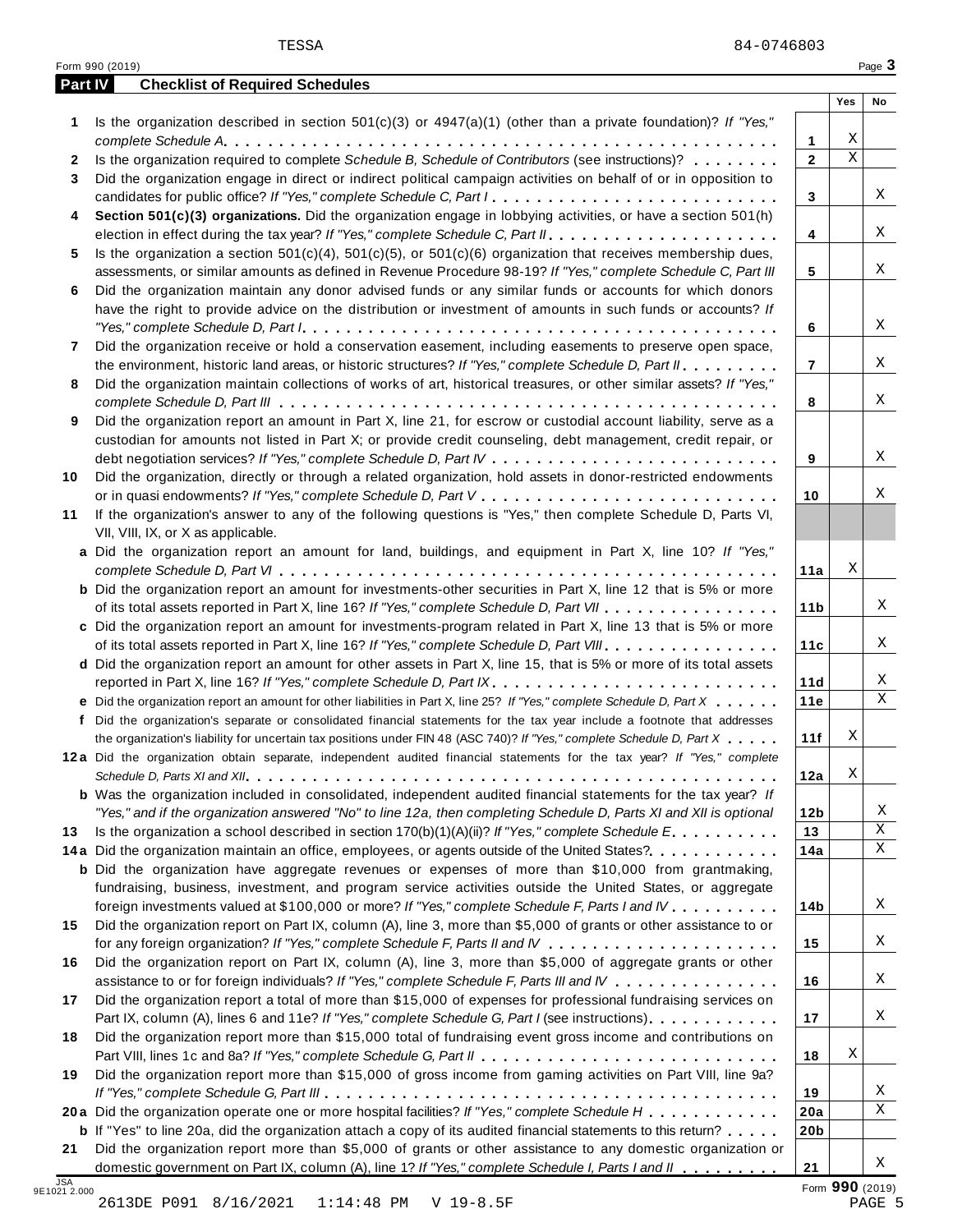| Form 990 (2019) | Page 4 |
|-----------------|--------|
|-----------------|--------|

|               | <b>Part IV</b> Checklist of Required Schedules (continued)                                                                |                 |     |             |
|---------------|---------------------------------------------------------------------------------------------------------------------------|-----------------|-----|-------------|
|               | Did the organization report more than \$5,000 of grants or other assistance to or for domestic individuals on             |                 | Yes | No          |
| 22            |                                                                                                                           | 22              | Χ   |             |
| 23            | Did the organization answer "Yes" to Part VII, Section A, line 3, 4, or 5 about compensation of the                       |                 |     |             |
|               | organization's current and former officers, directors, trustees, key employees, and highest compensated                   |                 |     |             |
|               |                                                                                                                           | 23              |     | Χ           |
|               | 24a Did the organization have a tax-exempt bond issue with an outstanding principal amount of more than                   |                 |     |             |
|               | \$100,000 as of the last day of the year, that was issued after December 31, 2002? If "Yes," answer lines 24b             |                 |     |             |
|               |                                                                                                                           | 24a             |     | Χ           |
|               | <b>b</b> Did the organization invest any proceeds of tax-exempt bonds beyond a temporary period exception?                | 24 <sub>b</sub> |     |             |
|               | c Did the organization maintain an escrow account other than a refunding escrow at any time during the year               |                 |     |             |
|               |                                                                                                                           | 24c             |     |             |
|               | <b>d</b> Did the organization act as an "on behalf of" issuer for bonds outstanding at any time during the year?          | 24d             |     |             |
|               | 25a Section 501(c)(3), 501(c)(4), and 501(c)(29) organizations. Did the organization engage in an excess benefit          |                 |     |             |
|               | transaction with a disqualified person during the year? If "Yes," complete Schedule L, Part I.                            | 25a             |     | X           |
|               | <b>b</b> Is the organization aware that it engaged in an excess benefit transaction with a disqualified person in a prior |                 |     |             |
|               | year, and that the transaction has not been reported on any of the organization's prior Forms 990 or 990-EZ?              |                 |     |             |
|               |                                                                                                                           | 25 <sub>b</sub> |     | X           |
| 26            | Did the organization report any amount on Part X, line 5 or 22, for receivables from or payables to any current           |                 |     |             |
|               | or former officer, director, trustee, key employee, creator or founder, substantial contributor, or 35%                   |                 |     |             |
|               | controlled entity or family member of any of these persons? If "Yes," complete Schedule L, Part II.                       | 26              |     | X           |
| 27            | Did the organization provide a grant or other assistance to any current or former officer, director, trustee, key         |                 |     |             |
|               | employee, creator or founder, substantial contributor or employee thereof, a grant selection committee                    |                 |     |             |
|               | member, or to a 35% controlled entity (including an employee thereof) or family member of any of these                    |                 |     |             |
|               |                                                                                                                           | 27              |     | X           |
| 28            | Was the organization a party to a business transaction with one of the following parties (see Schedule L,                 |                 |     |             |
|               | Part IV instructions, for applicable filing thresholds, conditions, and exceptions):                                      |                 |     |             |
|               | a A current or former officer, director, trustee, key employee, creator or founder, or substantial contributor? If        |                 |     |             |
|               |                                                                                                                           | 28a             |     | Χ           |
|               | <b>b</b> A family member of any individual described in line 28a? If "Yes," complete Schedule L, Part IV.                 | 28 <sub>b</sub> |     | X           |
|               | c A 35% controlled entity of one or more individuals and/or organizations described in lines 28a or 28b? If               |                 |     |             |
|               |                                                                                                                           | 28c             |     | Χ           |
| 29            | Did the organization receive more than \$25,000 in non-cash contributions? If "Yes," complete Schedule M $\ldots$         | 29              |     | $\mathbf X$ |
| 30            | Did the organization receive contributions of art, historical treasures, or other similar assets, or qualified            |                 |     |             |
|               |                                                                                                                           | 30              |     | X           |
| 31            | Did the organization liquidate, terminate, or dissolve and cease operations? If "Yes," complete Schedule N, Part I        | 31              |     | $\mathbf X$ |
| 32            | Did the organization sell, exchange, dispose of, or transfer more than 25% of its net assets? If "Yes,"                   |                 |     |             |
|               |                                                                                                                           | 32              |     | Χ           |
| 33            | Did the organization own 100% of an entity disregarded as separate from the organization under Regulations                |                 |     |             |
|               |                                                                                                                           | 33              |     | Χ           |
| 34            | Was the organization related to any tax-exempt or taxable entity? If "Yes," complete Schedule R, Part II, III,            |                 |     |             |
|               |                                                                                                                           | 34              |     | X           |
|               | 35a Did the organization have a controlled entity within the meaning of section 512(b)(13)?                               | 35a             |     | $\mathbf X$ |
|               | <b>b</b> If "Yes" to line 35a, did the organization receive any payment from or engage in any transaction with a          |                 |     |             |
|               | controlled entity within the meaning of section 512(b)(13)? If "Yes," complete Schedule R, Part V, line 2                 | 35 <sub>b</sub> |     |             |
| 36            | Section 501(c)(3) organizations. Did the organization make any transfers to an exempt non-charitable                      |                 |     |             |
|               | related organization? If "Yes," complete Schedule R, Part V, line 2.                                                      | 36              |     |             |
| 37            | Did the organization conduct more than 5% of its activities through an entity that is not a related organization          |                 |     |             |
|               | and that is treated as a partnership for federal income tax purposes? If "Yes," complete Schedule R, Part VI              | 37              |     | Χ           |
| 38            | Did the organization complete Schedule O and provide explanations in Schedule O for Part VI, lines 11b and                |                 |     |             |
|               | 19? Note: All Form 990 filers are required to complete Schedule O.                                                        | 38              | Χ   |             |
| <b>Part V</b> | <b>Statements Regarding Other IRS Filings and Tax Compliance</b>                                                          |                 |     |             |
|               | Check if Schedule O contains a response or note to any line in this Part V                                                |                 |     |             |
|               |                                                                                                                           |                 | Yes | No          |
|               | 27                                                                                                                        |                 |     |             |
|               | 1a Enter the number reported in Box 3 of Form 1096. Enter -0- if not applicable   1a                                      |                 |     |             |
|               | 0.<br><b>b</b> Enter the number of Forms W-2G included in line 1a. Enter -0- if not applicable $\ldots \ldots$ ,          |                 |     |             |
|               | c Did the organization comply with backup withholding rules for reportable payments to vendors and                        |                 |     |             |
| JSA           |                                                                                                                           | 1c              |     |             |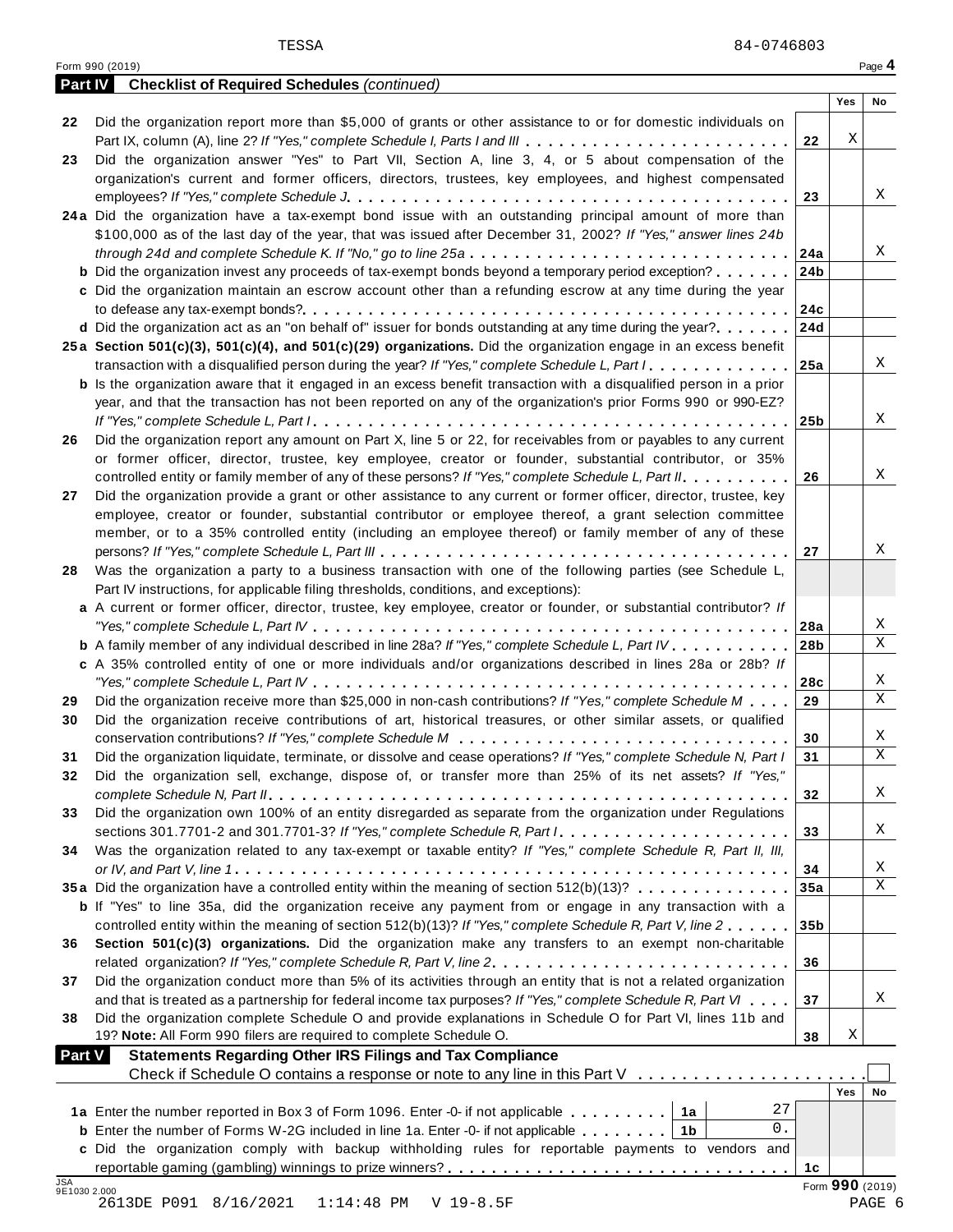| <b>Part V</b> | <b>Statements Regarding Other IRS Filings and Tax Compliance (continued)</b>                                                                                 |                |             |    |
|---------------|--------------------------------------------------------------------------------------------------------------------------------------------------------------|----------------|-------------|----|
|               |                                                                                                                                                              |                | Yes         | No |
|               | 2a Enter the number of employees reported on Form W-3, Transmittal of Wage and Tax                                                                           |                |             |    |
|               | 76<br>Statements, filed for the calendar year ending with or within the year covered by this return. [2a                                                     |                |             |    |
|               | <b>b</b> If at least one is reported on line 2a, did the organization file all required federal employment tax returns?                                      | 2b             | Χ           |    |
|               | Note: If the sum of lines 1a and 2a is greater than 250, you may be required to e-file (see instructions)                                                    |                |             |    |
|               | 3a Did the organization have unrelated business gross income of \$1,000 or more during the year?                                                             | 3a             |             | Χ  |
|               | <b>b</b> If "Yes," has it filed a Form 990-T for this year? If "No" to line 3b, provide an explanation on Schedule O                                         | 3 <sub>b</sub> |             |    |
|               | 4a At any time during the calendar year, did the organization have an interest in, or a signature or other authority over,                                   |                |             |    |
|               | a financial account in a foreign country (such as a bank account, securities account, or other financial account)?                                           | 4a             |             | Χ  |
|               | <b>b</b> If "Yes," enter the name of the foreign country $\blacktriangleright$                                                                               |                |             |    |
|               | See instructions for filing requirements for FinCEN Form 114, Report of Foreign Bank and Financial Accounts (FBAR).                                          |                |             |    |
|               | 5a Was the organization a party to a prohibited tax shelter transaction at any time during the tax year?                                                     | 5a             |             | Χ  |
|               | <b>b</b> Did any taxable party notify the organization that it was or is a party to a prohibited tax shelter transaction?                                    | 5b             |             | Χ  |
|               |                                                                                                                                                              | 5c             |             |    |
|               | 6a Does the organization have annual gross receipts that are normally greater than \$100,000, and did the                                                    |                |             |    |
|               | organization solicit any contributions that were not tax deductible as charitable contributions?                                                             | 6a             |             | Χ  |
|               | <b>b</b> If "Yes," did the organization include with every solicitation an express statement that such contributions or                                      |                |             |    |
|               |                                                                                                                                                              | 6b             |             |    |
| $\mathbf{7}$  | Organizations that may receive deductible contributions under section 170(c).                                                                                |                |             |    |
|               | a Did the organization receive a payment in excess of \$75 made partly as a contribution and partly for goods                                                |                |             |    |
|               |                                                                                                                                                              | 7a             | Χ           |    |
|               | <b>b</b> If "Yes," did the organization notify the donor of the value of the goods or services provided?                                                     | 7b             | $\mathbf X$ |    |
|               | c Did the organization sell, exchange, or otherwise dispose of tangible personal property for which it was                                                   |                |             |    |
|               |                                                                                                                                                              | 7c             |             | Χ  |
|               | d If "Yes," indicate the number of Forms 8282 filed during the year 7d                                                                                       |                |             |    |
|               | e Did the organization receive any funds, directly or indirectly, to pay premiums on a personal benefit contract?                                            | 7e             |             | Χ  |
|               | f Did the organization, during the year, pay premiums, directly or indirectly, on a personal benefit contract?                                               | 7f             |             | Χ  |
| g             | If the organization received a contribution of qualified intellectual property, did the organization file Form 8899 as required?                             | 7g             |             |    |
|               | h If the organization received a contribution of cars, boats, airplanes, or other vehicles, did the organization file a Form 1098-C?. .                      | 7h             |             |    |
| 8             | Sponsoring organizations maintaining donor advised funds. Did a donor advised fund maintained by the                                                         |                |             |    |
|               | sponsoring organization have excess business holdings at any time during the year?                                                                           | 8              |             |    |
| 9             | Sponsoring organizations maintaining donor advised funds.                                                                                                    |                |             |    |
|               | a Did the sponsoring organization make any taxable distributions under section 4966?                                                                         | 9а             |             |    |
|               | <b>b</b> Did the sponsoring organization make a distribution to a donor, donor advisor, or related person?                                                   | 9b             |             |    |
| 10            | Section 501(c)(7) organizations. Enter:                                                                                                                      |                |             |    |
|               | 10a<br>a Initiation fees and capital contributions included on Part VIII, line 12                                                                            |                |             |    |
|               | <b>b</b> Gross receipts, included on Form 990, Part VIII, line 12, for public use of club facilities  10b                                                    |                |             |    |
| 11            | Section 501(c)(12) organizations. Enter:                                                                                                                     |                |             |    |
|               | 11a<br><b>a</b> Gross income from members or shareholders                                                                                                    |                |             |    |
|               | <b>b</b> Gross income from other sources (Do not net amounts due or paid to other sources                                                                    |                |             |    |
|               | 11 <sub>b</sub>                                                                                                                                              |                |             |    |
|               | 12a Section 4947(a)(1) non-exempt charitable trusts. Is the organization filing Form 990 in lieu of Form 1041?                                               | 12a            |             |    |
|               | <b>b</b> If "Yes," enter the amount of tax-exempt interest received or accrued during the year 12b                                                           |                |             |    |
| 13.           | Section 501(c)(29) qualified nonprofit health insurance issuers.                                                                                             |                |             |    |
|               | a Is the organization licensed to issue qualified health plans in more than one state?                                                                       | 13а            |             |    |
|               | Note: See the instructions for additional information the organization must report on Schedule O.                                                            |                |             |    |
|               | <b>b</b> Enter the amount of reserves the organization is required to maintain by the states in which                                                        |                |             |    |
|               | 13 <sub>b</sub>                                                                                                                                              |                |             |    |
|               | 13с                                                                                                                                                          |                |             | Χ  |
|               | 14a Did the organization receive any payments for indoor tanning services during the tax year?                                                               | 14a            |             |    |
|               | <b>b</b> If "Yes," has it filed a Form 720 to report these payments? If "No," provide an explanation on Schedule $0 \cdot \cdot \cdot \cdot$                 | 14b            |             |    |
| 15            | Is the organization subject to the section 4960 tax on payment(s) of more than \$1,000,000 in remuneration or                                                | 15             |             | Χ  |
|               | If "Yes," see instructions and file Form 4720, Schedule N.                                                                                                   |                |             |    |
|               |                                                                                                                                                              | 16             |             | Χ  |
| 16            | Is the organization an educational institution subject to the section 4968 excise tax on net investment income?<br>If "Yes," complete Form 4720, Schedule O. |                |             |    |

Form <sup>990</sup> (2019) Page **5**

Form **990** (2019)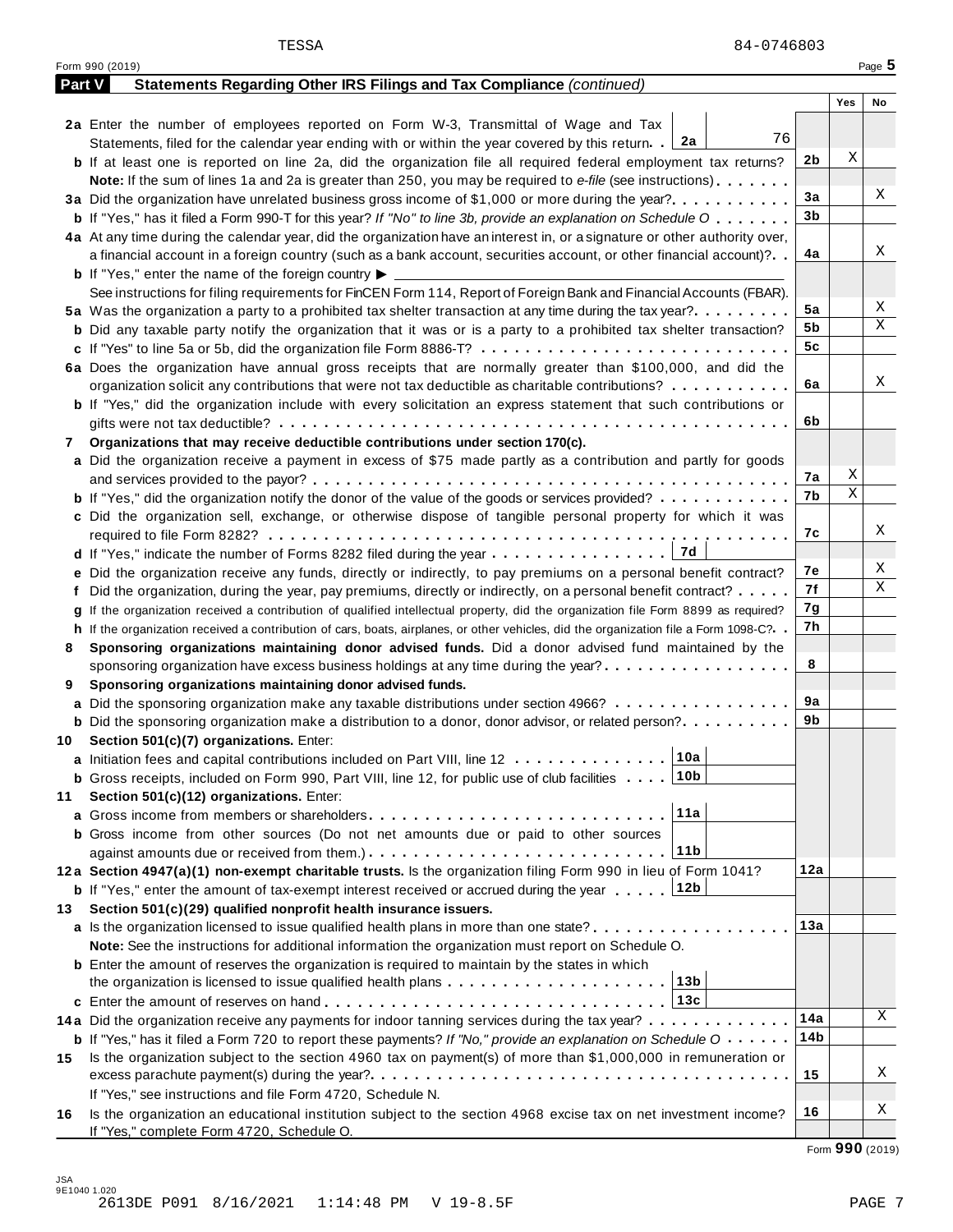|            | 84-0746803<br>TESSA<br>Form 990 (2019)                                                                                                                                                      |                 |            | Page 6          |
|------------|---------------------------------------------------------------------------------------------------------------------------------------------------------------------------------------------|-----------------|------------|-----------------|
|            | Governance, Management, and Disclosure For each "Yes" response to lines 2 through 7b below, and for a "No"<br>Part VI                                                                       |                 |            |                 |
|            | response to line 8a, 8b, or 10b below, describe the circumstances, processes, or changes on Schedule O. See instructions.                                                                   |                 |            |                 |
|            |                                                                                                                                                                                             |                 |            | $\mathbf X$     |
|            | <b>Section A. Governing Body and Management</b>                                                                                                                                             |                 |            |                 |
|            |                                                                                                                                                                                             |                 | <b>Yes</b> | No              |
|            | 10<br>1a<br>1a Enter the number of voting members of the governing body at the end of the tax year                                                                                          |                 |            |                 |
|            | If there are material differences in voting rights among members of the governing body, or                                                                                                  |                 |            |                 |
|            | if the governing body delegated broad authority to an executive committee or similar<br>committee, explain on Schedule O.                                                                   |                 |            |                 |
| b          | 10<br>1b<br>Enter the number of voting members included on line 1a, above, who are independent                                                                                              |                 |            |                 |
| 2          | Did any officer, director, trustee, or key employee have a family relationship or a business relationship with                                                                              |                 |            |                 |
|            |                                                                                                                                                                                             | $\mathbf{2}$    |            | Χ               |
| 3          | Did the organization delegate control over management duties customarily performed by or under the direct                                                                                   |                 |            |                 |
|            | supervision of officers, directors, trustees, or key employees to a management company or other person?                                                                                     | 3               |            | Χ               |
| 4          | Did the organization make any significant changes to its governing documents since the prior Form 990 was filed?                                                                            | 4               |            | X               |
| 5          | Did the organization become aware during the year of a significant diversion of the organization's assets?                                                                                  | 5               |            | X               |
| 6          |                                                                                                                                                                                             | 6               |            | Χ               |
| 7a         | Did the organization have members, stockholders, or other persons who had the power to elect or appoint                                                                                     |                 |            |                 |
|            |                                                                                                                                                                                             | 7a              |            | Χ               |
| b          | Are any governance decisions of the organization reserved to (or subject to approval by) members,                                                                                           |                 |            |                 |
|            |                                                                                                                                                                                             | 7b              |            | Χ               |
| 8          | Did the organization contemporaneously document the meetings held or written actions undertaken during                                                                                      |                 |            |                 |
|            | the year by the following:                                                                                                                                                                  |                 |            |                 |
| a          |                                                                                                                                                                                             | 8a              | Χ          |                 |
| b          |                                                                                                                                                                                             | 8b              | Χ          |                 |
| 9          | Is there any officer, director, trustee, or key employee listed in Part VII, Section A, who cannot be reached at                                                                            |                 |            |                 |
|            | the organization's mailing address? If "Yes," provide the names and addresses on Schedule O.                                                                                                | 9               |            | Χ               |
|            | Section B. Policies (This Section B requests information about policies not required by the Internal Revenue Code.)                                                                         |                 |            |                 |
|            |                                                                                                                                                                                             |                 | Yes        | No              |
|            |                                                                                                                                                                                             | 10a             |            | Χ               |
| b          | If "Yes," did the organization have written policies and procedures governing the activities of such chapters,                                                                              |                 |            |                 |
|            | affiliates, and branches to ensure their operations are consistent with the organization's exempt purposes?                                                                                 | 10 <sub>b</sub> |            |                 |
|            | 11a Has the organization provided a complete copy of this Form 990 to all members of its governing body before filing the form?                                                             | 11a             | X          |                 |
| b          | Describe in Schedule O the process, if any, used by the organization to review this Form 990.                                                                                               |                 |            |                 |
|            | 12a Did the organization have a written conflict of interest policy? If "No," go to line 13                                                                                                 | 12a             | X          |                 |
| b          | Were officers, directors, or trustees, and key employees required to disclose annually interests that could give                                                                            |                 |            |                 |
|            |                                                                                                                                                                                             | 12 <sub>b</sub> | X          |                 |
|            | Did the organization regularly and consistently monitor and enforce compliance with the policy? If "Yes,"                                                                                   |                 |            |                 |
|            |                                                                                                                                                                                             | 12c             | Χ          |                 |
| 13         |                                                                                                                                                                                             | 13              | Χ          |                 |
| 14         | Did the organization have a written document retention and destruction policy?                                                                                                              | 14              | Χ          |                 |
| 15         | Did the process for determining compensation of the following persons include a review and approval by                                                                                      |                 |            |                 |
|            | independent persons, comparability data, and contemporaneous substantiation of the deliberation and decision?                                                                               |                 |            |                 |
| a          |                                                                                                                                                                                             | 15a             | Χ          |                 |
| b          |                                                                                                                                                                                             | 15 <sub>b</sub> | X          |                 |
|            | If "Yes" to line 15a or 15b, describe the process in Schedule O (see instructions).                                                                                                         |                 |            |                 |
|            | 16a Did the organization invest in, contribute assets to, or participate in a joint venture or similar arrangement                                                                          |                 |            |                 |
|            |                                                                                                                                                                                             | 16a             |            | Χ               |
|            | If "Yes," did the organization follow a written policy or procedure requiring the organization to evaluate its                                                                              |                 |            |                 |
| b          | participation in joint venture arrangements under applicable federal tax law, and take steps to safeguard the                                                                               |                 |            |                 |
|            | organization's exempt status with respect to such arrangements?                                                                                                                             | 16b             |            |                 |
|            | <b>Section C. Disclosure</b>                                                                                                                                                                |                 |            |                 |
| 17         | List the states with which a copy of this Form 990 is required to be filed $\blacktriangleright \frac{\text{CO}}{\text{O}}$ ,                                                               |                 |            |                 |
|            | Section 6104 requires an organization to make its Forms 1023 (1024 or 1024-A, if applicable), 990, and 990-T (Section 501(c)                                                                |                 |            |                 |
| 18         | (3)s only) available for public inspection. Indicate how you made these available. Check all that apply.                                                                                    |                 |            |                 |
|            | Χ<br>$\mathbf{X}$<br>Own website<br>Another's website<br>Upon request<br>Other (explain on Schedule O)                                                                                      |                 |            |                 |
|            |                                                                                                                                                                                             |                 |            |                 |
| 19         | Describe on Schedule O whether (and if so, how) the organization made its governing documents, conflict of interest policy,                                                                 |                 |            |                 |
|            | and financial statements available to the public during the tax year.                                                                                                                       |                 |            |                 |
| 20         | State the name, address, and telephone number of the person who possesses the organization's books and records $\blacktriangleright$ ressa 435 GOLD PASS HEIGHTS COLORADO SPRINGS, CO 80906 |                 |            |                 |
| <b>JSA</b> |                                                                                                                                                                                             |                 |            | Form 990 (2019) |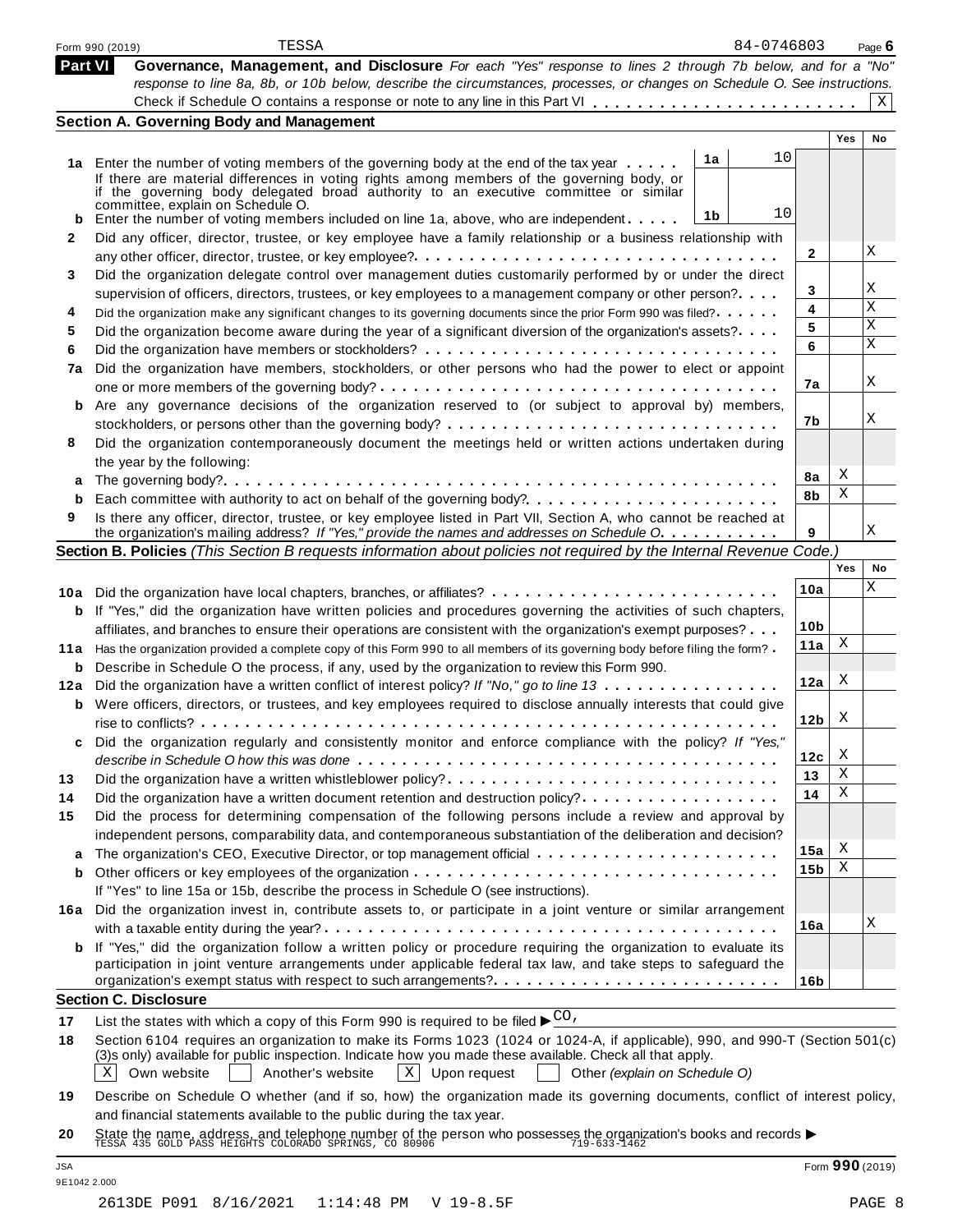Form <sup>990</sup> (2019) Page **7** TESSA 84-0746803

**Compensation of Officers, Directors, Trustees, Key Employees, Highest Compensated Employees, and Part VII Independent Contractors**

Check if Schedule O contains a response or note to any line in this Part VII  $\dots \dots \dots \dots \dots \dots \dots \dots \dots \dots$ 

**Section A. Officers, Directors, Trustees, Key Employees, and Highest Compensated Employees**

**1a** Complete this table for all persons required to be listed. Report compensation for the calendar year ending with or within the organization's tax year.

anization's lax year.<br>● List all of the organization's **current** officers, directors, trustees (whether individuals or organizations), regardless of amount of<br>nnensation Enter -0- in columns (D) (E) and (E) if no compensa compensation. Enter -0- in columns (D), (E), and (F) if no compensation was paid.

**■** List all of the organization's **current** key employees, if any. See instructions for definition of "key employee."<br>■ List the experientials five event highert expressed employees (other than an efficer director of

**Example in the organization's current** key employees, if any. See instructions for definition of key employee.<br>• List the organization's five **current** highest compensated employees (other than an officer, director, trust who received reportable compensation (Box 5 of Form W-2 and/or Box 7 of Form 1099-MISC) of more than \$100,000 from the

organization and any related organizations.<br>• List all of the organization's **former** officers, key employees, and highest compensated employees who received more than<br>\$1.00.000 of reportable componention from the erganiza \$100,000 of reportable compensation from the organization and any related organizations.

% List all of the organization's **former directors or trustees** that received, in the capacity as a former director or trustee of the organization, more than \$10,000 of reportable compensation from the organization and any related organizations. See instructions for the order in which to list the persons above.

 $\mathbf{C}$ 

Check this box if neither the organization nor any related organization compensated any current officer, director, or trustee.

| (A)<br>Name and title       | (B)<br>Average<br>hours<br>per week<br>(list any<br>hours for<br>related<br>organizations<br>below<br>dotted line) | Individual trustee<br>or director | Institutional trustee | (ပ)<br>Officer | Position<br>Key employee | (do not check more than one<br>box, unless person is both an<br>officer and a director/trustee)<br>Highest compensated<br>employee | Former | (D)<br>Reportable<br>compensation<br>from the<br>organization<br>(W-2/1099-MISC) | (E)<br>Reportable<br>compensation<br>from related<br>organizations<br>(W-2/1099-MISC) | (F)<br><b>Estimated amount</b><br>of other<br>compensation<br>from the<br>organization and<br>related organizations |
|-----------------------------|--------------------------------------------------------------------------------------------------------------------|-----------------------------------|-----------------------|----------------|--------------------------|------------------------------------------------------------------------------------------------------------------------------------|--------|----------------------------------------------------------------------------------|---------------------------------------------------------------------------------------|---------------------------------------------------------------------------------------------------------------------|
| (1) SHERRYLYNN BOYLES       | 40.00                                                                                                              |                                   |                       |                |                          |                                                                                                                                    |        |                                                                                  |                                                                                       |                                                                                                                     |
| FORMER CEO 6/19 - SEE SCH O | 0.                                                                                                                 |                                   |                       | X              |                          |                                                                                                                                    |        | 59, 313.                                                                         | 0                                                                                     | 0.                                                                                                                  |
| (2) ANNE MARKLEY            | 40.00                                                                                                              |                                   |                       |                |                          |                                                                                                                                    |        |                                                                                  |                                                                                       |                                                                                                                     |
| INTERIM CEO                 | $0$ .                                                                                                              | Χ                                 |                       | $\mathbf X$    |                          |                                                                                                                                    |        | 45, 433.                                                                         | 0                                                                                     | $\mathsf 0$ .                                                                                                       |
| (3) HOWARD BLACK            | 3.00                                                                                                               |                                   |                       |                |                          |                                                                                                                                    |        |                                                                                  |                                                                                       |                                                                                                                     |
| <b>BOARD MEMBER</b>         | 0.                                                                                                                 | X                                 |                       |                |                          |                                                                                                                                    |        | 0                                                                                | $\mathbf 0$                                                                           | $0$ .                                                                                                               |
| (4) TYRONE JOHNSON          | 3.00                                                                                                               |                                   |                       |                |                          |                                                                                                                                    |        |                                                                                  |                                                                                       |                                                                                                                     |
| PRESIDENT                   | 0.                                                                                                                 | Χ                                 |                       | Χ              |                          |                                                                                                                                    |        | 0.                                                                               | $0$ .                                                                                 | $\mathsf 0$ .                                                                                                       |
| (5) DR. JEFF ORAM-SMITH     | 3.00                                                                                                               |                                   |                       |                |                          |                                                                                                                                    |        |                                                                                  |                                                                                       |                                                                                                                     |
| BOARD MEMBER                | О.                                                                                                                 | Χ                                 |                       |                |                          |                                                                                                                                    |        | 0.                                                                               | 0                                                                                     | $0$ .                                                                                                               |
| $(6)$ TARA LOO              | 3.00                                                                                                               |                                   |                       |                |                          |                                                                                                                                    |        |                                                                                  |                                                                                       |                                                                                                                     |
| SECRETARY                   | 0.                                                                                                                 | $\rm X$                           |                       | Χ              |                          |                                                                                                                                    |        | 0                                                                                | 0                                                                                     | 0.                                                                                                                  |
| (7) CHERYL LEWIS            | 3.00                                                                                                               |                                   |                       |                |                          |                                                                                                                                    |        |                                                                                  |                                                                                       |                                                                                                                     |
| BOARD MEMBER                | 0.                                                                                                                 | Χ                                 |                       |                |                          |                                                                                                                                    |        | $\mathsf 0$                                                                      | 0                                                                                     | $0$ .                                                                                                               |
| (8) BOB MCDONALD            | 3.00                                                                                                               |                                   |                       |                |                          |                                                                                                                                    |        |                                                                                  |                                                                                       |                                                                                                                     |
| <b>BOARD MEMBER</b>         | О.                                                                                                                 | Χ                                 |                       |                |                          |                                                                                                                                    |        | 0                                                                                | 0                                                                                     | 0.                                                                                                                  |
| (9) RONALD FITCH            | 3.00                                                                                                               |                                   |                       |                |                          |                                                                                                                                    |        |                                                                                  |                                                                                       |                                                                                                                     |
| TREASURER                   | 0.                                                                                                                 | X                                 |                       | $\mathbf X$    |                          |                                                                                                                                    |        | $\mathbf 0$                                                                      | $\mathsf 0$                                                                           | $0$ .                                                                                                               |
| $(10)$ JAN WEBBER           | 3.00                                                                                                               |                                   |                       |                |                          |                                                                                                                                    |        |                                                                                  |                                                                                       |                                                                                                                     |
| <b>BOARD MEMBER</b>         | О.                                                                                                                 | Χ                                 |                       |                |                          |                                                                                                                                    |        | $\mathsf{O}$                                                                     | $\mathsf{O}$ .                                                                        | $\mathsf 0$ .                                                                                                       |
| (11) KRISTEN SOLO           | 3.00                                                                                                               |                                   |                       |                |                          |                                                                                                                                    |        |                                                                                  |                                                                                       |                                                                                                                     |
| BOARD MEMBER                | 0.                                                                                                                 | Χ                                 |                       |                |                          |                                                                                                                                    |        | 0                                                                                | $\mathsf{O}$ .                                                                        | $0$ .                                                                                                               |
| (12) LYNANN WEAVER          | 3.00                                                                                                               |                                   |                       |                |                          |                                                                                                                                    |        |                                                                                  |                                                                                       |                                                                                                                     |
| <b>BOARD MEMBER</b>         | 0.                                                                                                                 | Χ                                 |                       |                |                          |                                                                                                                                    |        | 0                                                                                | 0                                                                                     | 0.                                                                                                                  |
| (13)                        |                                                                                                                    |                                   |                       |                |                          |                                                                                                                                    |        |                                                                                  |                                                                                       |                                                                                                                     |
| (14)                        |                                                                                                                    |                                   |                       |                |                          |                                                                                                                                    |        |                                                                                  |                                                                                       |                                                                                                                     |

 $JSA$  **Form**  $990$  (2019)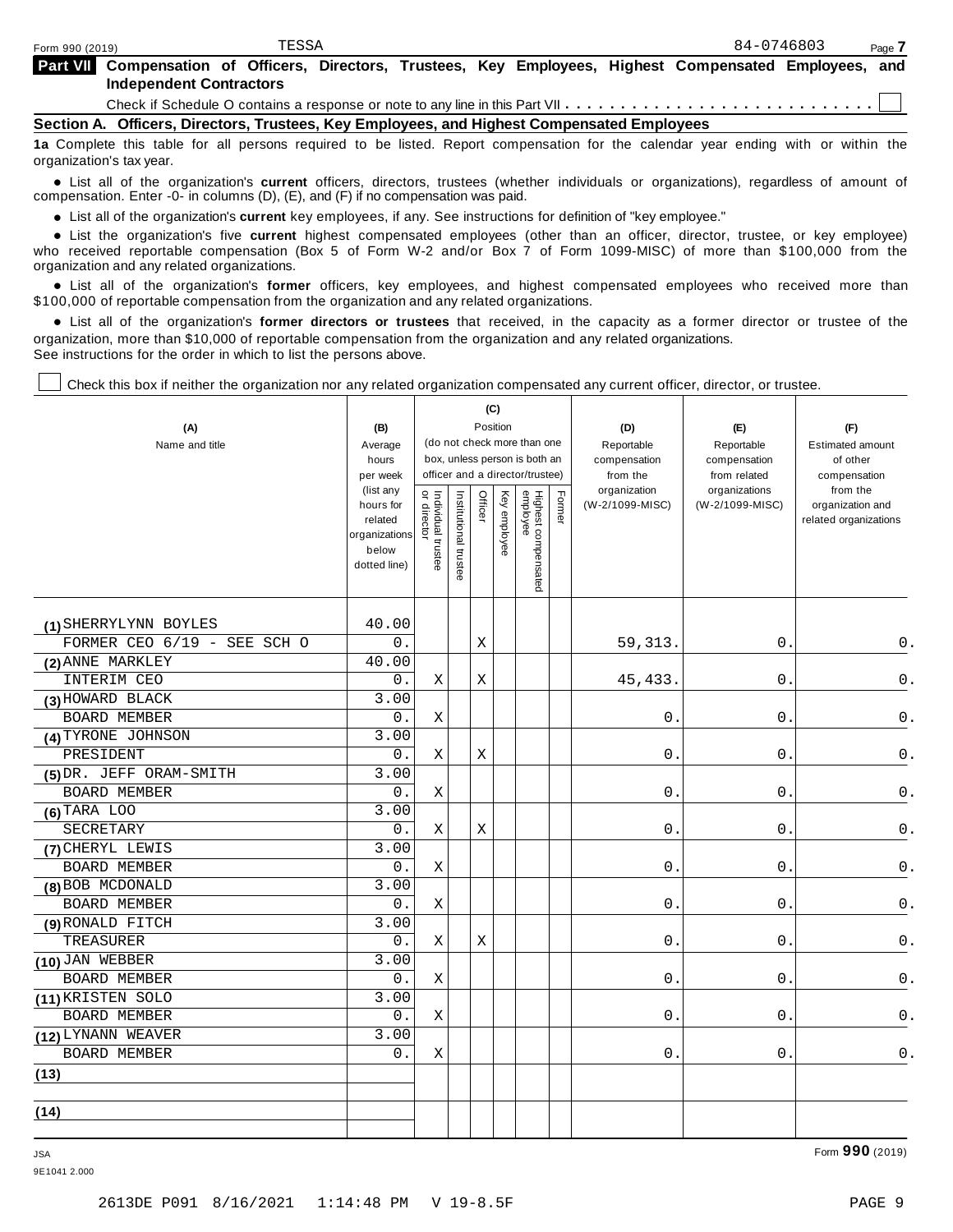| (A)<br>(B)<br>(C)<br>(D)<br>(E)<br>(F)<br>Reportable<br>Reportable<br>Name and title<br>Position<br>Estimated<br>Average<br>(do not check more than one<br>compensation<br>compensation from<br>amount of<br>hours per<br>box, unless person is both an<br>other<br>week (list any<br>related<br>from<br>officer and a director/trustee)<br>compensation<br>hours for<br>the<br>organizations<br>  Individual trustee<br> <br>  or director<br>Highest compensated<br>employee<br>Institutional trustee<br>Key employee<br>Former<br>Officer<br>from the<br>related<br>(W-2/1099-MISC)<br>organization<br>organization<br>organizations<br>(W-2/1099-MISC)<br>below dotted<br>and related<br>organizations<br>line)<br>104,746.<br>$0$ .<br>1b Sub-total<br>$0$ .<br>$0$ .<br>c Total from continuation sheets to Part VII, Section A<br>104,746.<br>0<br>d Total (add lines 1b and 1c) $\cdots \cdots \cdots \cdots \cdots \cdots \cdots \cdots \cdots \cdots \cdots$<br>2 Total number of individuals (including but not limited to those listed above) who received more than \$100,000 of<br>reportable compensation from the organization $\blacktriangleright$<br>0.<br>Yes  <br>Did the organization list any former officer, director, or trustee, key employee, or highest compensated<br>3<br>Χ<br>employee on line 1a? If "Yes," complete Schedule J for such individual<br>3<br>For any individual listed on line 1a, is the sum of reportable compensation and other compensation from the<br>4<br>organization and related organizations greater than \$150,000? If "Yes," complete Schedule J for such<br>Χ<br>4<br>Did any person listed on line 1a receive or accrue compensation from any unrelated organization or individual<br>5.<br>Χ<br>for services rendered to the organization? If "Yes," complete Schedule J for such person<br>5<br><b>Section B. Independent Contractors</b><br>Complete this table for your five highest compensated independent contractors that received more than \$100,000 of<br>1<br>compensation from the organization. Report compensation for the calendar year ending with or within the organization's tax<br>year.<br>(C)<br>(A)<br>(B)<br>Name and business address<br>Description of services<br>Compensation | Form 990 (2019)<br><b>Part VII</b><br>Section A. Officers, Directors, Trustees, Key Employees, and Highest Compensated Employees (continued) |  |  |  |  |  | Page 8   |
|--------------------------------------------------------------------------------------------------------------------------------------------------------------------------------------------------------------------------------------------------------------------------------------------------------------------------------------------------------------------------------------------------------------------------------------------------------------------------------------------------------------------------------------------------------------------------------------------------------------------------------------------------------------------------------------------------------------------------------------------------------------------------------------------------------------------------------------------------------------------------------------------------------------------------------------------------------------------------------------------------------------------------------------------------------------------------------------------------------------------------------------------------------------------------------------------------------------------------------------------------------------------------------------------------------------------------------------------------------------------------------------------------------------------------------------------------------------------------------------------------------------------------------------------------------------------------------------------------------------------------------------------------------------------------------------------------------------------------------------------------------------------------------------------------------------------------------------------------------------------------------------------------------------------------------------------------------------------------------------------------------------------------------------------------------------------------------------------------------------------------------------------------------------------------------------------------------------------------------------------------------------------------|----------------------------------------------------------------------------------------------------------------------------------------------|--|--|--|--|--|----------|
|                                                                                                                                                                                                                                                                                                                                                                                                                                                                                                                                                                                                                                                                                                                                                                                                                                                                                                                                                                                                                                                                                                                                                                                                                                                                                                                                                                                                                                                                                                                                                                                                                                                                                                                                                                                                                                                                                                                                                                                                                                                                                                                                                                                                                                                                          |                                                                                                                                              |  |  |  |  |  |          |
|                                                                                                                                                                                                                                                                                                                                                                                                                                                                                                                                                                                                                                                                                                                                                                                                                                                                                                                                                                                                                                                                                                                                                                                                                                                                                                                                                                                                                                                                                                                                                                                                                                                                                                                                                                                                                                                                                                                                                                                                                                                                                                                                                                                                                                                                          |                                                                                                                                              |  |  |  |  |  |          |
|                                                                                                                                                                                                                                                                                                                                                                                                                                                                                                                                                                                                                                                                                                                                                                                                                                                                                                                                                                                                                                                                                                                                                                                                                                                                                                                                                                                                                                                                                                                                                                                                                                                                                                                                                                                                                                                                                                                                                                                                                                                                                                                                                                                                                                                                          |                                                                                                                                              |  |  |  |  |  |          |
|                                                                                                                                                                                                                                                                                                                                                                                                                                                                                                                                                                                                                                                                                                                                                                                                                                                                                                                                                                                                                                                                                                                                                                                                                                                                                                                                                                                                                                                                                                                                                                                                                                                                                                                                                                                                                                                                                                                                                                                                                                                                                                                                                                                                                                                                          |                                                                                                                                              |  |  |  |  |  |          |
|                                                                                                                                                                                                                                                                                                                                                                                                                                                                                                                                                                                                                                                                                                                                                                                                                                                                                                                                                                                                                                                                                                                                                                                                                                                                                                                                                                                                                                                                                                                                                                                                                                                                                                                                                                                                                                                                                                                                                                                                                                                                                                                                                                                                                                                                          |                                                                                                                                              |  |  |  |  |  |          |
|                                                                                                                                                                                                                                                                                                                                                                                                                                                                                                                                                                                                                                                                                                                                                                                                                                                                                                                                                                                                                                                                                                                                                                                                                                                                                                                                                                                                                                                                                                                                                                                                                                                                                                                                                                                                                                                                                                                                                                                                                                                                                                                                                                                                                                                                          |                                                                                                                                              |  |  |  |  |  |          |
|                                                                                                                                                                                                                                                                                                                                                                                                                                                                                                                                                                                                                                                                                                                                                                                                                                                                                                                                                                                                                                                                                                                                                                                                                                                                                                                                                                                                                                                                                                                                                                                                                                                                                                                                                                                                                                                                                                                                                                                                                                                                                                                                                                                                                                                                          |                                                                                                                                              |  |  |  |  |  |          |
|                                                                                                                                                                                                                                                                                                                                                                                                                                                                                                                                                                                                                                                                                                                                                                                                                                                                                                                                                                                                                                                                                                                                                                                                                                                                                                                                                                                                                                                                                                                                                                                                                                                                                                                                                                                                                                                                                                                                                                                                                                                                                                                                                                                                                                                                          |                                                                                                                                              |  |  |  |  |  |          |
|                                                                                                                                                                                                                                                                                                                                                                                                                                                                                                                                                                                                                                                                                                                                                                                                                                                                                                                                                                                                                                                                                                                                                                                                                                                                                                                                                                                                                                                                                                                                                                                                                                                                                                                                                                                                                                                                                                                                                                                                                                                                                                                                                                                                                                                                          |                                                                                                                                              |  |  |  |  |  |          |
|                                                                                                                                                                                                                                                                                                                                                                                                                                                                                                                                                                                                                                                                                                                                                                                                                                                                                                                                                                                                                                                                                                                                                                                                                                                                                                                                                                                                                                                                                                                                                                                                                                                                                                                                                                                                                                                                                                                                                                                                                                                                                                                                                                                                                                                                          |                                                                                                                                              |  |  |  |  |  |          |
|                                                                                                                                                                                                                                                                                                                                                                                                                                                                                                                                                                                                                                                                                                                                                                                                                                                                                                                                                                                                                                                                                                                                                                                                                                                                                                                                                                                                                                                                                                                                                                                                                                                                                                                                                                                                                                                                                                                                                                                                                                                                                                                                                                                                                                                                          |                                                                                                                                              |  |  |  |  |  |          |
|                                                                                                                                                                                                                                                                                                                                                                                                                                                                                                                                                                                                                                                                                                                                                                                                                                                                                                                                                                                                                                                                                                                                                                                                                                                                                                                                                                                                                                                                                                                                                                                                                                                                                                                                                                                                                                                                                                                                                                                                                                                                                                                                                                                                                                                                          |                                                                                                                                              |  |  |  |  |  |          |
|                                                                                                                                                                                                                                                                                                                                                                                                                                                                                                                                                                                                                                                                                                                                                                                                                                                                                                                                                                                                                                                                                                                                                                                                                                                                                                                                                                                                                                                                                                                                                                                                                                                                                                                                                                                                                                                                                                                                                                                                                                                                                                                                                                                                                                                                          |                                                                                                                                              |  |  |  |  |  |          |
|                                                                                                                                                                                                                                                                                                                                                                                                                                                                                                                                                                                                                                                                                                                                                                                                                                                                                                                                                                                                                                                                                                                                                                                                                                                                                                                                                                                                                                                                                                                                                                                                                                                                                                                                                                                                                                                                                                                                                                                                                                                                                                                                                                                                                                                                          |                                                                                                                                              |  |  |  |  |  | 0.<br>0. |
|                                                                                                                                                                                                                                                                                                                                                                                                                                                                                                                                                                                                                                                                                                                                                                                                                                                                                                                                                                                                                                                                                                                                                                                                                                                                                                                                                                                                                                                                                                                                                                                                                                                                                                                                                                                                                                                                                                                                                                                                                                                                                                                                                                                                                                                                          |                                                                                                                                              |  |  |  |  |  | 0.       |
|                                                                                                                                                                                                                                                                                                                                                                                                                                                                                                                                                                                                                                                                                                                                                                                                                                                                                                                                                                                                                                                                                                                                                                                                                                                                                                                                                                                                                                                                                                                                                                                                                                                                                                                                                                                                                                                                                                                                                                                                                                                                                                                                                                                                                                                                          |                                                                                                                                              |  |  |  |  |  |          |
|                                                                                                                                                                                                                                                                                                                                                                                                                                                                                                                                                                                                                                                                                                                                                                                                                                                                                                                                                                                                                                                                                                                                                                                                                                                                                                                                                                                                                                                                                                                                                                                                                                                                                                                                                                                                                                                                                                                                                                                                                                                                                                                                                                                                                                                                          |                                                                                                                                              |  |  |  |  |  | No       |
|                                                                                                                                                                                                                                                                                                                                                                                                                                                                                                                                                                                                                                                                                                                                                                                                                                                                                                                                                                                                                                                                                                                                                                                                                                                                                                                                                                                                                                                                                                                                                                                                                                                                                                                                                                                                                                                                                                                                                                                                                                                                                                                                                                                                                                                                          |                                                                                                                                              |  |  |  |  |  |          |
|                                                                                                                                                                                                                                                                                                                                                                                                                                                                                                                                                                                                                                                                                                                                                                                                                                                                                                                                                                                                                                                                                                                                                                                                                                                                                                                                                                                                                                                                                                                                                                                                                                                                                                                                                                                                                                                                                                                                                                                                                                                                                                                                                                                                                                                                          |                                                                                                                                              |  |  |  |  |  |          |
|                                                                                                                                                                                                                                                                                                                                                                                                                                                                                                                                                                                                                                                                                                                                                                                                                                                                                                                                                                                                                                                                                                                                                                                                                                                                                                                                                                                                                                                                                                                                                                                                                                                                                                                                                                                                                                                                                                                                                                                                                                                                                                                                                                                                                                                                          |                                                                                                                                              |  |  |  |  |  |          |
|                                                                                                                                                                                                                                                                                                                                                                                                                                                                                                                                                                                                                                                                                                                                                                                                                                                                                                                                                                                                                                                                                                                                                                                                                                                                                                                                                                                                                                                                                                                                                                                                                                                                                                                                                                                                                                                                                                                                                                                                                                                                                                                                                                                                                                                                          |                                                                                                                                              |  |  |  |  |  |          |
|                                                                                                                                                                                                                                                                                                                                                                                                                                                                                                                                                                                                                                                                                                                                                                                                                                                                                                                                                                                                                                                                                                                                                                                                                                                                                                                                                                                                                                                                                                                                                                                                                                                                                                                                                                                                                                                                                                                                                                                                                                                                                                                                                                                                                                                                          |                                                                                                                                              |  |  |  |  |  |          |
|                                                                                                                                                                                                                                                                                                                                                                                                                                                                                                                                                                                                                                                                                                                                                                                                                                                                                                                                                                                                                                                                                                                                                                                                                                                                                                                                                                                                                                                                                                                                                                                                                                                                                                                                                                                                                                                                                                                                                                                                                                                                                                                                                                                                                                                                          |                                                                                                                                              |  |  |  |  |  |          |
|                                                                                                                                                                                                                                                                                                                                                                                                                                                                                                                                                                                                                                                                                                                                                                                                                                                                                                                                                                                                                                                                                                                                                                                                                                                                                                                                                                                                                                                                                                                                                                                                                                                                                                                                                                                                                                                                                                                                                                                                                                                                                                                                                                                                                                                                          |                                                                                                                                              |  |  |  |  |  |          |
|                                                                                                                                                                                                                                                                                                                                                                                                                                                                                                                                                                                                                                                                                                                                                                                                                                                                                                                                                                                                                                                                                                                                                                                                                                                                                                                                                                                                                                                                                                                                                                                                                                                                                                                                                                                                                                                                                                                                                                                                                                                                                                                                                                                                                                                                          |                                                                                                                                              |  |  |  |  |  |          |
|                                                                                                                                                                                                                                                                                                                                                                                                                                                                                                                                                                                                                                                                                                                                                                                                                                                                                                                                                                                                                                                                                                                                                                                                                                                                                                                                                                                                                                                                                                                                                                                                                                                                                                                                                                                                                                                                                                                                                                                                                                                                                                                                                                                                                                                                          |                                                                                                                                              |  |  |  |  |  |          |

**2** Total number of independent contractors (including but not limited to those listed above) who received more than \$100,000 in compensation from the organization  $\triangleright$  0.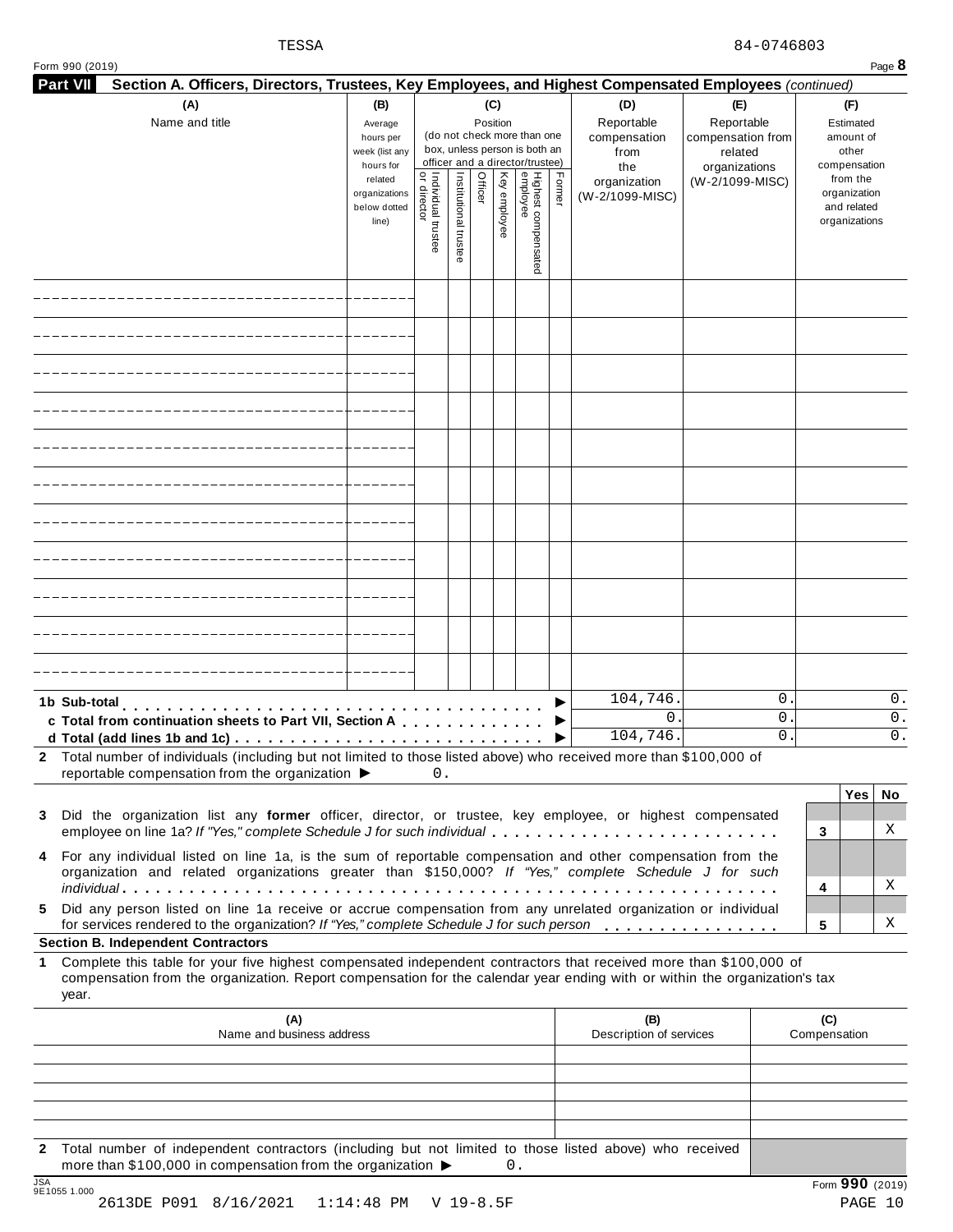| <b>Part VIII</b>                                          |             | <b>Statement of Revenue</b><br>Check if Schedule O contains a response or note to any line in this Part VIII                                                                                                                                                             |                      |                      |                      |                                              |                                                 |                                                               |
|-----------------------------------------------------------|-------------|--------------------------------------------------------------------------------------------------------------------------------------------------------------------------------------------------------------------------------------------------------------------------|----------------------|----------------------|----------------------|----------------------------------------------|-------------------------------------------------|---------------------------------------------------------------|
|                                                           |             |                                                                                                                                                                                                                                                                          |                      |                      | (A)<br>Total revenue | (B)<br>Related or exempt<br>function revenue | $\overline{C}$<br>Unrelated<br>business revenue | (D)<br>Revenue excluded<br>from tax under<br>sections 512-514 |
| Contributions, Gifts, Grants<br>and Other Similar Amounts | 1a          | Federated campaigns <b>Federated</b>                                                                                                                                                                                                                                     | 1a                   | 60,000.              |                      |                                              |                                                 |                                                               |
|                                                           | b           | Membership dues <b>All Accords</b> Membership dues                                                                                                                                                                                                                       | 1 <sub>b</sub>       |                      |                      |                                              |                                                 |                                                               |
|                                                           | с           | Fundraising events <b>Exercises</b>                                                                                                                                                                                                                                      | 1c<br>1 <sub>d</sub> | 60,000.              |                      |                                              |                                                 |                                                               |
|                                                           | d           | Related organizations <b>contains</b> and the Related organizations and all the Relations of the Relations of the Relations of the Relations of the Relations of the Relations of the Relations of the Relations of the Relations o<br>Government grants (contributions) | 1e                   | 2,569,190.           |                      |                                              |                                                 |                                                               |
|                                                           | е<br>f      | All other contributions, gifts, grants,                                                                                                                                                                                                                                  |                      |                      |                      |                                              |                                                 |                                                               |
|                                                           |             | and similar amounts not included above                                                                                                                                                                                                                                   | 1f                   | 833,990.             |                      |                                              |                                                 |                                                               |
|                                                           | g           | Noncash contributions included in                                                                                                                                                                                                                                        |                      |                      |                      |                                              |                                                 |                                                               |
|                                                           |             | $lines 1a-1f$ $\cdots$ $\cdots$ $\cdots$                                                                                                                                                                                                                                 | 1g ∣\$               |                      |                      |                                              |                                                 |                                                               |
|                                                           | h           |                                                                                                                                                                                                                                                                          |                      |                      | 3,523,180.           |                                              |                                                 |                                                               |
|                                                           |             |                                                                                                                                                                                                                                                                          |                      | <b>Business Code</b> |                      |                                              |                                                 |                                                               |
|                                                           | 2a          | COUNSELING, INV & GROUP                                                                                                                                                                                                                                                  |                      | 624100               | 4,850.               | 4,850                                        |                                                 |                                                               |
|                                                           | b           |                                                                                                                                                                                                                                                                          |                      |                      |                      |                                              |                                                 |                                                               |
|                                                           | с           |                                                                                                                                                                                                                                                                          |                      |                      |                      |                                              |                                                 |                                                               |
|                                                           | d           |                                                                                                                                                                                                                                                                          |                      |                      |                      |                                              |                                                 |                                                               |
| Program Service<br>Revenue                                | е           |                                                                                                                                                                                                                                                                          |                      |                      |                      |                                              |                                                 |                                                               |
|                                                           | f           | All other program service revenue                                                                                                                                                                                                                                        |                      |                      |                      |                                              |                                                 |                                                               |
|                                                           | g           |                                                                                                                                                                                                                                                                          |                      |                      | 4,850                |                                              |                                                 |                                                               |
|                                                           | 3           | Investment income (including dividends, interest, and                                                                                                                                                                                                                    |                      |                      |                      |                                              |                                                 |                                                               |
|                                                           |             | other similar amounts) ▶                                                                                                                                                                                                                                                 |                      |                      | 16,802.              |                                              |                                                 | 16,802.                                                       |
|                                                           | 4           | Income from investment of tax-exempt bond proceeds $\blacktriangleright$                                                                                                                                                                                                 |                      |                      | $0$ .                |                                              |                                                 |                                                               |
|                                                           | 5           |                                                                                                                                                                                                                                                                          |                      |                      | $\mathbf{0}$ .       |                                              |                                                 |                                                               |
|                                                           |             | (i) Real                                                                                                                                                                                                                                                                 |                      | (ii) Personal        |                      |                                              |                                                 |                                                               |
|                                                           | 6a          | Gross rents<br>6a                                                                                                                                                                                                                                                        |                      |                      |                      |                                              |                                                 |                                                               |
|                                                           | $\mathbf b$ | Less: rental expenses<br>6b                                                                                                                                                                                                                                              |                      |                      |                      |                                              |                                                 |                                                               |
|                                                           | c           | Rental income or (loss)<br>6с                                                                                                                                                                                                                                            |                      |                      |                      |                                              |                                                 |                                                               |
|                                                           | d           | Net rental income or (loss) $\cdots$ $\cdots$ $\cdots$ $\cdots$ $\cdots$                                                                                                                                                                                                 |                      |                      | 0.                   |                                              |                                                 |                                                               |
|                                                           | 7а          | (i) Securities<br>Gross amount from                                                                                                                                                                                                                                      |                      | (ii) Other           |                      |                                              |                                                 |                                                               |
|                                                           |             | of<br>sales<br>assets                                                                                                                                                                                                                                                    |                      |                      |                      |                                              |                                                 |                                                               |
|                                                           |             | other than inventory<br>7a                                                                                                                                                                                                                                               | 46,630.              |                      |                      |                                              |                                                 |                                                               |
|                                                           | b           | Less: cost or other basis                                                                                                                                                                                                                                                |                      |                      |                      |                                              |                                                 |                                                               |
| enueve                                                    |             | 7b<br>and sales expenses                                                                                                                                                                                                                                                 | 35,522.              |                      |                      |                                              |                                                 |                                                               |
|                                                           |             | Gain or (loss) 7c                                                                                                                                                                                                                                                        | $11\,, 108$ .        |                      |                      |                                              |                                                 |                                                               |
| Other <sub>R</sub>                                        | d           | Net gain or (loss) $\cdots$ $\cdots$ $\cdots$ $\cdots$ $\cdots$ $\cdots$ $\cdots$                                                                                                                                                                                        |                      |                      | 11,108.              |                                              |                                                 | 11,108.                                                       |
|                                                           | 8а          | from fundraising<br>Gross<br>income                                                                                                                                                                                                                                      |                      |                      |                      |                                              |                                                 |                                                               |
|                                                           |             | 60,000.<br>events (not including \$                                                                                                                                                                                                                                      |                      |                      |                      |                                              |                                                 |                                                               |
|                                                           |             | of contributions reported on line                                                                                                                                                                                                                                        |                      |                      |                      |                                              |                                                 |                                                               |
|                                                           |             | 1c). See Part IV, line 18                                                                                                                                                                                                                                                | 8а                   | 24,991.              |                      |                                              |                                                 |                                                               |
|                                                           | $\mathbf b$ | Less: direct expenses extending the state of the state of the state of the state of the state of the state of the state of the state of the state of the state of the state of the state of the state of the state of the stat                                           | 8b                   | 128,616.             |                      |                                              |                                                 |                                                               |
|                                                           | c           | Net income or (loss) from fundraising events ▶                                                                                                                                                                                                                           |                      |                      | $-103,625.$          |                                              |                                                 | $-103,625.$                                                   |
|                                                           | 9а          | income<br>from<br>gaming<br>Gross                                                                                                                                                                                                                                        |                      |                      |                      |                                              |                                                 |                                                               |
|                                                           |             | activities. See Part IV, line 19                                                                                                                                                                                                                                         | 9а                   | 0.                   |                      |                                              |                                                 |                                                               |
|                                                           | b           | Less: direct expenses                                                                                                                                                                                                                                                    | 9b                   | $0$ .                |                      |                                              |                                                 |                                                               |
|                                                           | c           | Net income or (loss) from gaming activities.                                                                                                                                                                                                                             |                      |                      | 0.                   |                                              |                                                 |                                                               |
|                                                           | 10a         | Gross<br>sales of inventory,<br>less                                                                                                                                                                                                                                     |                      |                      |                      |                                              |                                                 |                                                               |
|                                                           |             | returns and allowances                                                                                                                                                                                                                                                   | 10a                  | 0.                   |                      |                                              |                                                 |                                                               |
|                                                           | b           | Less: cost of goods sold                                                                                                                                                                                                                                                 | 10 <sub>b</sub>      | $\mathbf 0$ .        |                      |                                              |                                                 |                                                               |
|                                                           | c           | Net income or (loss) from sales of inventory                                                                                                                                                                                                                             |                      |                      | $0$ .                |                                              |                                                 |                                                               |
|                                                           |             |                                                                                                                                                                                                                                                                          |                      | <b>Business Code</b> |                      |                                              |                                                 |                                                               |
| Miscellaneous<br>Revenue                                  | 11a         | DV SUMMIT                                                                                                                                                                                                                                                                |                      | 624100               |                      |                                              |                                                 |                                                               |
|                                                           | b           | MISC INCOME - CELL PHONES                                                                                                                                                                                                                                                |                      | 624100               | 25.                  |                                              |                                                 | 25.                                                           |
|                                                           | C           | REIMBURSED COSTS                                                                                                                                                                                                                                                         |                      | 624100               | 1,114.               |                                              |                                                 | 1,114.                                                        |
|                                                           | d           | All other revenue entitled and the state of the state of the state of the state of the state of the state of the state of the state of the state of the state of the state of the state of the state of the state of the state                                           |                      |                      |                      |                                              |                                                 |                                                               |
|                                                           | е           | Total. Add lines 11a-11d (a) a matter of December 11a + 10a matter of December 11a + 10a matter of December 11                                                                                                                                                           |                      |                      | 1,139.               |                                              |                                                 |                                                               |
| <b>JSA</b>                                                | 12          | Total revenue. See instructions                                                                                                                                                                                                                                          |                      |                      | 3, 453, 454.         | 4,850.                                       |                                                 | $-74,576.$<br>Form 990 (2019)                                 |

Form <sup>990</sup> (2019) Page **9**

TESSA 84-0746803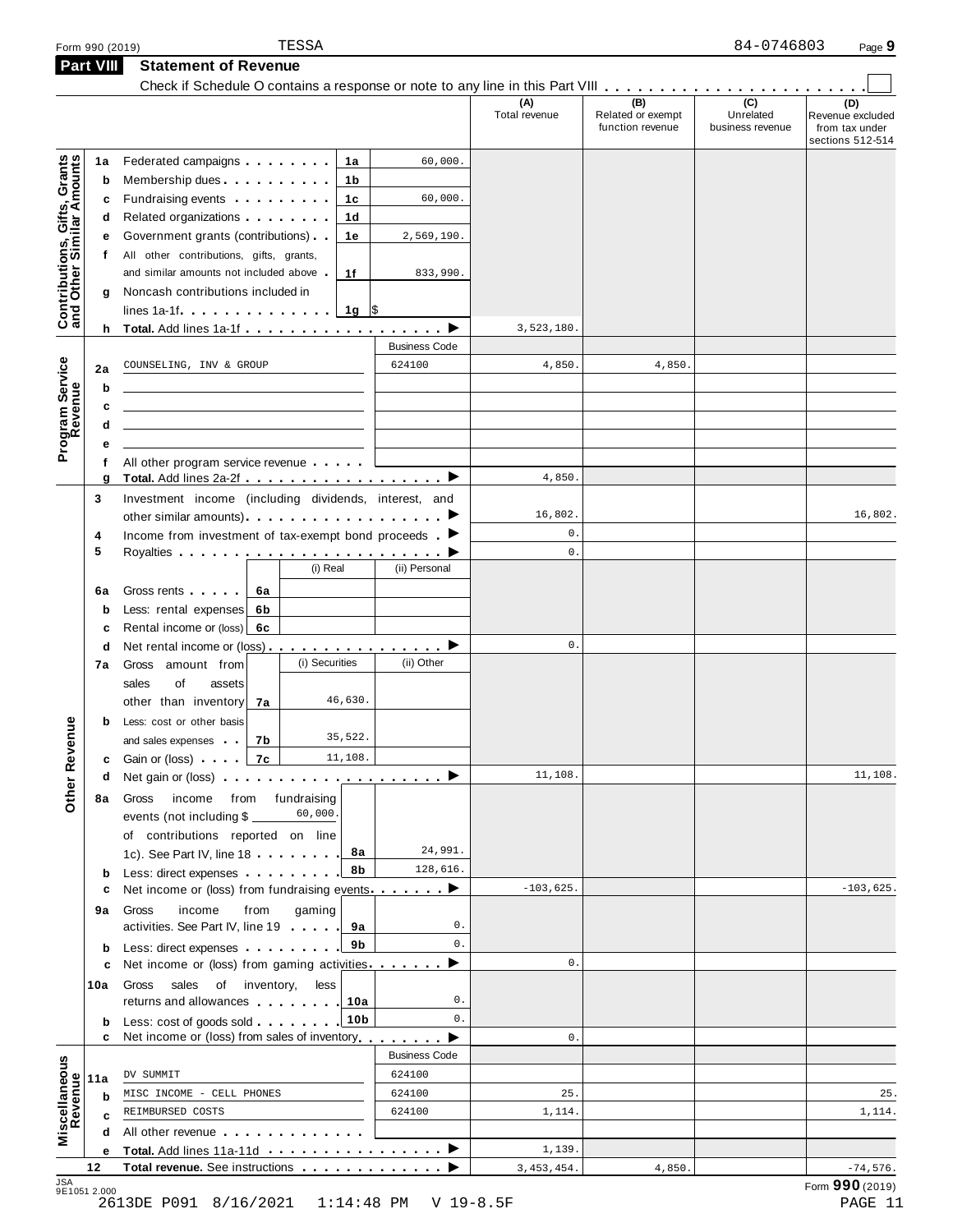**Part IX Statement of Functional Expenses** Section 501(c)(3) and 501(c)(4) organizations must complete all columns. All other organizations must complete column (A). Check if Schedule <sup>O</sup> contains <sup>a</sup> response or note to any line in this Part IX m m m m m m m m m m m m m m m m m m m m m m m m m *Do no* **(A) (B) (C) (D)** *t include amounts reported on lines 6b, 7b,* **8b, 9b, and 10b of Part VIII.** The construction of *B***, 9b, and 10b of Part VIII.** expenses Management and general expenses Fundraising expenses **1** Grants and other assistance to domestic organizations and domestic governments. See Part IV, line 21 m m m **2** Grants and other assistance to domestic individuals. See Part IV, line 22 **3** Grants and other assistance to foreign organizations, foreign governments, and foreign individuals. See Part IV, lines <sup>15</sup> and <sup>16</sup> <sup>m</sup> <sup>m</sup> <sup>m</sup> <sup>m</sup> <sup>m</sup> **<sup>4</sup>** Benefits paid to or for members <sup>m</sup> <sup>m</sup> <sup>m</sup> <sup>m</sup> <sup>m</sup> <sup>m</sup> <sup>m</sup> <sup>m</sup> <sup>m</sup> **5** Compensation of current officers, directors, trustees, and key employees m m m m m m m m m m **6** Compensation not included above to disqualified persons (as defined under section 4958(f)(1)) and persons described in section 4958(c)(3)(B) <sup>m</sup> <sup>m</sup> <sup>m</sup> <sup>m</sup> <sup>m</sup> <sup>m</sup> **<sup>7</sup>** Other salaries and wages <sup>m</sup> <sup>m</sup> <sup>m</sup> <sup>m</sup> <sup>m</sup> <sup>m</sup> <sup>m</sup> <sup>m</sup> <sup>m</sup> <sup>m</sup> <sup>m</sup> <sup>m</sup> **8** Pension plan accruals and contributions (include section 401(k) and 403(b) employer contributions) **9** Section 401(k) and 403(b) employer contributions<br>9 Other employee benefits 9 Other employee benefits **10** Payroll taxes **10** Fees for services (nonemployees): **11** A) amount, list line 11g expenses on Schedule O.)<br>**12** Advertising and promotion **manual 13** Office expenses **13** Office expenses<br>**14** Information technology............. **15 16** Occupancy m m m m m m m m m m m m m m m m m m **16** Occupancy ...................<br>17 Travel..................... **18** Payments of travel or entertainment expenses **19 19** Conferences, conventions, and meetings **endorship.**<br>20 Interest **manual meeting 21** Payments to affiliates **22 22** Depreciation, depletion, and amortization **manufation**<br>23 Insurance 24 Other expenses. Itemize expenses not covered | Fees for services (nonemployees):<br>**a** Management ..................<br>**b** Legal ......................... **cd** Lobbying m m m m m m m m m m m m m m m m m m m **e** Professional fundraising services. See Part IV, line <sup>17</sup> m **P** Professional fundraising services. See Part IV, line 17<br>**f** Investment management fees **g** Other. (If line 11g amount exceeds 10% of line 25, column Legal m m m m m m m m m m m m m m m m m m m m m Accounting m m m m m m m m m m m m m m m m m m (A) amount, list line 11g expenses on Schedule O.) means m m m m m m m m m m m m m m m m Royalties m m m m m m m m m m m m m m m m m m m m for any federal, state, or local public officials for any federal, state, or local public officials<br>Conferences, conventions, and meetings Payments to affiliates<br>Depreciation, depletion, and amortization<br>
<sub>starr</sub> and amortization m m m m m m m m m m m m m m above (List miscellaneous expenses on line 24e. If line 24e amount exceeds 10% of line 25, column (A) amount, list line 24e expenses on Schedule O.) **a** <u>PRINTING & POSTAGE</u> 12,471. 12,047. 245. 179.<br> **b**CLIENT ASSISTANCE 424,228. 424,215. 13. **c**<sup>MISCELLANEOUS 15,536. 15,008. 305. 223.</sup> **e** All other expenses **25 Total functional expenses.** Add lines 1 through 24e **26 Joint costs.** Complete this line only if the organization reported in column (B) joint costs from a combined educational campaign and from a combined educational campaign and<br>fundraising solicitation. Check here  $\blacktriangleright$  if<br>following SOP 98-2 (ASC 958-720)  $\Omega$ 139,619. 139,619 0.  $\mathbf{0}$ .  $105,384.$  89,577. 5,269. 10,538. 0. 1,884,512. 1,830,663. 34,948. 18,901.  $\Omega$ 151,541. 125,355. 17,242. 8,944. 173,355. 143,634. 19,882. 9,839.  $\Omega$  $\overline{0}$ 16,298. 15,670. 363. 265. 0. 0.  $\overline{0}$ 85,253. 55,779. 550. 550. 550.  $\Omega$ 45,791. 43,655. 1,451. 685. 0. 0. 148,752. 110,062. 23,411. 15,279. 0. 0. 32,437. 29,536. 2,279. 622. 0.  $\overline{0}$ .  $8,261.$  7,980. 162. 162. 119. 23,545. 22,842. 406. 297. **PRINTING & POSTAGE 12,471. 12,047. 245.** 179. 3,266,983. 3,065,642. 106,513. 94,828.

0.

Form **990** (2019) JSA 9E1052 2.000 2613DE P091 8/16/2021 1:14:48 PM V 19-8.5F PAGE 12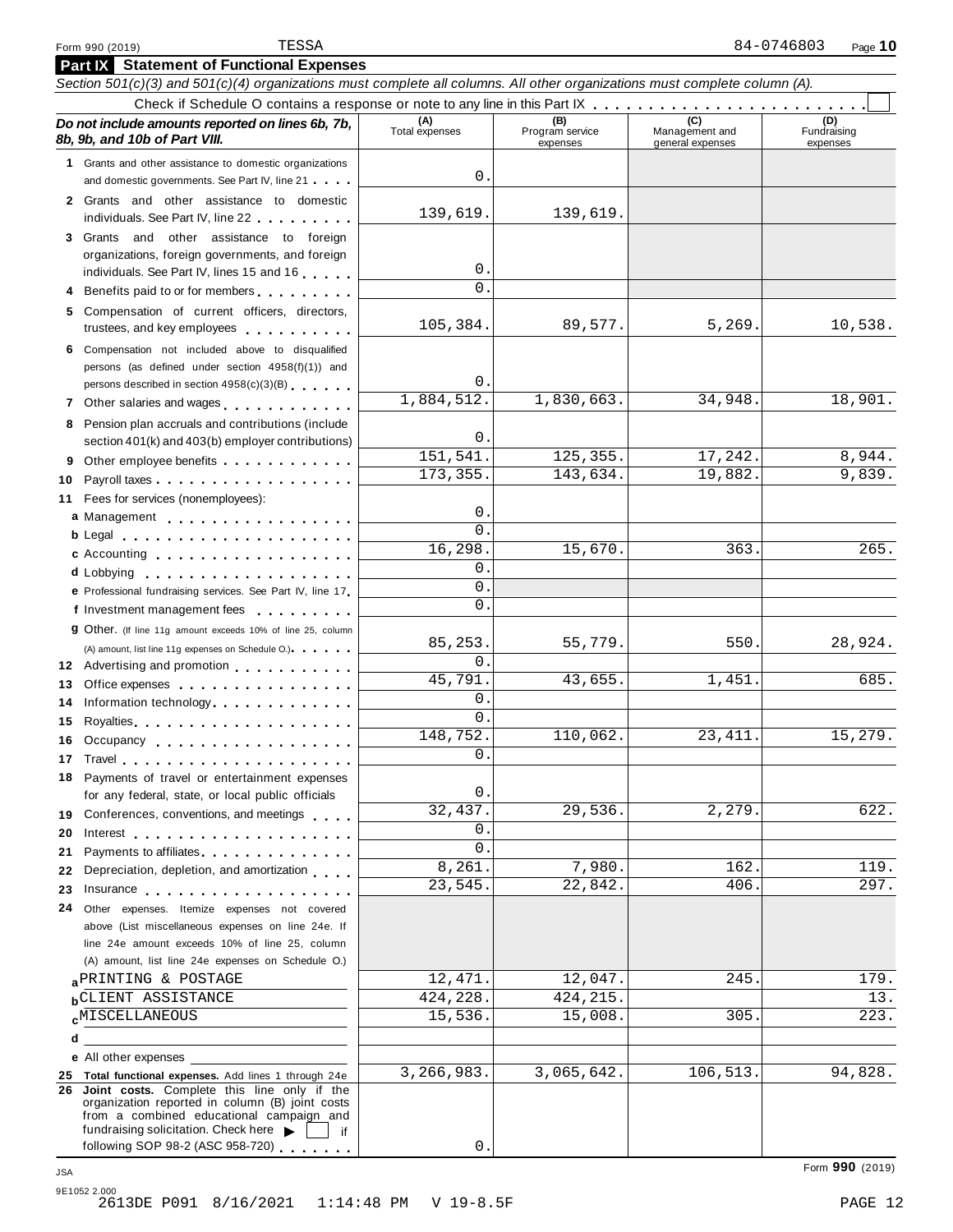|                              | Form 990 (2019) |                                                                                                                |                          |                | Page 11            |
|------------------------------|-----------------|----------------------------------------------------------------------------------------------------------------|--------------------------|----------------|--------------------|
|                              | Part X          | <b>Balance Sheet</b>                                                                                           |                          |                |                    |
|                              |                 |                                                                                                                |                          |                |                    |
|                              |                 |                                                                                                                | (A)<br>Beginning of year |                | (B)<br>End of year |
|                              | 1               |                                                                                                                | 259,527.                 | $\mathbf{1}$   | $-14,635.$         |
|                              | $\mathbf{2}$    |                                                                                                                | 3,689.                   | $\overline{2}$ | 303, 108.          |
|                              | 3               |                                                                                                                | 335,792.                 | 3              | 600, 225.          |
|                              | 4               | Accounts receivable, net                                                                                       | 0.                       | 4              | 3,335.             |
|                              | 5               | Loans and other receivables from any current or former officer, director,                                      |                          |                |                    |
|                              |                 | trustee, key employee, creator or founder, substantial contributor, or 35%                                     |                          |                |                    |
|                              |                 | controlled entity or family member of any of these persons                                                     | 0.                       | 5              | 0.                 |
|                              | 6               | Loans and other receivables from other disqualified persons (as defined                                        |                          |                |                    |
|                              |                 | under section $4958(f)(1)$ , and persons described in section $4958(c)(3)(B)$                                  | 0.                       | 6              | $0$ .              |
|                              | 7               |                                                                                                                | $\mathbf{0}$ .           | $\overline{7}$ | 0.                 |
| Assets                       | 8               |                                                                                                                | $\mathbf{0}$ .           | 8              | 0.                 |
|                              | 9               |                                                                                                                | 22,098.                  | 9              | 7,267.             |
|                              |                 | 10a Land, buildings, and equipment: cost or other                                                              |                          |                |                    |
|                              |                 | 394,884.<br>basis. Complete Part VI of Schedule D 10a                                                          |                          |                |                    |
|                              |                 | 276,080.<br><b>b</b> Less: accumulated depreciation   10b                                                      | $34,408.$ 10c            |                | 118,804.           |
|                              | 11              |                                                                                                                | $\overline{897,234}$ .   | 11             | 943,864.           |
|                              | 12              | Investments - other securities. See Part IV, line 11                                                           | 0.                       | 12             | 0.                 |
|                              | 13              | Investments - program-related. See Part IV, line 11.                                                           | $\mathbf{0}$ .           | 13             | $0$ .              |
|                              | 14              |                                                                                                                | $0$ .                    | 14             | $0$ .              |
|                              | 15              |                                                                                                                | 0.                       | 15             | $0$ .              |
|                              | 16              | Total assets. Add lines 1 through 15 (must equal line 33)                                                      | 1,552,748.               | 16             | 1,961,968.         |
|                              | 17              |                                                                                                                | 228,441.                 | 17             | 260,047.           |
|                              | 18              |                                                                                                                | 0.                       | 18             | 0.                 |
|                              | 19              |                                                                                                                | 81,699.                  | 19             | 0.                 |
|                              | 20              | Tax-exempt bond liabilities                                                                                    | 0.                       | 20             | 0.                 |
|                              | 21              | Escrow or custodial account liability. Complete Part IV of Schedule D.                                         | 0.                       | 21             | 0.                 |
|                              | 22              | Loans and other payables to any current or former officer, director,                                           |                          |                |                    |
| Liabilities                  |                 | trustee, key employee, creator or founder, substantial contributor, or 35%                                     |                          |                |                    |
|                              |                 | controlled entity or family member of any of these persons                                                     | 0.                       | 22             | 0.                 |
|                              | 23              | Secured mortgages and notes payable to unrelated third parties                                                 | 0.                       | 23             | 0.                 |
|                              | 24              | Unsecured notes and loans payable to unrelated third parties.                                                  | 0.                       | 24             | 252,500.           |
|                              | 25              | Other liabilities (including federal income tax, payables to related third                                     |                          |                |                    |
|                              |                 | parties, and other liabilities not included on lines 17-24). Complete Part X                                   |                          |                |                    |
|                              |                 | of Schedule D $\ldots \ldots \ldots \ldots \ldots \ldots \ldots \ldots \ldots \ldots \ldots$                   | 0.                       | 25             | $0$ .              |
|                              | 26              |                                                                                                                | 310, 140.                | 26             | 512, 547.          |
|                              |                 | $\mathbf{X}$<br>Organizations that follow FASB ASC 958, check here ▶<br>and complete lines 27, 28, 32, and 33. |                          |                |                    |
|                              | 27              | Net assets without donor restrictions                                                                          | 1,155,480.               | 27             | 1, 423, 171.       |
|                              | 28              |                                                                                                                | 87,128.                  | 28             | 26, 250.           |
| <b>Fund Balances</b>         |                 | Organizations that do not follow FASB ASC 958, check here ▶<br>and complete lines 29 through 33.               |                          |                |                    |
| $\overleftarrow{\mathbf{o}}$ |                 |                                                                                                                |                          |                |                    |
|                              | 29              | Capital stock or trust principal, or current funds                                                             |                          | 29             |                    |
| Assets                       | 30              | Paid-in or capital surplus, or land, building, or equipment fund.                                              |                          | 30             |                    |
|                              | 31              | Retained earnings, endowment, accumulated income, or other funds                                               | 1,242,608.               | 31             | 1,449,421.         |
| <b>Net</b>                   | 32              |                                                                                                                |                          | 32             | 1,961,968.         |
|                              | 33              | Total liabilities and net assets/fund balances                                                                 | 1,552,748.               | 33             |                    |

Form **990** (2019)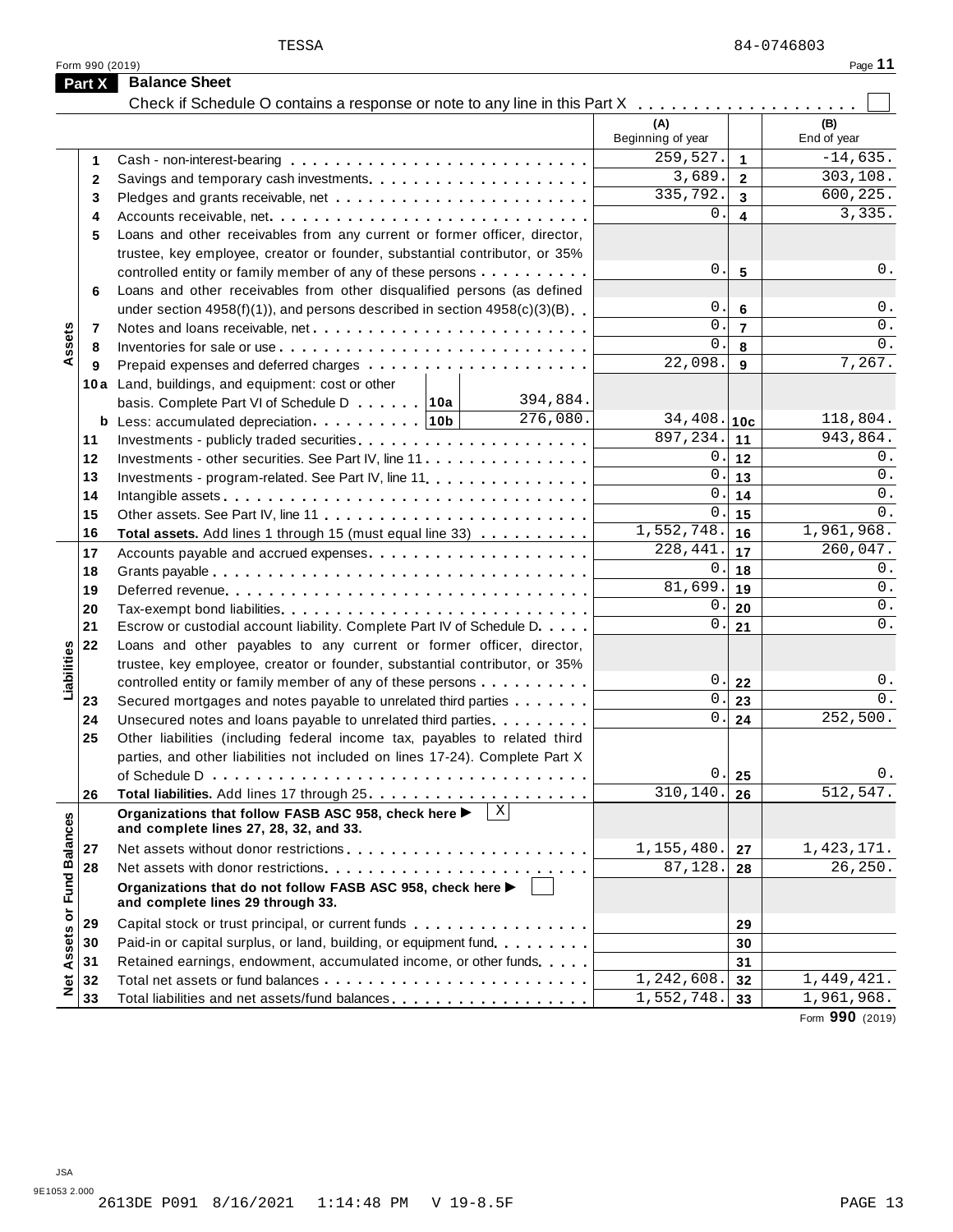|          | Form 990 (2019)                                                                                                                                                                                                                                                                                                                                            |                         |                |              | Page 12     |
|----------|------------------------------------------------------------------------------------------------------------------------------------------------------------------------------------------------------------------------------------------------------------------------------------------------------------------------------------------------------------|-------------------------|----------------|--------------|-------------|
| Part XI  | <b>Reconciliation of Net Assets</b>                                                                                                                                                                                                                                                                                                                        |                         |                |              |             |
|          |                                                                                                                                                                                                                                                                                                                                                            |                         |                |              |             |
| 1        |                                                                                                                                                                                                                                                                                                                                                            | $\mathbf{1}$            |                | 3, 453, 454. |             |
| 2        |                                                                                                                                                                                                                                                                                                                                                            | $\mathbf{2}$            |                | 3,266,983.   |             |
| 3        |                                                                                                                                                                                                                                                                                                                                                            | $\mathbf{3}$            |                | 186,471.     |             |
| 4        | Net assets or fund balances at beginning of year (must equal Part X, line 32, column (A))                                                                                                                                                                                                                                                                  | $\overline{\mathbf{4}}$ |                | 1,242,608.   |             |
| 5        |                                                                                                                                                                                                                                                                                                                                                            | 5                       |                | 25,342.      |             |
| 6        |                                                                                                                                                                                                                                                                                                                                                            | 6                       |                |              | 0.          |
| 7        |                                                                                                                                                                                                                                                                                                                                                            | $\overline{7}$          |                |              | 0.          |
| 8        |                                                                                                                                                                                                                                                                                                                                                            | 8                       |                | $-5,000.$    |             |
| 9        | Other changes in net assets or fund balances (explain on Schedule O).                                                                                                                                                                                                                                                                                      | 9                       |                |              | 0.          |
| 10       | Net assets or fund balances at end of year. Combine lines 3 through 9 (must equal Part X, line                                                                                                                                                                                                                                                             |                         |                |              |             |
|          |                                                                                                                                                                                                                                                                                                                                                            | 10                      |                | 1,449,421.   |             |
| Part XII | <b>Financial Statements and Reporting</b>                                                                                                                                                                                                                                                                                                                  |                         |                |              |             |
|          |                                                                                                                                                                                                                                                                                                                                                            |                         |                |              | $\mathbf X$ |
| 1        | $X$ Accrual<br>Cash<br>Accounting method used to prepare the Form 990:<br>Other<br>If the organization changed its method of accounting from a prior year or checked "Other," explain in<br>Schedule O.                                                                                                                                                    |                         |                | Yes          | No          |
|          | 2a Were the organization's financial statements compiled or reviewed by an independent accountant?<br>If "Yes," check a box below to indicate whether the financial statements for the year were compiled or<br>reviewed on a separate basis, consolidated basis, or both:<br>Separate basis<br>Consolidated basis<br>Both consolidated and separate basis |                         | 2a             |              | X           |
|          | <b>b</b> Were the organization's financial statements audited by an independent accountant?                                                                                                                                                                                                                                                                |                         | 2b             | X            |             |
|          | If "Yes," check a box below to indicate whether the financial statements for the year were audited on a<br>separate basis, consolidated basis, or both:<br>$\mathbb{X}$ Separate basis<br>Consolidated basis<br>Both consolidated and separate basis                                                                                                       |                         |                |              |             |
|          | c If "Yes" to line 2a or 2b, does the organization have a committee that assumes responsibility for oversight of                                                                                                                                                                                                                                           |                         |                |              |             |
|          | the audit, review, or compilation of its financial statements and selection of an independent accountant?                                                                                                                                                                                                                                                  |                         | 2c             | Χ            |             |
|          | If the organization changed either its oversight process or selection process during the tax year, explain on<br>Schedule O.                                                                                                                                                                                                                               |                         |                |              |             |
|          | 3a As a result of a federal award, was the organization required to undergo an audit or audits as set forth in the                                                                                                                                                                                                                                         |                         |                |              |             |
|          | Single Audit Act and OMB Circular A-133?                                                                                                                                                                                                                                                                                                                   |                         | 3a             |              | Χ           |
|          | <b>b</b> If "Yes," did the organization undergo the required audit or audits? If the organization did not undergo the<br>required audit or audits, explain why on Schedule O and describe any steps taken to undergo such audits                                                                                                                           |                         | 3 <sub>b</sub> |              |             |

TESSA 84-0746803

Form **990** (2019)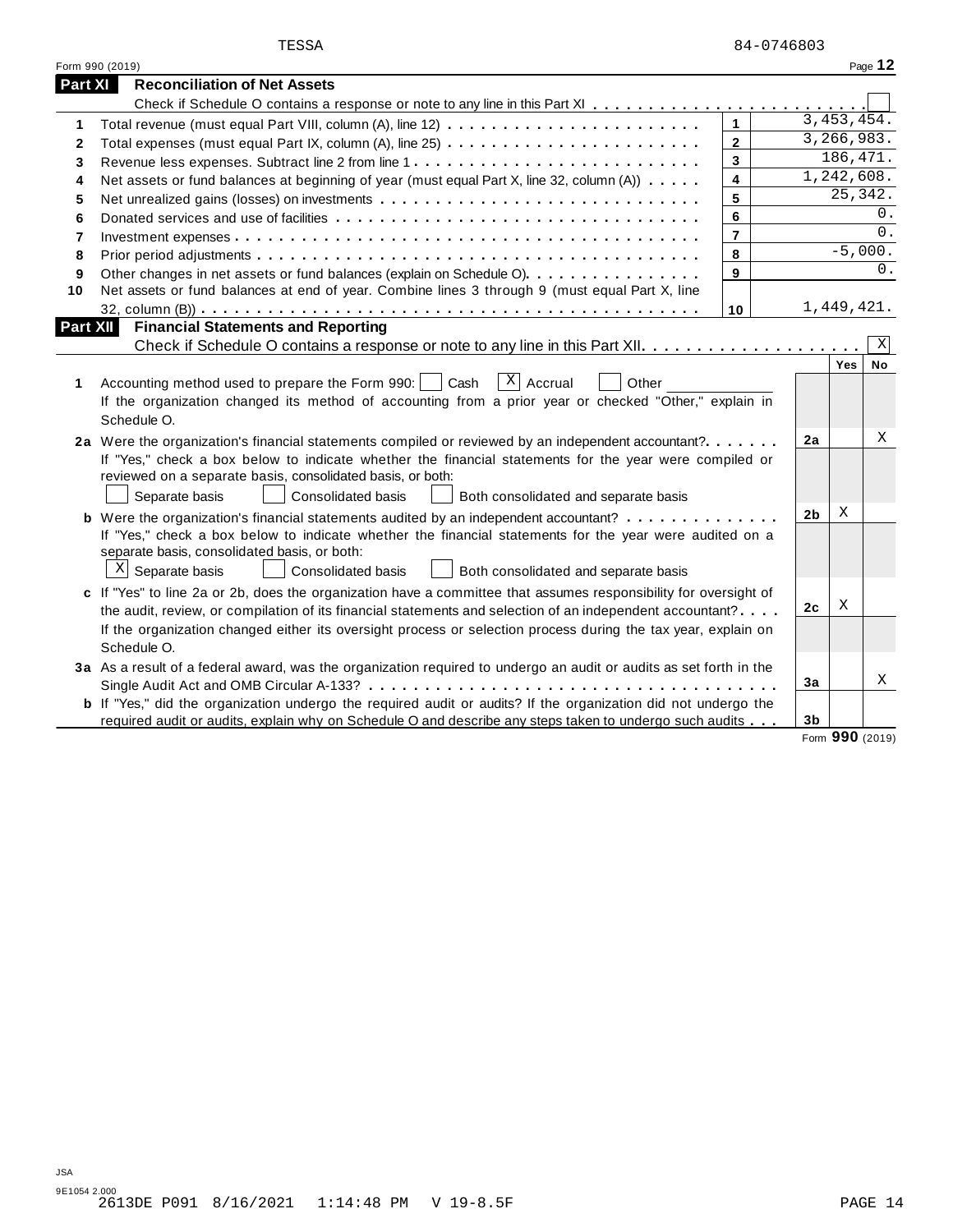| <b>SCHEDULE A</b>                              |  |  |
|------------------------------------------------|--|--|
| $\Gamma$ $\sim$ $\sim$ 000 $\sim$ 000 $\Gamma$ |  |  |

# **CHEDULE A Public Charity Status and Public Support**  $\frac{100\text{dB No. }1545-0047}{000\text{dB}}$

(Form 990 or 990-EZ) complete if the organization is a section 501(c)(3) organization or a section 4947(a)(1) nonexempt charitable trust.  $2019$ 

|        |   |                                                               |                                                            | Complete if the organization is a section 501(c)(3) organization or a section $4947(a)(1)$ nonexempt charitable trust.<br>Attach to Form 990 or Form 990-EZ.                                                                                                                                                                                                                                                                                                                     |     |                          |                                       | ZW IJ                                                                                                                            |
|--------|---|---------------------------------------------------------------|------------------------------------------------------------|----------------------------------------------------------------------------------------------------------------------------------------------------------------------------------------------------------------------------------------------------------------------------------------------------------------------------------------------------------------------------------------------------------------------------------------------------------------------------------|-----|--------------------------|---------------------------------------|----------------------------------------------------------------------------------------------------------------------------------|
|        |   | Department of the Treasury<br><b>Internal Revenue Service</b> |                                                            | Go to www.irs.gov/Form990 for instructions and the latest information.                                                                                                                                                                                                                                                                                                                                                                                                           |     |                          |                                       | Open to Public<br>Inspection                                                                                                     |
|        |   | Name of the organization                                      |                                                            |                                                                                                                                                                                                                                                                                                                                                                                                                                                                                  |     |                          | <b>Employer identification number</b> |                                                                                                                                  |
| TESSA  |   |                                                               |                                                            |                                                                                                                                                                                                                                                                                                                                                                                                                                                                                  |     |                          | 84-0746803                            |                                                                                                                                  |
| Part I |   |                                                               |                                                            | Reason for Public Charity Status (All organizations must complete this part.) See instructions.                                                                                                                                                                                                                                                                                                                                                                                  |     |                          |                                       |                                                                                                                                  |
|        |   |                                                               |                                                            | The organization is not a private foundation because it is: (For lines 1 through 12, check only one box.)                                                                                                                                                                                                                                                                                                                                                                        |     |                          |                                       |                                                                                                                                  |
| 1      |   |                                                               |                                                            | A church, convention of churches, or association of churches described in section 170(b)(1)(A)(i).                                                                                                                                                                                                                                                                                                                                                                               |     |                          |                                       |                                                                                                                                  |
| 2      |   |                                                               |                                                            | A school described in section 170(b)(1)(A)(ii). (Attach Schedule E (Form 990 or 990-EZ).)                                                                                                                                                                                                                                                                                                                                                                                        |     |                          |                                       |                                                                                                                                  |
| 3      |   |                                                               |                                                            | A hospital or a cooperative hospital service organization described in section 170(b)(1)(A)(iii).                                                                                                                                                                                                                                                                                                                                                                                |     |                          |                                       |                                                                                                                                  |
| 4      |   | hospital's name, city, and state:                             |                                                            | A medical research organization operated in conjunction with a hospital described in section 170(b)(1)(A)(iii). Enter the                                                                                                                                                                                                                                                                                                                                                        |     |                          |                                       |                                                                                                                                  |
| 5      |   |                                                               |                                                            |                                                                                                                                                                                                                                                                                                                                                                                                                                                                                  |     |                          |                                       | An organization operated for the benefit of a college or university owned or operated by a governmental unit described in        |
|        |   |                                                               | section 170(b)(1)(A)(iv). (Complete Part II.)              |                                                                                                                                                                                                                                                                                                                                                                                                                                                                                  |     |                          |                                       |                                                                                                                                  |
| 6      |   |                                                               |                                                            | A federal, state, or local government or governmental unit described in section 170(b)(1)(A)(v).                                                                                                                                                                                                                                                                                                                                                                                 |     |                          |                                       |                                                                                                                                  |
| 7      | X |                                                               |                                                            |                                                                                                                                                                                                                                                                                                                                                                                                                                                                                  |     |                          |                                       | An organization that normally receives a substantial part of its support from a governmental unit or from the general public     |
|        |   |                                                               | described in section 170(b)(1)(A)(vi). (Complete Part II.) |                                                                                                                                                                                                                                                                                                                                                                                                                                                                                  |     |                          |                                       |                                                                                                                                  |
| 8      |   |                                                               |                                                            | A community trust described in section 170(b)(1)(A)(vi). (Complete Part II.)                                                                                                                                                                                                                                                                                                                                                                                                     |     |                          |                                       |                                                                                                                                  |
| 9      |   |                                                               |                                                            | An agricultural research organization described in section 170(b)(1)(A)(ix) operated in conjunction with a land-grant college                                                                                                                                                                                                                                                                                                                                                    |     |                          |                                       |                                                                                                                                  |
|        |   |                                                               |                                                            | or university or a non-land-grant college of agriculture (see instructions). Enter the name, city, and state of the college or                                                                                                                                                                                                                                                                                                                                                   |     |                          |                                       |                                                                                                                                  |
|        |   | university:                                                   |                                                            |                                                                                                                                                                                                                                                                                                                                                                                                                                                                                  |     |                          |                                       |                                                                                                                                  |
| 10     |   |                                                               |                                                            | An organization that normally receives: (1) more than 331/3% of its support from contributions, membership fees, and gross<br>receipts from activities related to its exempt functions - subject to certain exceptions, and (2) no more than 331/3% of its<br>support from gross investment income and unrelated business taxable income (less section 511 tax) from businesses<br>acquired by the organization after June 30, 1975. See section 509(a)(2). (Complete Part III.) |     |                          |                                       |                                                                                                                                  |
| 11     |   |                                                               |                                                            | An organization organized and operated exclusively to test for public safety. See section 509(a)(4).                                                                                                                                                                                                                                                                                                                                                                             |     |                          |                                       |                                                                                                                                  |
| 12     |   |                                                               |                                                            |                                                                                                                                                                                                                                                                                                                                                                                                                                                                                  |     |                          |                                       | An organization organized and operated exclusively for the benefit of, to perform the functions of, or to carry out the purposes |
|        |   |                                                               |                                                            |                                                                                                                                                                                                                                                                                                                                                                                                                                                                                  |     |                          |                                       | of one or more publicly supported organizations described in section 509(a)(1) or section 509(a)(2). See section 509(a)(3).      |
| a      |   |                                                               |                                                            | Type I. A supporting organization operated, supervised, or controlled by its supported organization(s), typically by giving                                                                                                                                                                                                                                                                                                                                                      |     |                          |                                       | Check the box in lines 12a through 12d that describes the type of supporting organization and complete lines 12e, 12f, and 12g.  |
| b      |   |                                                               |                                                            | the supported organization(s) the power to regularly appoint or elect a majority of the directors or trustees of the<br>supporting organization. You must complete Part IV, Sections A and B.<br>Type II. A supporting organization supervised or controlled in connection with its supported organization(s), by having<br>control or management of the supporting organization vested in the same persons that control or manage the supported                                 |     |                          |                                       |                                                                                                                                  |
|        |   |                                                               |                                                            | organization(s). You must complete Part IV, Sections A and C.                                                                                                                                                                                                                                                                                                                                                                                                                    |     |                          |                                       |                                                                                                                                  |
| c      |   |                                                               |                                                            | Type III functionally integrated. A supporting organization operated in connection with, and functionally integrated with,<br>its supported organization(s) (see instructions). You must complete Part IV, Sections A, D, and E.                                                                                                                                                                                                                                                 |     |                          |                                       |                                                                                                                                  |
| d      |   |                                                               |                                                            | Type III non-functionally integrated. A supporting organization operated in connection with its supported organization(s)                                                                                                                                                                                                                                                                                                                                                        |     |                          |                                       |                                                                                                                                  |
|        |   |                                                               |                                                            | that is not functionally integrated. The organization generally must satisfy a distribution requirement and an attentiveness                                                                                                                                                                                                                                                                                                                                                     |     |                          |                                       |                                                                                                                                  |
|        |   |                                                               |                                                            | requirement (see instructions). You must complete Part IV, Sections A and D, and Part V.                                                                                                                                                                                                                                                                                                                                                                                         |     |                          |                                       |                                                                                                                                  |
| е      |   |                                                               |                                                            | Check this box if the organization received a written determination from the IRS that it is a Type I, Type II, Type III                                                                                                                                                                                                                                                                                                                                                          |     |                          |                                       |                                                                                                                                  |
|        |   |                                                               |                                                            | functionally integrated, or Type III non-functionally integrated supporting organization.                                                                                                                                                                                                                                                                                                                                                                                        |     |                          |                                       |                                                                                                                                  |
| t      |   |                                                               |                                                            | Provide the following information about the supported organization(s).                                                                                                                                                                                                                                                                                                                                                                                                           |     |                          |                                       |                                                                                                                                  |
| g      |   | (i) Name of supported organization                            | (ii) EIN                                                   | (iii) Type of organization                                                                                                                                                                                                                                                                                                                                                                                                                                                       |     | (iv) Is the organization | (v) Amount of monetary                | (vi) Amount of                                                                                                                   |
|        |   |                                                               |                                                            | (described on lines 1-10                                                                                                                                                                                                                                                                                                                                                                                                                                                         |     | listed in your governing | support (see                          | other support (see                                                                                                               |
|        |   |                                                               |                                                            | above (see instructions))                                                                                                                                                                                                                                                                                                                                                                                                                                                        | Yes | document?                | instructions)                         | instructions)                                                                                                                    |
|        |   |                                                               |                                                            |                                                                                                                                                                                                                                                                                                                                                                                                                                                                                  |     | No                       |                                       |                                                                                                                                  |
| (A)    |   |                                                               |                                                            |                                                                                                                                                                                                                                                                                                                                                                                                                                                                                  |     |                          |                                       |                                                                                                                                  |
| (B)    |   |                                                               |                                                            |                                                                                                                                                                                                                                                                                                                                                                                                                                                                                  |     |                          |                                       |                                                                                                                                  |
| (C)    |   |                                                               |                                                            |                                                                                                                                                                                                                                                                                                                                                                                                                                                                                  |     |                          |                                       |                                                                                                                                  |
| (D)    |   |                                                               |                                                            |                                                                                                                                                                                                                                                                                                                                                                                                                                                                                  |     |                          |                                       |                                                                                                                                  |
| (E)    |   |                                                               |                                                            |                                                                                                                                                                                                                                                                                                                                                                                                                                                                                  |     |                          |                                       |                                                                                                                                  |
|        |   |                                                               |                                                            |                                                                                                                                                                                                                                                                                                                                                                                                                                                                                  |     |                          |                                       |                                                                                                                                  |
| Total  |   |                                                               |                                                            |                                                                                                                                                                                                                                                                                                                                                                                                                                                                                  |     |                          |                                       |                                                                                                                                  |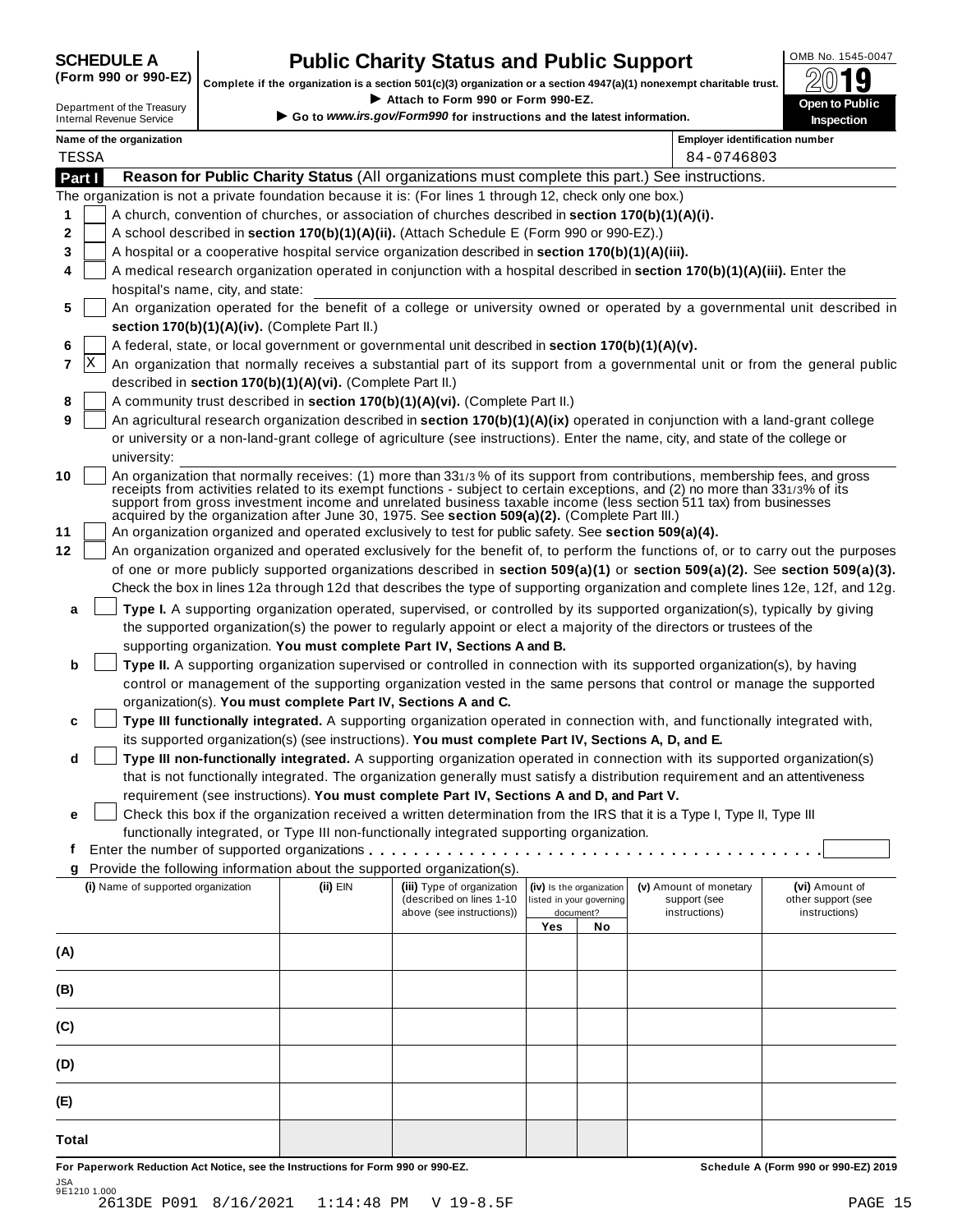**Support Schedule for Organizations Described in Sections 170(b)(1)(A)(iv) and 170(b)(1)(A)(vi)** (Complete only if you checked the box on line 5, 7, or 8 of Part I or if the organization failed to qualify under Part III. If the organization fails to qualify under the tests listed below, please complete Part III.) **Part II**

|              | <b>Section A. Public Support</b>                                                                                                                                                                                                                                                                                |            |            |            |            |            |             |
|--------------|-----------------------------------------------------------------------------------------------------------------------------------------------------------------------------------------------------------------------------------------------------------------------------------------------------------------|------------|------------|------------|------------|------------|-------------|
|              | Calendar year (or fiscal year beginning in) ▶                                                                                                                                                                                                                                                                   | (a) 2015   | (b) 2016   | (c) 2017   | $(d)$ 2018 | (e) 2019   | (f) Total   |
| 1.           | Gifts, grants, contributions, and<br>membership fees received. (Do not<br>include any "unusual grants.")                                                                                                                                                                                                        | 1,371,654. | 1,817,777. | 2,781,591. | 3,309,006. | 3,499,094. | 12,779,122. |
| $\mathbf{2}$ | Tax revenues levied for the<br>organization's benefit and either paid<br>to or expended on its behalf                                                                                                                                                                                                           |            |            |            |            |            | 0.          |
| 3            | The value of services or facilities<br>furnished by a governmental unit to the<br>organization without charge                                                                                                                                                                                                   |            |            |            |            |            | 0.          |
| 4            | Total. Add lines 1 through 3                                                                                                                                                                                                                                                                                    | 1,371,654. | 1,817,777. | 2,781,591. | 3,309,006. | 3,499,094. | 12,779,122. |
| 5            | The portion of total contributions by<br>each person (other than a<br>governmental unit or publicly<br>supported organization) included on<br>line 1 that exceeds 2% of the amount<br>shown on line 11, column (f)                                                                                              |            |            |            |            |            | 0.          |
| 6            | Public support. Subtract line 5 from line 4                                                                                                                                                                                                                                                                     |            |            |            |            |            | 12,779,122. |
|              | <b>Section B. Total Support</b>                                                                                                                                                                                                                                                                                 |            |            |            |            |            |             |
|              | Calendar year (or fiscal year beginning in) ▶                                                                                                                                                                                                                                                                   | (a) $2015$ | (b) 2016   | (c) 2017   | $(d)$ 2018 | (e) $2019$ | (f) Total   |
| 7            | Amounts from line 4                                                                                                                                                                                                                                                                                             | 1,371,654. | 1,817,777. | 2,781,591  | 3,309,006  | 3,499,094. | 12,779,122. |
| 8            | Gross income from interest, dividends.<br>payments received on securities loans,<br>rents, royalties, and income from<br>similar sources experiences                                                                                                                                                            | 38,004.    | 11,780.    | 12,648.    | 22,327.    | 16,802.    | 101,561.    |
| 9            | Net income from unrelated business<br>activities, whether or not the business<br>is regularly carried on the control of the set of the control of the control of the control of the control of the control of the control of the control of the control of the control of the control of the control of the con |            |            |            |            |            | 0.          |
| 10           | Other income. Do not include gain or<br>loss from the sale of capital assets<br>(Explain in Part VI.) ATCH 1                                                                                                                                                                                                    | 10,505.    | 6,822.     | 26,528.    | 16,721     | 1,139.     | 61,715.     |
| 11           | Total support. Add lines 7 through 10                                                                                                                                                                                                                                                                           |            |            |            |            |            | 12,942,398. |
| 12           |                                                                                                                                                                                                                                                                                                                 |            |            |            |            |            | 121,083.    |
| 13           | First five years. If the Form 990 is for the organization's first, second, third, fourth, or fifth tax year as a section 501(c)(3)                                                                                                                                                                              |            |            |            |            |            |             |
|              | <b>Section C. Computation of Public Support Percentage</b>                                                                                                                                                                                                                                                      |            |            |            |            |            |             |
| 14           | Public support percentage for 2019 (line 6, column (f) divided by line 11, column (f)).                                                                                                                                                                                                                         |            |            |            |            | 14         | 98.74%      |
| 15           |                                                                                                                                                                                                                                                                                                                 |            |            |            |            |            | 98.21%      |
|              | 16a 331/3% support test - 2019. If the organization did not check the box on line 13, and line 14 is 331/3% or more, check this                                                                                                                                                                                 |            |            |            |            |            |             |
|              | box and stop here. The organization qualifies as a publicly supported organization                                                                                                                                                                                                                              |            |            |            |            |            | Χ           |
|              | b 331/3% support test - 2018. If the organization did not check a box on line 13 or 16a, and line 15 is 331/3% or more, check                                                                                                                                                                                   |            |            |            |            |            |             |
|              |                                                                                                                                                                                                                                                                                                                 |            |            |            |            |            |             |
|              | 17a 10%-facts-and-circumstances test - 2019. If the organization did not check a box on line 13, 16a, or 16b, and line 14 is                                                                                                                                                                                    |            |            |            |            |            |             |
|              | 10% or more, and if the organization meets the "facts-and-circumstances" test, check this box and stop here. Explain in                                                                                                                                                                                         |            |            |            |            |            |             |
|              | Part VI how the organization meets the "facts-and-circumstances" test. The organization qualifies as a publicly supported                                                                                                                                                                                       |            |            |            |            |            |             |
|              |                                                                                                                                                                                                                                                                                                                 |            |            |            |            |            |             |
|              | <b>b 10%-facts-and-circumstances test - 2018.</b> If the organization did not check a box on line 13, 16a, 16b, or 17a, and line                                                                                                                                                                                |            |            |            |            |            |             |
|              | 15 is 10% or more, and if the organization meets the "facts-and-circumstances" test, check this box and stop here.                                                                                                                                                                                              |            |            |            |            |            |             |
|              |                                                                                                                                                                                                                                                                                                                 |            |            |            |            |            |             |
|              | Explain in Part VI how the organization meets the "facts-and-circumstances" test. The organization qualifies as a publicly                                                                                                                                                                                      |            |            |            |            |            |             |
| 18           | Private foundation. If the organization did not check a box on line 13, 16a, 16b, 17a, or 17b, check this box and see                                                                                                                                                                                           |            |            |            |            |            |             |

**Schedule A (Form 990 or 990-EZ) 2019**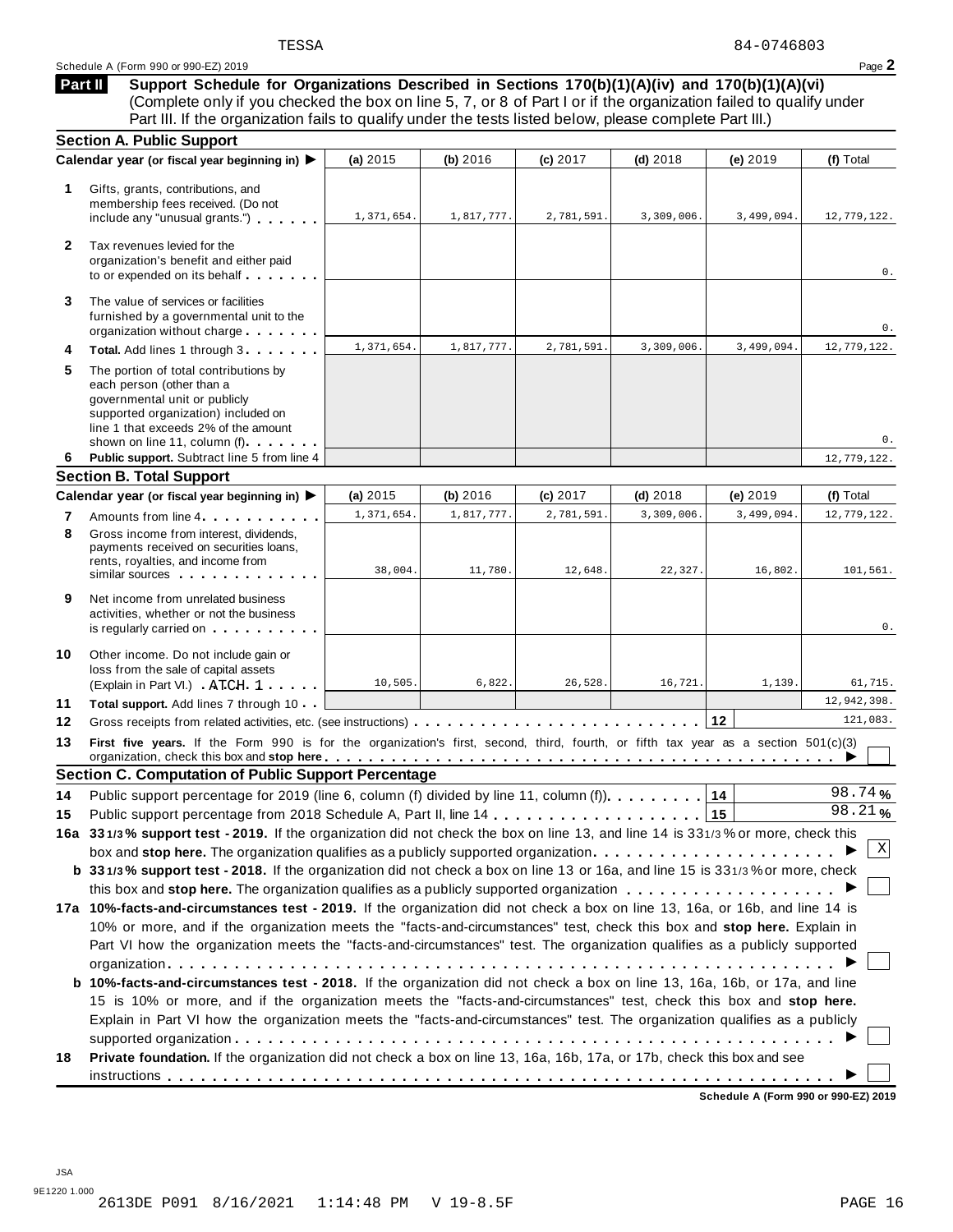### Schedule A (Form 990 or 990-EZ) 2019 Page  $3$

### **Support Schedule for Organizations Described in Section 509(a)(2) Part III**

(Complete only if you checked the box on line 10 of Part I or if the organization failed to qualify under Part II. If the organization fails to qualify under the tests listed below, please complete Part II.)

|                            | <b>Section A. Public Support</b>                                                                                                                                                                                                     |            |          |            |            |            |           |
|----------------------------|--------------------------------------------------------------------------------------------------------------------------------------------------------------------------------------------------------------------------------------|------------|----------|------------|------------|------------|-----------|
|                            | Calendar year (or fiscal year beginning in)                                                                                                                                                                                          | (a) $2015$ | (b) 2016 | $(c)$ 2017 | (d) $2018$ | (e) $2019$ | (f) Total |
| 1.                         | Gifts, grants, contributions, and membership fees                                                                                                                                                                                    |            |          |            |            |            |           |
|                            | received. (Do not include any "unusual grants.")                                                                                                                                                                                     |            |          |            |            |            |           |
| 2                          | Gross receipts from admissions, merchandise                                                                                                                                                                                          |            |          |            |            |            |           |
|                            | sold or services performed, or facilities                                                                                                                                                                                            |            |          |            |            |            |           |
|                            | furnished in any activity that is related to the                                                                                                                                                                                     |            |          |            |            |            |           |
|                            | organization's tax-exempt purpose                                                                                                                                                                                                    |            |          |            |            |            |           |
| 3                          | Gross receipts from activities that are not an                                                                                                                                                                                       |            |          |            |            |            |           |
|                            | unrelated trade or business under section 513 .                                                                                                                                                                                      |            |          |            |            |            |           |
|                            | Tax revenues levied for the                                                                                                                                                                                                          |            |          |            |            |            |           |
|                            | organization's benefit and either paid to                                                                                                                                                                                            |            |          |            |            |            |           |
|                            | or expended on its behalf <b>contains the set of the set of the set of the set of the set of the set of the set of the set of the set of the set of the set of the set of the set of the set of the set of the set of the set of</b> |            |          |            |            |            |           |
| 5                          | The value of services or facilities                                                                                                                                                                                                  |            |          |            |            |            |           |
|                            | furnished by a governmental unit to the                                                                                                                                                                                              |            |          |            |            |            |           |
|                            | organization without charge                                                                                                                                                                                                          |            |          |            |            |            |           |
| 6                          | <b>Total.</b> Add lines 1 through 5                                                                                                                                                                                                  |            |          |            |            |            |           |
|                            | 7a Amounts included on lines 1, 2, and 3                                                                                                                                                                                             |            |          |            |            |            |           |
|                            | received from disqualified persons                                                                                                                                                                                                   |            |          |            |            |            |           |
|                            | <b>b</b> Amounts included on lines 2 and 3                                                                                                                                                                                           |            |          |            |            |            |           |
|                            | received from other than disqualified                                                                                                                                                                                                |            |          |            |            |            |           |
|                            | persons that exceed the greater of \$5,000                                                                                                                                                                                           |            |          |            |            |            |           |
|                            | or 1% of the amount on line 13 for the year<br>c Add lines 7a and 7b                                                                                                                                                                 |            |          |            |            |            |           |
| 8                          | Public support. (Subtract line 7c from                                                                                                                                                                                               |            |          |            |            |            |           |
|                            | $line 6.)$                                                                                                                                                                                                                           |            |          |            |            |            |           |
|                            | <b>Section B. Total Support</b>                                                                                                                                                                                                      |            |          |            |            |            |           |
|                            | Calendar year (or fiscal year beginning in)                                                                                                                                                                                          | (a) $2015$ | (b) 2016 | $(c)$ 2017 | (d) $2018$ | (e) 2019   | (f) Total |
| 9                          | Amounts from line 6                                                                                                                                                                                                                  |            |          |            |            |            |           |
|                            | 10 a Gross income from interest, dividends,<br>payments received on securities loans,<br>rents, royalties, and income from similar                                                                                                   |            |          |            |            |            |           |
|                            | SOUICES                                                                                                                                                                                                                              |            |          |            |            |            |           |
|                            | <b>b</b> Unrelated business taxable income (less                                                                                                                                                                                     |            |          |            |            |            |           |
|                            | section 511 taxes) from businesses                                                                                                                                                                                                   |            |          |            |            |            |           |
|                            | acquired after June 30, 1975                                                                                                                                                                                                         |            |          |            |            |            |           |
|                            | c Add lines 10a and 10b                                                                                                                                                                                                              |            |          |            |            |            |           |
| 11                         | Net income from unrelated business                                                                                                                                                                                                   |            |          |            |            |            |           |
|                            | activities not included in line 10b, whether                                                                                                                                                                                         |            |          |            |            |            |           |
|                            | or not the business is regularly carried on                                                                                                                                                                                          |            |          |            |            |            |           |
| 12                         | Other income. Do not include gain or<br>loss from the sale of capital assets                                                                                                                                                         |            |          |            |            |            |           |
|                            | (Explain in Part VI.) Canada and The Contract of the Contract of The Contract of The Contract of The Contract of The Contract of The Contract of The Contract of The Contract of The Contract of The Contract of The Contract        |            |          |            |            |            |           |
| 13                         | Total support. (Add lines 9, 10c, 11,                                                                                                                                                                                                |            |          |            |            |            |           |
|                            | and 12.) $\cdots$ $\cdots$ $\cdots$ $\cdots$ $\cdots$                                                                                                                                                                                |            |          |            |            |            |           |
| 14                         | First five years. If the Form 990 is for the organization's first, second, third, fourth, or fifth tax year as a section 501(c)(3)                                                                                                   |            |          |            |            |            |           |
|                            |                                                                                                                                                                                                                                      |            |          |            |            |            |           |
|                            | <b>Section C. Computation of Public Support Percentage</b>                                                                                                                                                                           |            |          |            |            |            |           |
|                            |                                                                                                                                                                                                                                      |            |          |            |            | 15         | ℅         |
|                            |                                                                                                                                                                                                                                      |            |          |            |            |            |           |
|                            | Public support percentage from 2018 Schedule A, Part III, line 15.                                                                                                                                                                   |            |          |            |            | 16         | %         |
|                            | Section D. Computation of Investment Income Percentage                                                                                                                                                                               |            |          |            |            |            |           |
|                            | Investment income percentage for 2019 (line 10c, column (f), divided by line 13, column (f)).                                                                                                                                        |            |          |            |            | 17         |           |
|                            |                                                                                                                                                                                                                                      |            |          |            |            | 18         | %<br>%    |
|                            | 19a 331/3% support tests - 2019. If the organization did not check the box on line 14, and line 15 is more than 331/3%, and line                                                                                                     |            |          |            |            |            |           |
|                            | 17 is not more than 331/3%, check this box and stop here. The organization qualifies as a publicly supported organization                                                                                                            |            |          |            |            |            |           |
|                            | <b>b</b> 331/3% support tests - 2018. If the organization did not check a box on line 14 or line 19a, and line 16 is more than 331/3%, and                                                                                           |            |          |            |            |            |           |
|                            | line 18 is not more than 331/3%, check this box and stop here. The organization qualifies as a publicly supported organization                                                                                                       |            |          |            |            |            |           |
| 15<br>16<br>17<br>18<br>20 | Private foundation. If the organization did not check a box on line 14, 19a, or 19b, check this box and see instructions                                                                                                             |            |          |            |            |            |           |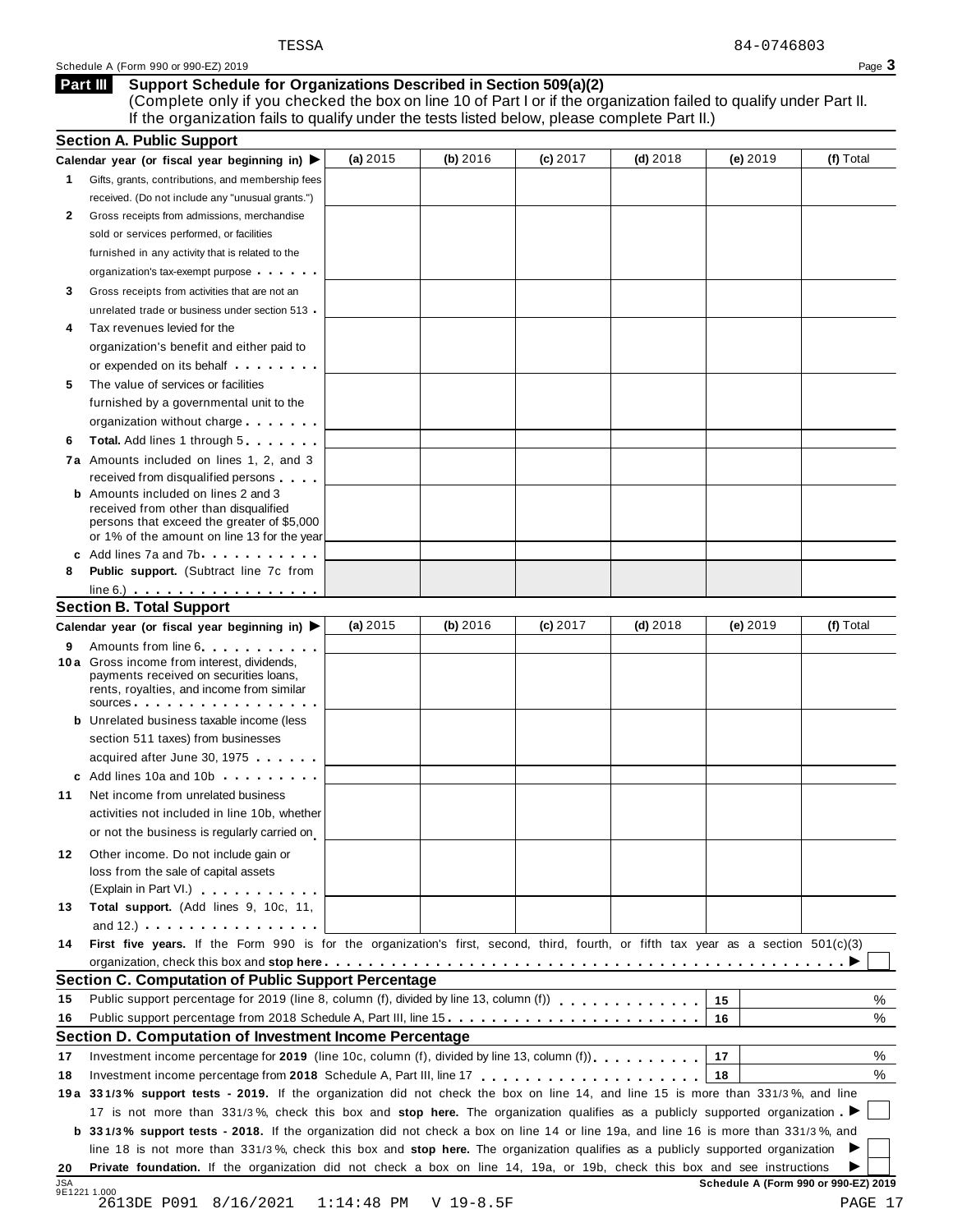**2**

**3a**

**3b**

**3c**

**4a**

**4b**

**4c**

**5a**

**5b 5c**

**6**

**7**

**8**

**9a**

**9b**

**9c**

**10a**

**Yes No**

### **Part IV Supporting Organizations**

(Complete only if you checked a box in line 12 on Part I. If you checked 12a of Part I, complete Sections A and B. If you checked 12b of Part I, complete Sections A and C. If you checked 12c of Part I, complete Sections A, D, and E. If you checked 12d of Part I, complete Sections A and D, and complete Part V.)

### **Section A. All Supporting Organizations**

- **1** Are all of the organization's supported organizations listed by name in the organization's governing documents? *If "No," describe in Part VI how the supported organizations are designated. If designated by class or purpose, describe the designation. If historic and continuing relationship, explain.* **1**
- **2** Did the organization have any supported organization that does not have an IRS determination of status under section 509(a)(1) or (2)? *If"Yes," explain in Part VI how the organization determined that the supported organization was described in section 509(a)(1) or (2).*
- **3 a** Did the organization have a supported organization described in section 501(c)(4), (5), or (6)? *If "Yes," answer (b) and (c) below.*
- **b** Did the organization confirm that each supported organization qualified under section 501(c)(4), (5), or (6) and | satisfied the public support tests under section 509(a)(2)? *If "Yes," describe in Part VI when and how the organization made the determination.*
- **c** Did the organization ensure that all support to such organizations was used exclusively for section 170(c)(2)(B) purposes? *If"Yes," explain in Part VI what controls the organization put in place to ensure such use.*
- **4 a** Was any supported organization not organized in the United States ("foreign supported organization")? *If "Yes," and if you checked 12a or 12b in Part I, answer (b) and (c) below.*
- **b** Did the organization have ultimate control and discretion in deciding whether to make grants to the foreign | supported organization? *If "Yes," describe in Part VI how the organization had such control and discretion despite being controlled or supervised by or in connection with its supported organizations.*
- **c** Did the organization support any foreign supported organization that does not have an IRS determination | under sections 501(c)(3) and 509(a)(1) or (2)? *If "Yes," explain in Part VI what controls the organization used to ensure that all support to the foreign supported organization was used exclusively for section 170(c)(2)(B) purposes.*
- **5 a** Did the organization add, substitute, or remove any supported organizations during the tax year? *If "Yes,"* answer (b) and (c) below (if applicable). Also, provide detail in Part VI, including (i) the names and EIN *numbers of the supported organizations added, substituted, or removed; (ii) the reasons for each such action;* (iii) the authority under the organization's organizing document authorizing such action; and (iv) how the action *was accomplished (such as by amendment to the organizing document).*
- **b Type I or Type II only.** Was any added or substituted supported organization part of a class already designated in the organization's organizing document?
- **c Substitutions only.** Was the substitution the result of an event beyond the organization's control?
- **6** Did the organization provide support (whether in the form of grants or the provision of services or facilities) to anyone other than (i) its supported organizations, (ii) individuals that are part of the charitable class benefited by one or more of its supported organizations, or (iii) other supporting organizations that also support or benefit one or more of the filing organization's supported organizations? *If"Yes," provide detail in Part VI.*
- **7** Did the organization provide a grant, loan, compensation, or other similar payment to a substantial contributor (as defined in section 4958(c)(3)(C)), a family member of a substantial contributor, or a 35% controlled entity with regard to a substantial contributor? *If"Yes," complete Part I of Schedule L (Form 990 or 990-EZ).*
- **8** Did the organization make a loan to a disqualified person (as defined in section 4958) not described in line 7? *If "Yes," complete Part I of Schedule L (Form 990 or 990-EZ).*
- **9a** Was the organization controlled directly or indirectly at any time during the tax year by one or more | disqualified persons as defined in section 4946 (other than foundation managers and organizations described in section 509(a)(1) or (2))? *If"Yes," provide detail in Part VI.*
- **b** Did one or more disqualified persons (as defined in line 9a) hold a controlling interest in any entity in which | the supporting organization had an interest? *If"Yes," provide detail in Part VI.*
- **c** Did a disqualified person (as defined in line 9a) have an ownership interest in, or derive any personal benefit from, assets in which the supporting organization also had an interest? *If"Yes," provide detail in Part VI.*
- **10a** Was the organization subject to the excess business holdings rules of section 4943 because of section | 4943(f) (regarding certain Type II supporting organizations, and all Type III non-functionally integrated supporting organizations)? *If"Yes," answer 10b below.*
	- **b** Did the organization have any excess business holdings in the tax year? *(Use Schedule C, Form 4720, to determine whether the organization had excess business holdings.)*

**10b Schedule A (Form 990 or 990-EZ) 2019**

JSA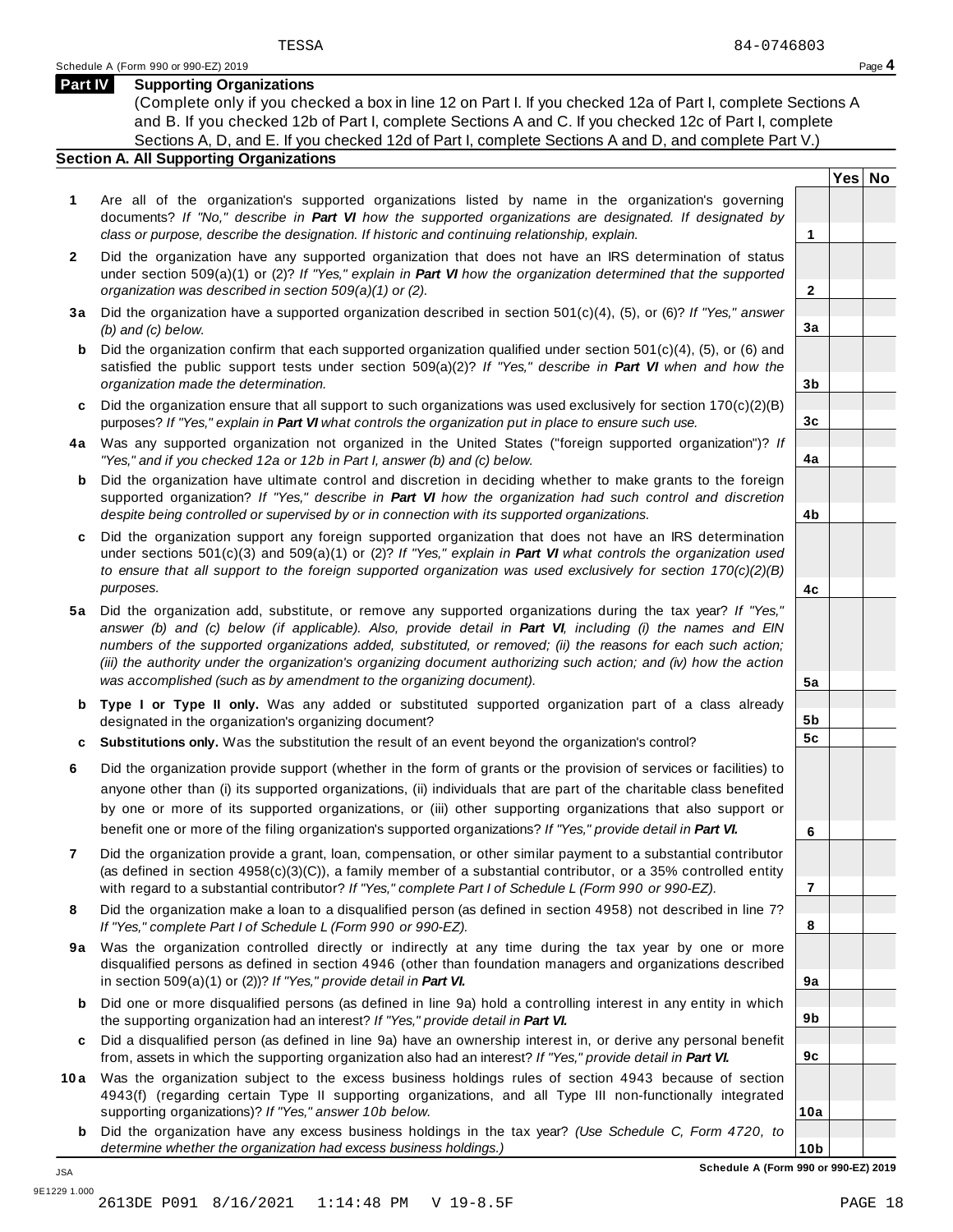|                | TESSA                                                                                                                                                                                                                                                                                                                                                                                                                                                                                                                                                                                                                                                                        | 84-0746803      |            |        |
|----------------|------------------------------------------------------------------------------------------------------------------------------------------------------------------------------------------------------------------------------------------------------------------------------------------------------------------------------------------------------------------------------------------------------------------------------------------------------------------------------------------------------------------------------------------------------------------------------------------------------------------------------------------------------------------------------|-----------------|------------|--------|
|                | Schedule A (Form 990 or 990-EZ) 2019                                                                                                                                                                                                                                                                                                                                                                                                                                                                                                                                                                                                                                         |                 |            | Page 5 |
| <b>Part IV</b> | <b>Supporting Organizations (continued)</b>                                                                                                                                                                                                                                                                                                                                                                                                                                                                                                                                                                                                                                  |                 |            |        |
|                |                                                                                                                                                                                                                                                                                                                                                                                                                                                                                                                                                                                                                                                                              |                 | <b>Yes</b> | No     |
| 11             | Has the organization accepted a gift or contribution from any of the following persons?                                                                                                                                                                                                                                                                                                                                                                                                                                                                                                                                                                                      |                 |            |        |
| a              | A person who directly or indirectly controls, either alone or together with persons described in (b) and (c)                                                                                                                                                                                                                                                                                                                                                                                                                                                                                                                                                                 |                 |            |        |
|                | below, the governing body of a supported organization?                                                                                                                                                                                                                                                                                                                                                                                                                                                                                                                                                                                                                       | 11a             |            |        |
| b              | A family member of a person described in (a) above?                                                                                                                                                                                                                                                                                                                                                                                                                                                                                                                                                                                                                          | 11 <sub>b</sub> |            |        |
| c              | A 35% controlled entity of a person described in (a) or (b) above? If "Yes" to a, b, or c, provide detail in Part VI.                                                                                                                                                                                                                                                                                                                                                                                                                                                                                                                                                        | 11c             |            |        |
|                | <b>Section B. Type I Supporting Organizations</b>                                                                                                                                                                                                                                                                                                                                                                                                                                                                                                                                                                                                                            |                 |            |        |
|                |                                                                                                                                                                                                                                                                                                                                                                                                                                                                                                                                                                                                                                                                              |                 | Yes No     |        |
| 1              | Did the directors, trustees, or membership of one or more supported organizations have the power to<br>regularly appoint or elect at least a majority of the organization's directors or trustees at all times during the<br>tax year? If "No," describe in Part VI how the supported organization(s) effectively operated, supervised, or<br>controlled the organization's activities. If the organization had more than one supported organization,<br>describe how the powers to appoint and/or remove directors or trustees were allocated among the supported<br>organizations and what conditions or restrictions, if any, applied to such powers during the tax year. | 1               |            |        |
| $\mathbf{2}$   | Did the organization operate for the benefit of any supported organization other than the supported<br>organization(s) that operated, supervised, or controlled the supporting organization? If "Yes," explain in Part<br>VI how providing such benefit carried out the purposes of the supported organization(s) that operated,<br>supervised, or controlled the supporting organization.                                                                                                                                                                                                                                                                                   | $\mathbf{2}$    |            |        |
|                | <b>Section C. Type II Supporting Organizations</b>                                                                                                                                                                                                                                                                                                                                                                                                                                                                                                                                                                                                                           |                 |            |        |
|                |                                                                                                                                                                                                                                                                                                                                                                                                                                                                                                                                                                                                                                                                              |                 | Yes No     |        |
| 1              | Were a majority of the organization's directors or trustees during the tax year also a majority of the directors<br>or trustees of each of the organization's supported organization(s)? If "No," describe in Part VI how control<br>or management of the supporting organization was vested in the same persons that controlled or managed<br>the supported organization(s).                                                                                                                                                                                                                                                                                                | 1               |            |        |
|                | <b>Section D. All Type III Supporting Organizations</b>                                                                                                                                                                                                                                                                                                                                                                                                                                                                                                                                                                                                                      |                 |            |        |
|                |                                                                                                                                                                                                                                                                                                                                                                                                                                                                                                                                                                                                                                                                              |                 | Yes No     |        |
| 1              | Did the organization provide to each of its supported organizations, by the last day of the fifth month of the<br>organization's tax year, (i) a written notice describing the type and amount of support provided during the prior<br>tax year, (ii) a copy of the Form 990 that was most recently filed as of the date of notification, and (iii) copies of<br>the organization's governing documents in effect on the date of notification, to the extent not previously                                                                                                                                                                                                  |                 |            |        |
|                | provided?                                                                                                                                                                                                                                                                                                                                                                                                                                                                                                                                                                                                                                                                    | $\mathbf{1}$    |            |        |
| $\mathbf{2}$   | Were any of the organization's officers, directors, or trustees either (i) appointed or elected by the supported<br>organization(s) or (ii) serving on the governing body of a supported organization? If "No," explain in Part VI how<br>the organization maintained a close and continuous working relationship with the supported organization(s).                                                                                                                                                                                                                                                                                                                        | $\mathbf{2}$    |            |        |
| 3              | By reason of the relationship described in (2), did the organization's supported organizations have a<br>significant voice in the organization's investment policies and in directing the use of the organization's<br>income or assets at all times during the tax year? If "Yes," describe in Part VI the role the organization's<br>supported organizations played in this regard.                                                                                                                                                                                                                                                                                        | 3               |            |        |

### **Section E. Type III Functionally Integrated Supporting Organizations**

| Check the box next to the method that the organization used to satisfy the Integral Part Test during the year (see instructions). |                                                                                               |  |  |  |  |  |  |
|-----------------------------------------------------------------------------------------------------------------------------------|-----------------------------------------------------------------------------------------------|--|--|--|--|--|--|
|                                                                                                                                   | The organization satisfied the Activities Test. Complete line 2 below.                        |  |  |  |  |  |  |
|                                                                                                                                   | The organization is the parent of each of its supported organizations. Complete line 3 below. |  |  |  |  |  |  |

- **c** The organization supported a governmental entity. *Describe in Part VI how you supported a government entity (see instructions).*
- **Yes No 2** Activities Test. *Answer (a) and (b) below.* **a** Did substantially all of the organization's activities during the tax year directly further the exempt purposes of the supported organization(s) to which the organization was responsive? *If "Yes," then in Part VI identify those supported organizations and explain how these activities directly furthered their exempt purposes, how the organization was responsive to those supported organizations, and how the organization determined that these activities constituted substantially all of its activities.* **2a 2b 3a 3b b** Did the activities described in (a) constitute activities that, but for the organization's involvement, one or more of the organization's supported organization(s) would have been engaged in? *If"Yes," explain in Part VI the reasons for the organization's position that its supported organization(s) would have engaged in these activities but for the organization's involvement.* **3** Parent of Supported Organizations. *Answer (a) and (b) below.* **a** Did the organization have the power to regularly appoint or elect a majority of the officers, directors, or trustees of each of the supported organizations? *Provide details in Part VI.* **b** Did the organization exercise a substantial degree of direction over the policies, programs, and activities of each of its supported organizations? *If"Yes," describe in Part VI the role played by the organization in this regard.*

JSA

**Schedule A (Form 990 or 990-EZ) 2019**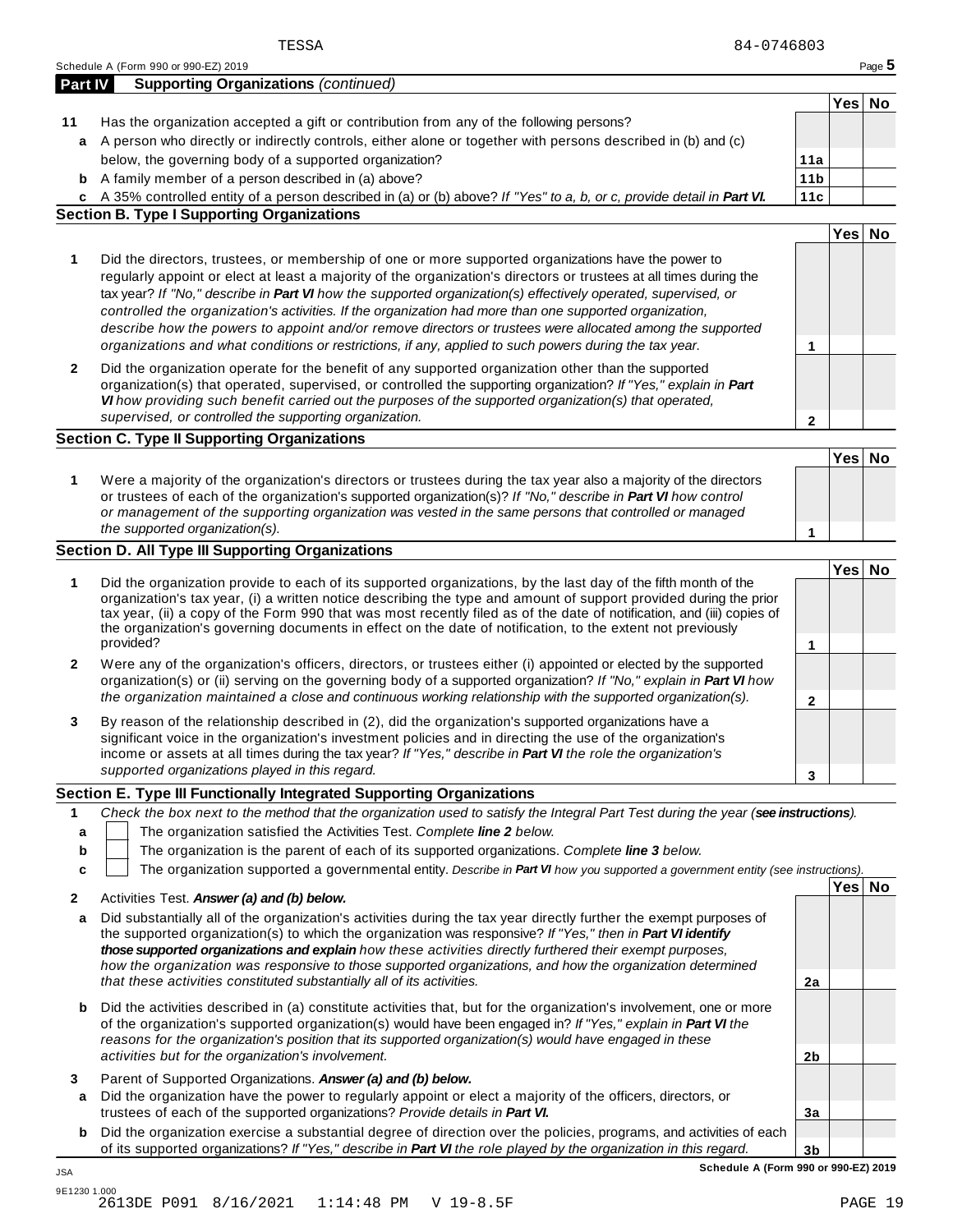| Type III Non-Functionally Integrated 509(a)(3) Supporting Organizations<br><b>Part V</b>                                                                                                                         |                |                                |                                |
|------------------------------------------------------------------------------------------------------------------------------------------------------------------------------------------------------------------|----------------|--------------------------------|--------------------------------|
| Check here if the organization satisfied the Integral Part Test as a qualifying trust on Nov. 20, 1970 (explain in Part VI). See                                                                                 |                |                                |                                |
| instructions. All other Type III non-functionally integrated supporting organizations must complete Sections A through E.                                                                                        |                |                                |                                |
| <b>Section A - Adjusted Net Income</b>                                                                                                                                                                           | (A) Prior Year | (B) Current Year<br>(optional) |                                |
| 1 Net short-term capital gain                                                                                                                                                                                    | 1              |                                |                                |
| 2 Recoveries of prior-year distributions                                                                                                                                                                         | $\mathbf{2}$   |                                |                                |
| 3 Other gross income (see instructions)                                                                                                                                                                          | 3              |                                |                                |
| 4 Add lines 1 through 3.                                                                                                                                                                                         | 4              |                                |                                |
| 5 Depreciation and depletion                                                                                                                                                                                     | 5              |                                |                                |
| 6 Portion of operating expenses paid or incurred for production or<br>collection of gross income or for management, conservation, or<br>maintenance of property held for production of income (see instructions) | 6              |                                |                                |
| 7 Other expenses (see instructions)                                                                                                                                                                              | $\overline{7}$ |                                |                                |
| 8 Adjusted Net Income (subtract lines 5, 6, and 7 from line 4)                                                                                                                                                   | 8              |                                |                                |
| <b>Section B - Minimum Asset Amount</b>                                                                                                                                                                          |                | (A) Prior Year                 | (B) Current Year<br>(optional) |
| 1 Aggregate fair market value of all non-exempt-use assets (see                                                                                                                                                  |                |                                |                                |
| instructions for short tax year or assets held for part of year):                                                                                                                                                |                |                                |                                |
| a Average monthly value of securities                                                                                                                                                                            | 1a             |                                |                                |
| <b>b</b> Average monthly cash balances                                                                                                                                                                           | 1 <sub>b</sub> |                                |                                |
| c Fair market value of other non-exempt-use assets                                                                                                                                                               | 1 <sub>c</sub> |                                |                                |
| d Total (add lines 1a, 1b, and 1c)                                                                                                                                                                               | 1 <sub>d</sub> |                                |                                |
| e Discount claimed for blockage or other                                                                                                                                                                         |                |                                |                                |
| factors (explain in detail in Part VI):                                                                                                                                                                          |                |                                |                                |
| 2 Acquisition indebtedness applicable to non-exempt-use assets                                                                                                                                                   | $\mathbf 2$    |                                |                                |
| 3 Subtract line 2 from line 1d.                                                                                                                                                                                  | 3              |                                |                                |
| 4 Cash deemed held for exempt use. Enter 1-1/2% of line 3 (for greater amount,<br>see instructions).                                                                                                             | 4              |                                |                                |
| 5 Net value of non-exempt-use assets (subtract line 4 from line 3)                                                                                                                                               | 5              |                                |                                |
| 6 Multiply line 5 by .035.                                                                                                                                                                                       | 6              |                                |                                |
| 7 Recoveries of prior-year distributions                                                                                                                                                                         | $\overline{7}$ |                                |                                |
| 8 Minimum Asset Amount (add line 7 to line 6)                                                                                                                                                                    | 8              |                                |                                |
| <b>Section C - Distributable Amount</b>                                                                                                                                                                          |                |                                | <b>Current Year</b>            |
| 1 Adjusted net income for prior year (from Section A, line 8, Column A)                                                                                                                                          | 1              |                                |                                |
| 2 Enter 85% of line 1.                                                                                                                                                                                           | $\mathbf 2$    |                                |                                |
| 3 Minimum asset amount for prior year (from Section B, line 8, Column A)                                                                                                                                         | 3              |                                |                                |
| 4 Enter greater of line 2 or line 3.                                                                                                                                                                             | 4              |                                |                                |
| 5 Income tax imposed in prior year                                                                                                                                                                               | 5              |                                |                                |
| 6 Distributable Amount. Subtract line 5 from line 4, unless subject to                                                                                                                                           |                |                                |                                |

emergency temporary reduction (see instructions).

JSA

**7** | Check here if the current year is the organization's first as a non-functionally integrated Type III supporting organization (see instructions).

**6**

**Schedule A (Form 990 or 990-EZ) 2019**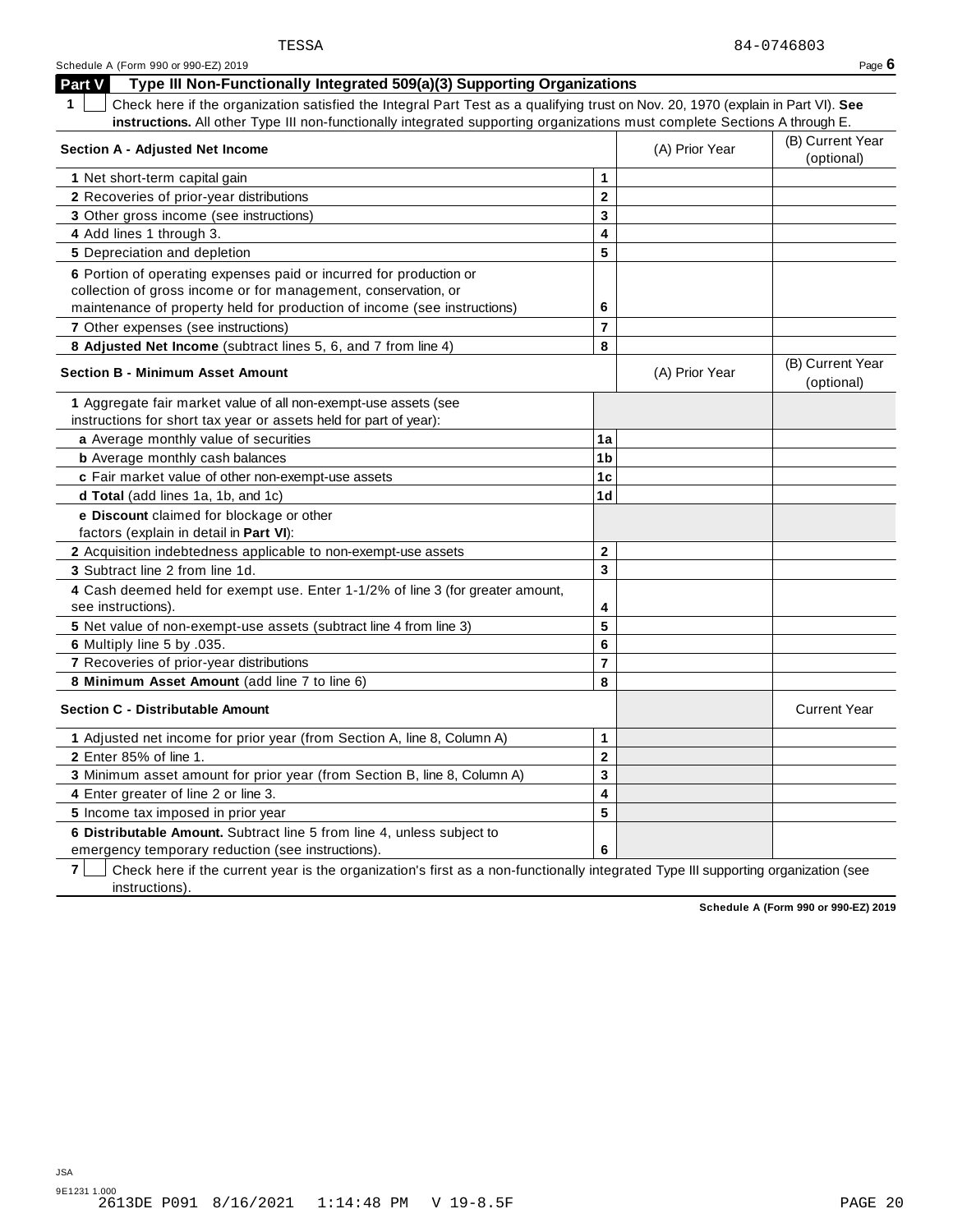|                | Schedule A (Form 990 or 990-EZ) 2019                                                       |                                    |                                               | Page 7                                           |
|----------------|--------------------------------------------------------------------------------------------|------------------------------------|-----------------------------------------------|--------------------------------------------------|
| Part V         | Type III Non-Functionally Integrated 509(a)(3) Supporting Organizations (continued)        |                                    |                                               |                                                  |
|                | <b>Section D - Distributions</b>                                                           |                                    |                                               | <b>Current Year</b>                              |
| 1.             | Amounts paid to supported organizations to accomplish exempt purposes                      |                                    |                                               |                                                  |
| $\mathbf{2}$   | Amounts paid to perform activity that directly furthers exempt purposes of supported       |                                    |                                               |                                                  |
|                | organizations, in excess of income from activity                                           |                                    |                                               |                                                  |
| 3              | Administrative expenses paid to accomplish exempt purposes of supported organizations      |                                    |                                               |                                                  |
| 4              | Amounts paid to acquire exempt-use assets                                                  |                                    |                                               |                                                  |
| 5              | Qualified set-aside amounts (prior IRS approval required)                                  |                                    |                                               |                                                  |
| 6              | Other distributions (describe in Part VI). See instructions.                               |                                    |                                               |                                                  |
| 7              | Total annual distributions. Add lines 1 through 6.                                         |                                    |                                               |                                                  |
| 8              | Distributions to attentive supported organizations to which the organization is responsive |                                    |                                               |                                                  |
|                | (provide details in Part VI). See instructions.                                            |                                    |                                               |                                                  |
| 9              | Distributable amount for 2019 from Section C, line 6                                       |                                    |                                               |                                                  |
| 10             | Line 8 amount divided by line 9 amount                                                     |                                    |                                               |                                                  |
|                | <b>Section E - Distribution Allocations (see instructions)</b>                             | (i)<br><b>Excess Distributions</b> | (ii)<br><b>Underdistributions</b><br>Pre-2019 | (iii)<br><b>Distributable</b><br>Amount for 2019 |
| 1              | Distributable amount for 2019 from Section C, line 6                                       |                                    |                                               |                                                  |
| $\mathbf{2}$   | Underdistributions, if any, for years prior to 2019                                        |                                    |                                               |                                                  |
|                | (reasonable cause required - explain in Part VI). See                                      |                                    |                                               |                                                  |
|                | instructions.                                                                              |                                    |                                               |                                                  |
| 3              | Excess distributions carryover, if any, to 2019                                            |                                    |                                               |                                                  |
| a              | From 2014 $\frac{1}{2}$                                                                    |                                    |                                               |                                                  |
| b              | From 2015 $\frac{1}{2}$                                                                    |                                    |                                               |                                                  |
| c              | From 2016 $\frac{1}{2}$                                                                    |                                    |                                               |                                                  |
| d              | From 2017 $\frac{1}{2}$                                                                    |                                    |                                               |                                                  |
| е              | From 2018                                                                                  |                                    |                                               |                                                  |
| f              | Total of lines 3a through e                                                                |                                    |                                               |                                                  |
| g              | Applied to underdistributions of prior years                                               |                                    |                                               |                                                  |
| h              | Applied to 2019 distributable amount                                                       |                                    |                                               |                                                  |
| j.             | Carryover from 2014 not applied (see instructions)                                         |                                    |                                               |                                                  |
|                | Remainder. Subtract lines 3g, 3h, and 3i from 3f.                                          |                                    |                                               |                                                  |
| 4              | Distributions for 2019 from                                                                |                                    |                                               |                                                  |
|                | Section D, line 7:<br>\$                                                                   |                                    |                                               |                                                  |
| a              | Applied to underdistributions of prior years                                               |                                    |                                               |                                                  |
| b              | Applied to 2019 distributable amount                                                       |                                    |                                               |                                                  |
|                | Remainder. Subtract lines 4a and 4b from 4.                                                |                                    |                                               |                                                  |
| 5              | Remaining underdistributions for years prior to 2019, if                                   |                                    |                                               |                                                  |
|                | any. Subtract lines 3g and 4a from line 2. For result                                      |                                    |                                               |                                                  |
|                | greater than zero, explain in Part VI. See instructions.                                   |                                    |                                               |                                                  |
| 6              | Remaining underdistributions for 2019. Subtract lines 3h                                   |                                    |                                               |                                                  |
|                | and 4b from line 1. For result greater than zero, explain in                               |                                    |                                               |                                                  |
|                | Part VI. See instructions.                                                                 |                                    |                                               |                                                  |
| $\overline{7}$ | Excess distributions carryover to 2020. Add lines 3j                                       |                                    |                                               |                                                  |
|                | and 4c.                                                                                    |                                    |                                               |                                                  |
| 8              | Breakdown of line 7:                                                                       |                                    |                                               |                                                  |
| a              | Excess from 2015                                                                           |                                    |                                               |                                                  |
| b              | Excess from 2016                                                                           |                                    |                                               |                                                  |
| c              | Excess from 2017                                                                           |                                    |                                               |                                                  |
| d              | Excess from 2018                                                                           |                                    |                                               |                                                  |
| е              | Excess from 2019                                                                           |                                    |                                               |                                                  |

**Schedule A (Form 990 or 990-EZ) 2019**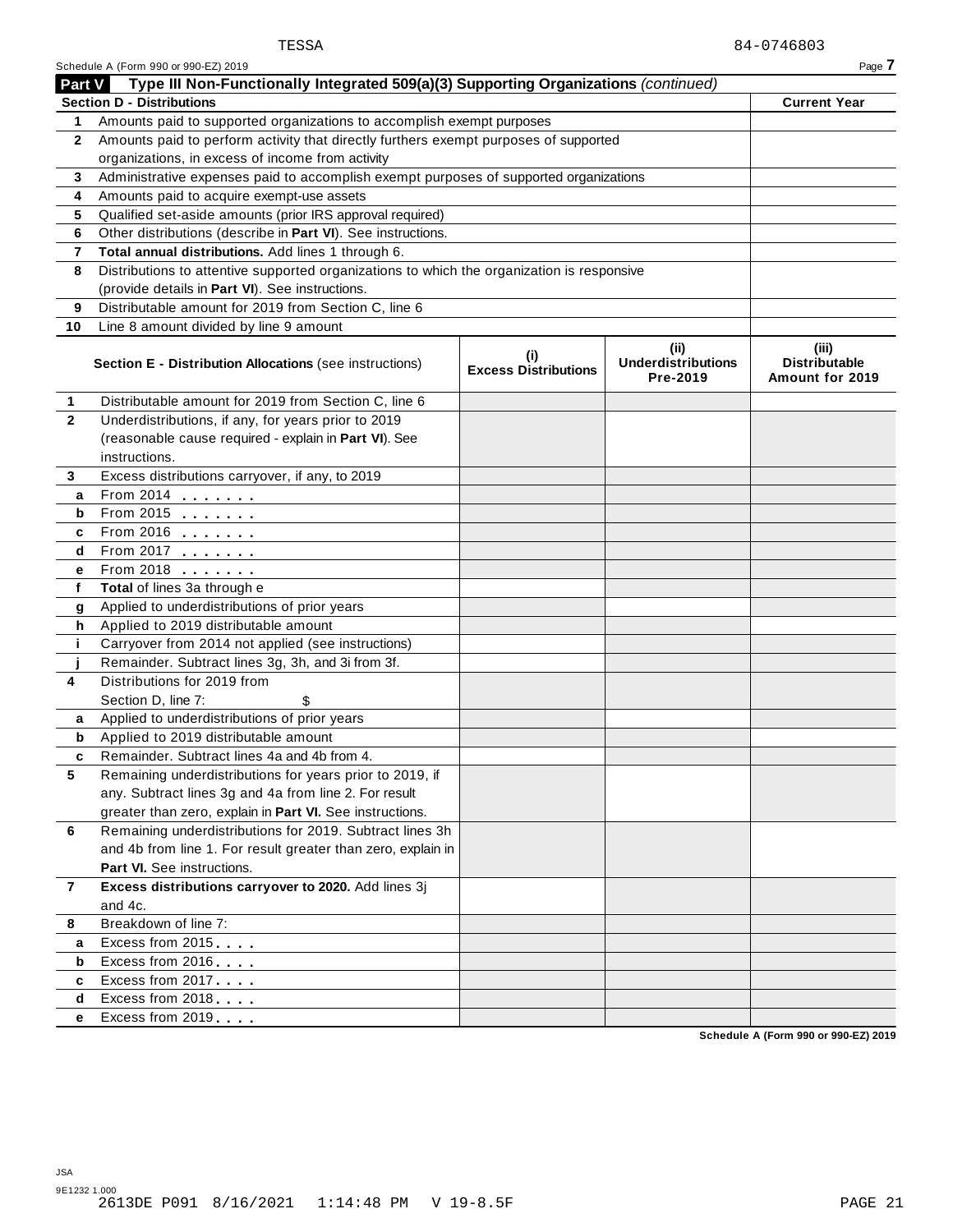<span id="page-19-0"></span>**Supplemental Information.** Provide the explanations required by Part II, line 10; Part II, line 17a or 17b; Part **Part VI** III, line 12; Part IV, Section A, lines 1, 2, 3b, 3c, 4b, 4c, 5a, 6, 9a, 9b, 9c, 11a, 11b, and 11c; Part IV, Section B, lines 1 and 2; Part IV, Section C, line 1; Part IV, Section D, lines 2 and 3; Part IV, Section E, lines 1c, 2a, 2b, 3a and 3b; Part V, line 1; Part V, Section B, line 1e; Part V, Section D, lines 5, 6, and 8; and Part V, Section E, lines 2, 5, and 6. Also complete this part for any additional information. (See instructions.)

|                                    |         |        |         |         | ATTACHMENT 1 |         |
|------------------------------------|---------|--------|---------|---------|--------------|---------|
| SCHEDULE A, PART II - OTHER INCOME |         |        |         |         |              |         |
| DESCRIPTION                        | 2015    | 2016   | 2017    | 2018    | 2019         | TOTAL   |
| REIMBURSED COSTS                   | 7,021.  | 3,877. | 1,673.  |         | 1,114.       | 13,685. |
| MISC INCOME - OTHER                | 2,797.  | 1,799. | 2,215.  | 1,219.  |              | 8,030.  |
| MISC INCOME - CELL PHONES          | 687.    | 1,146. | 412.    | 880.    | 25.          | 3,150.  |
| DV SUMMIT                          |         |        | 22,228. | 14,622. |              | 36,850. |
| TOTALS                             | 10,505. | 6,822. | 26,528. | 16,721. | 1,139.       | 61,715. |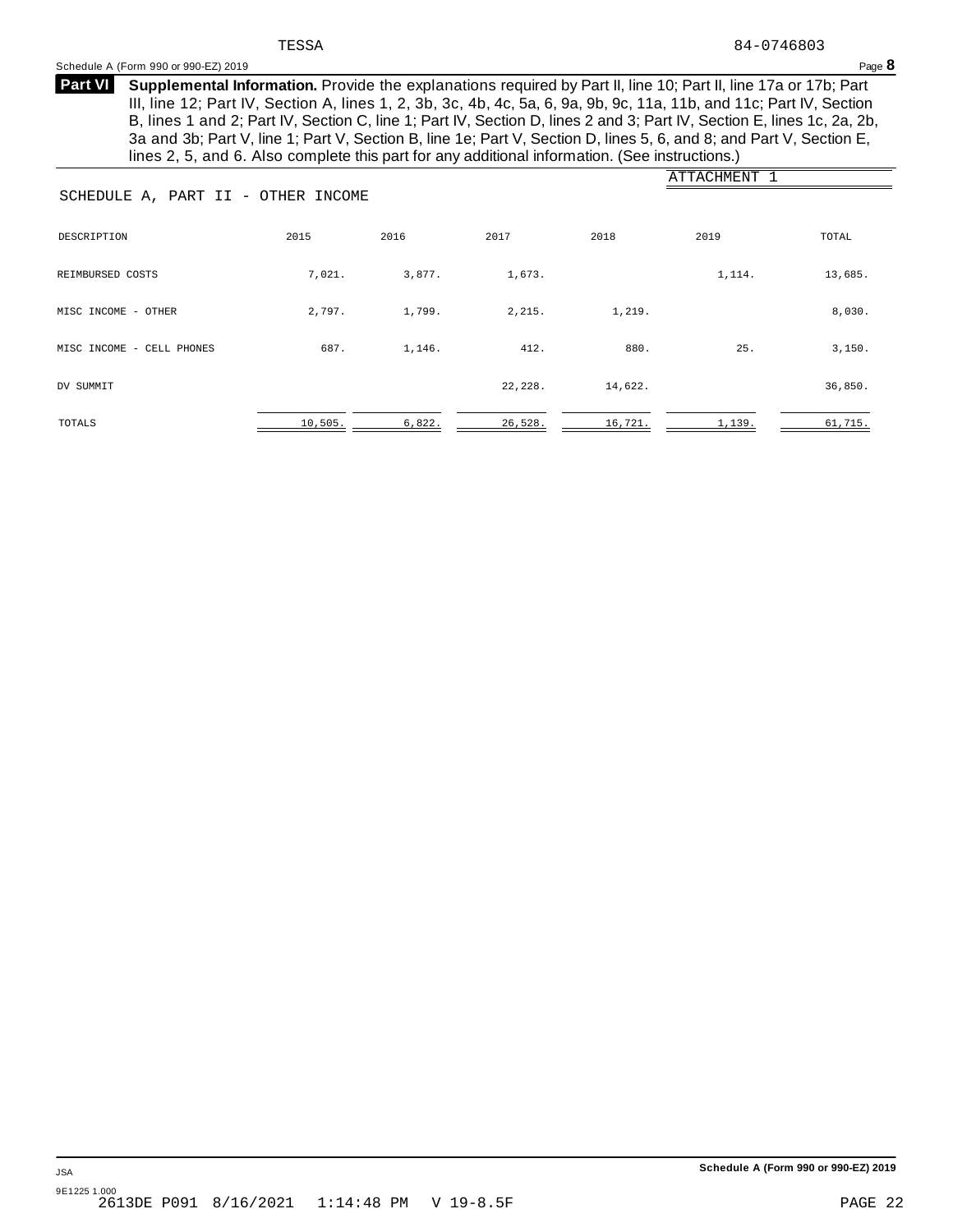| (Form 990, 990-EZ,              |  |
|---------------------------------|--|
| or 990-PF)                      |  |
| Department of the Treasury      |  |
| <b>Internal Revenue Service</b> |  |

TESSA

## **Schedule B chedule of Contributors**

(Point issue, sub-EZ,<br>Department of the Treasury internal Revenue Service<br>Department of the Treasury internal Revenue Service internal Revenue Service internal Revenue Service internal<br>Name of the organization internal Re

2019

84-0746803

| Filers of:         | Section:                                                                    |
|--------------------|-----------------------------------------------------------------------------|
| Form 990 or 990-EZ | $\mathbf{X}$<br>$501(c)$ (3<br>) (enter number) organization                |
|                    | $4947(a)(1)$ nonexempt charitable trust not treated as a private foundation |
|                    | 527 political organization                                                  |
| Form 990-PF        | $501(c)(3)$ exempt private foundation                                       |
|                    | 4947(a)(1) nonexempt charitable trust treated as a private foundation       |
|                    | $501(c)(3)$ taxable private foundation                                      |

Check if your organization is covered by the **General Rule** or a **Special Rule.**

**Note:** Only a section 501(c)(7), (8), or (10) organization can check boxes for both the General Rule and a Special Rule. See instructions.

### **General Rule**

For an organization filing Form 990, 990-EZ, or 990-PF that received, during the year, contributions totaling \$5,000 or more (in money or property) from any one contributor. Complete Parts I and II. See instructions for determining a contributor's total contributions.

### **Special Rules**

 $\text{X}$  For an organization described in section 501(c)(3) filing Form 990 or 990-EZ that met the 33 1/3% support test of the regulations under sections 509(a)(1) and 170(b)(1)(A)(vi), that checked Schedule A (Form 990 or 990-EZ), Part II, line 13, 16a, or 16b, and that received from any one contributor, during the year, total contributions of the greater of **(1)** \$5,000; or **(2)** 2% of the amount on (i) Form 990, Part VIII, line 1h; or (ii) Form 990-EZ, line 1. Complete Parts I and II.

For an organization described in section 501(c)(7), (8), or (10) filing Form 990 or 990-EZ that received from any one contributor, during the year, total contributions of more than \$1,000 *exclusively* for religious, charitable, scientific, literary, or educational purposes, or for the prevention of cruelty to children or animals. Complete Parts I, II, and III.

For an organization described in section 501(c)(7), (8), or (10) filing Form 990 or 990-EZ that received from any one contributor, during the year, contributions *exclusively* for religious, charitable, etc., purposes, but no such contributions totaled more than \$1,000. If this box is checked, enter here the total contributions that were received during the year for an *exclusively* religious, charitable, etc., purpose. Don't complete any of the parts unless the **General Rule** applies to this organization because it received *nonexclusively* religious, charitable, etc., contributions totaling \$5,000 or more during the year  $\ldots \ldots \ldots \ldots \ldots \ldots \ldots \ldots \ldots \vdots \bullet$   $\mathcal{S}$ 

**Caution:** An organization that isn't covered by the General Rule and/or the Special Rules doesn't file Schedule B (Form 990, 990-EZ, or 990-PF), but it **must** answer "No" on Part IV, line 2, of its Form 990; or check the box on line H of its Form 990-EZ or on its Form 990-PF, Part I, line 2, to certify that it doesn't meet the filing requirements of Schedule B (Form 990, 990-EZ, or 990-PF).

For Paperwork Reduction Act Notice, see the instructions for Form 990, 990-EZ, or 990-PF. Schedule B (Form 990, 990-EZ, or 990-PF) (2019)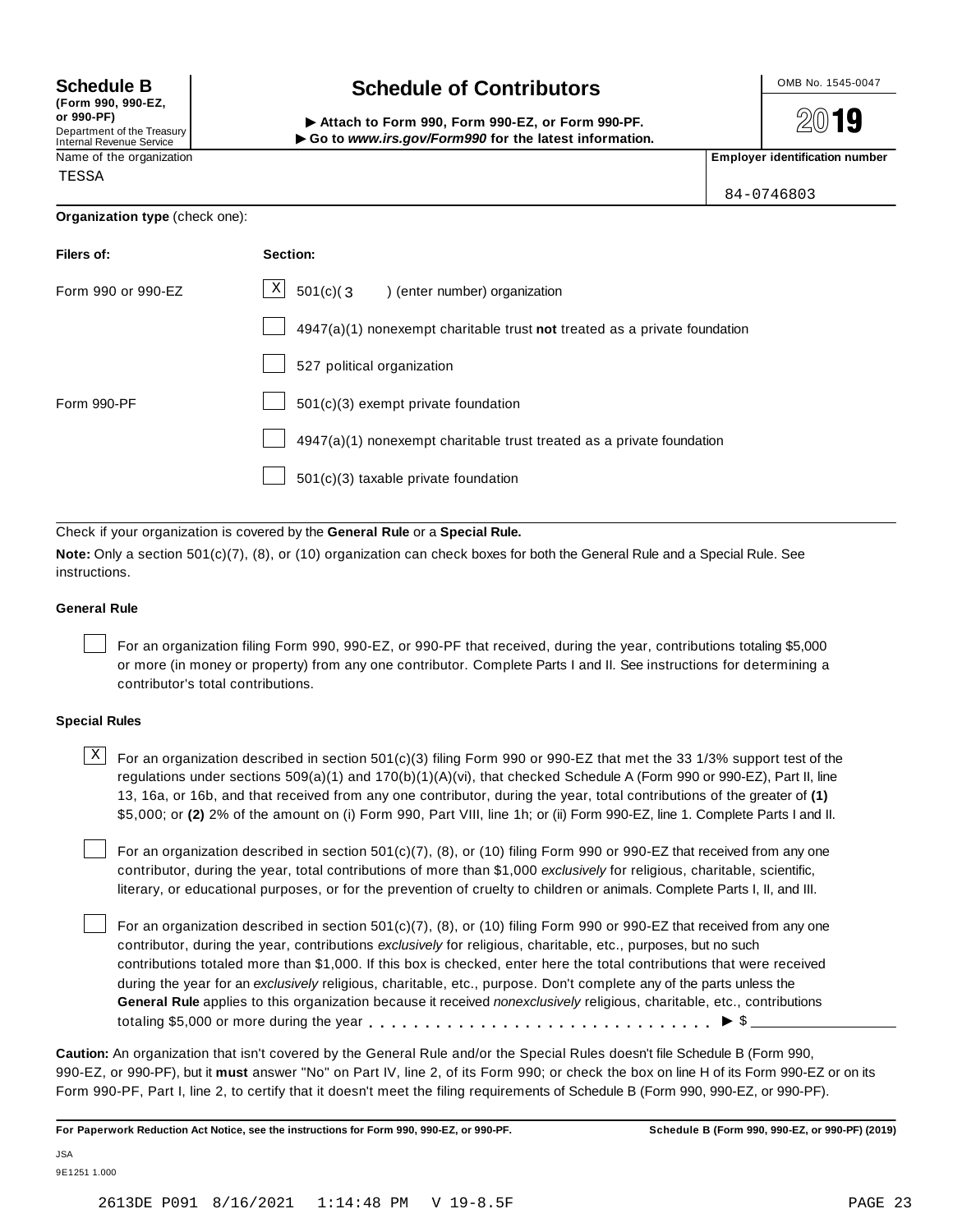|                |                                   | 1,078,121.<br>\$                  | <b>Noncash</b><br>(Complete Part II for<br>noncash contributions.)                                  |
|----------------|-----------------------------------|-----------------------------------|-----------------------------------------------------------------------------------------------------|
| (a)<br>No.     | (b)<br>Name, address, and ZIP + 4 | (c)<br><b>Total contributions</b> | (d)<br>Type of contribution                                                                         |
| $\mathbf{3}$   |                                   | 336,617.<br>\$                    | Χ<br>Person<br><b>Payroll</b><br><b>Noncash</b><br>(Complete Part II for<br>noncash contributions.) |
| (a)<br>No.     | (b)<br>Name, address, and ZIP + 4 | (c)<br><b>Total contributions</b> | (d)<br>Type of contribution                                                                         |
| $\overline{4}$ |                                   | 170,690.<br>$\frac{1}{2}$         | Χ<br>Person<br>Payroll<br>Noncash<br>(Complete Part II for<br>noncash contributions.)               |
| (a)<br>No.     | (b)<br>Name, address, and ZIP + 4 | (c)<br><b>Total contributions</b> | (d)<br>Type of contribution                                                                         |
| 5              |                                   | 131,610.<br>$\frac{1}{2}$         | Χ<br>Person<br>Payroll<br>Noncash<br>(Complete Part II for<br>noncash contributions.)               |
| (a)<br>No.     | (b)<br>Name, address, and ZIP + 4 | (c)<br><b>Total contributions</b> | (d)<br>Type of contribution                                                                         |
| 6              |                                   | 91,332.<br>\$                     | Χ<br>Person<br>Payroll<br>Noncash                                                                   |

**Part <b>I** Contributors (see instructions). Use duplicate copies of Part I if additional space is needed.

 $1$  **person**  $X$ 

 $2 \left| \begin{array}{ccc} 2 \end{array} \right|$  **Person**  $\left| \begin{array}{ccc} X \end{array} \right|$ 

**(b) Name, address, and ZIP + 4**

**(b) Name, address, and ZIP + 4**

> (Complete Part II for noncash contributions.)

**Schedule B (Form 990, 990-EZ, or 990-PF) (2019)** JSA

**(a) No.**

**(a) No.** **Person Payroll**

**Person Payroll**

(Complete Part II for noncash contributions.)

**(d) Type of contribution**

**(d) Type of contribution**

**(c) Total contributions**

**(c) Total contributions**

 $\frac{243,609}{\sqrt{100}}$  Noncash

243,609.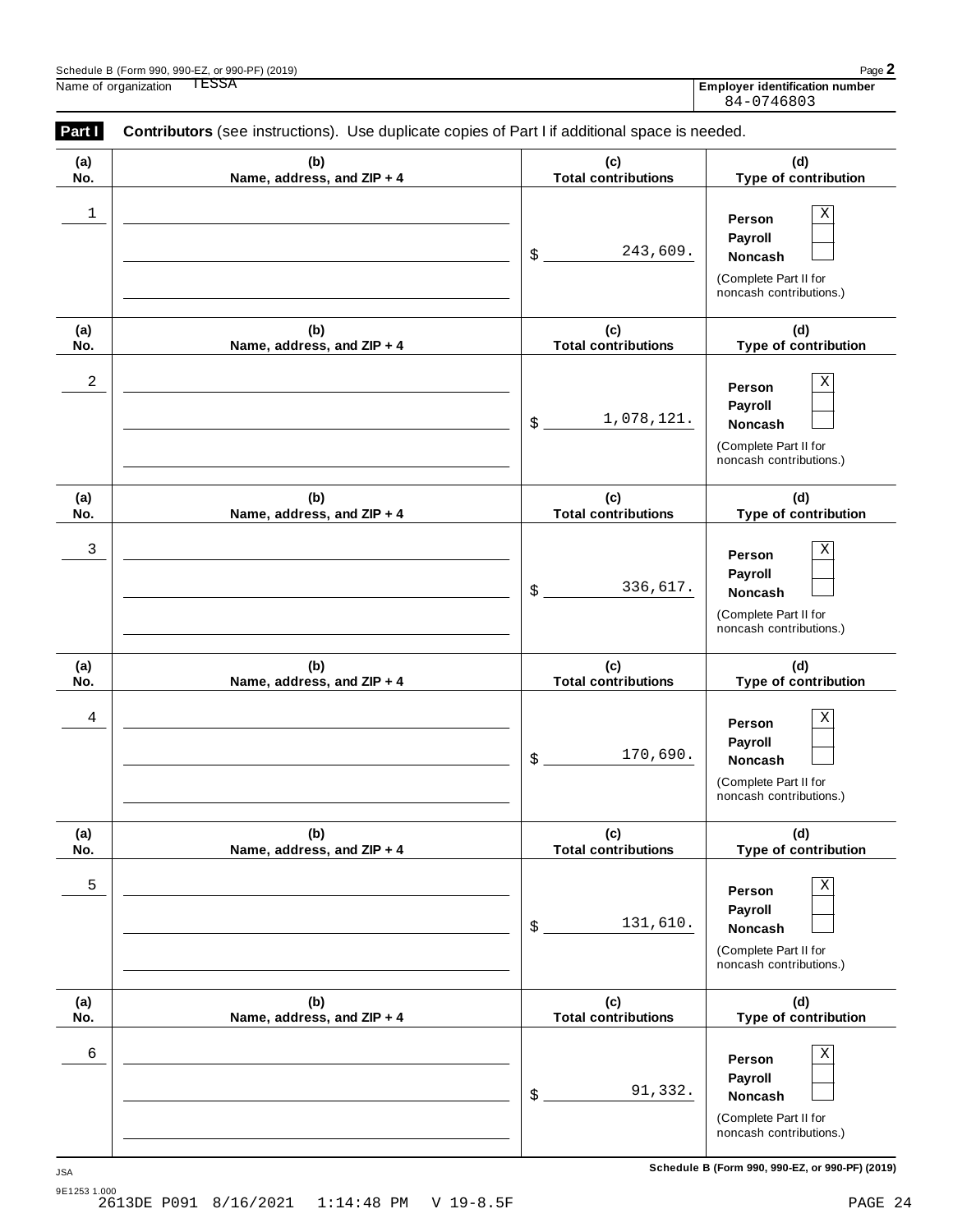|            |                                   |                                   | noncash contributions.)                                                               |
|------------|-----------------------------------|-----------------------------------|---------------------------------------------------------------------------------------|
| (a)<br>No. | (b)<br>Name, address, and ZIP + 4 | (c)<br><b>Total contributions</b> | (d)<br>Type of contribution                                                           |
| 8          |                                   | 100,526.<br>\$                    | Χ<br>Person<br>Payroll<br>Noncash<br>(Complete Part II for<br>noncash contributions.) |
| (a)<br>No. | (b)<br>Name, address, and ZIP + 4 | (c)<br><b>Total contributions</b> | (d)<br>Type of contribution                                                           |
| 9          |                                   | 95,134.<br>\$                     | Х<br>Person<br>Payroll<br>Noncash<br>(Complete Part II for<br>noncash contributions.) |
| (a)<br>No. | (b)<br>Name, address, and ZIP + 4 | (c)<br><b>Total contributions</b> | (d)<br>Type of contribution                                                           |
| $10$       |                                   | 190,422.<br>\$                    | х<br>Person<br>Payroll<br>Noncash<br>(Complete Part II for<br>noncash contributions.) |
| (a)<br>No. | (b)<br>Name, address, and ZIP + 4 | (c)<br><b>Total contributions</b> | (d)<br>Type of contribution                                                           |
|            |                                   | \$                                | Person<br>Payroll<br>Noncash<br>(Complete Part II for<br>noncash contributions.)      |
| (a)<br>No. | (b)<br>Name, address, and ZIP + 4 | (c)<br><b>Total contributions</b> | (d)<br>Type of contribution                                                           |
|            |                                   | \$                                | Person<br>Payroll<br>Noncash<br>(Complete Part II for<br>noncash contributions.)      |

**Part <b>I** Contributors (see instructions). Use duplicate copies of Part I if additional space is needed.

 $7$   $\overline{\phantom{a}}$   $\overline{\phantom{a}}$   $\overline{\phantom{a}}$   $\overline{\phantom{a}}$   $\overline{\phantom{a}}$   $\overline{\phantom{a}}$   $\overline{\phantom{a}}$   $\overline{\phantom{a}}$   $\overline{\phantom{a}}$   $\overline{\phantom{a}}$   $\overline{\phantom{a}}$   $\overline{\phantom{a}}$   $\overline{\phantom{a}}$   $\overline{\phantom{a}}$   $\overline{\phantom{a}}$   $\overline{\phantom{a}}$   $\overline{\phantom{a}}$   $\overline{\phantom{a}}$ 

**(c) Total contributions**

 $\frac{129,800}{\sqrt{129,800}}$  Noncash

129,800.

**(b) Name, address, and ZIP + 4**

**(a) No.**

**(d) Type of contribution**

**Person Payroll**

(Complete Part II for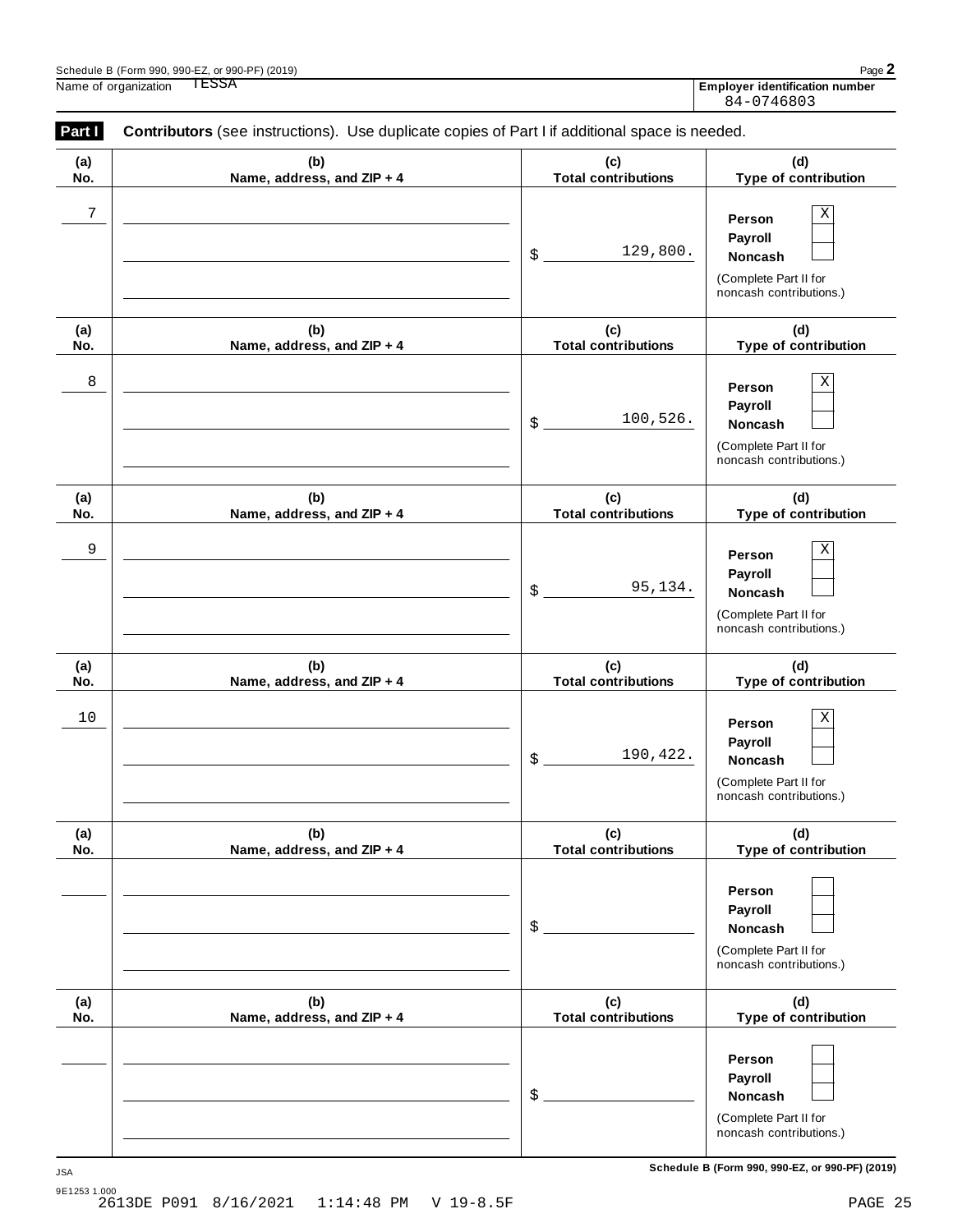| <b>Part I</b> | Description of nong |
|---------------|---------------------|
|---------------|---------------------|

| (a) No.<br>from<br>Part I | (b)<br>Description of noncash property given | (c)<br>FMV (or estimate)<br>(See instructions.) | (d)<br>Date received |
|---------------------------|----------------------------------------------|-------------------------------------------------|----------------------|
|                           |                                              | $\frac{1}{2}$                                   |                      |
| (a) No.<br>from<br>Part I | (b)<br>Description of noncash property given | (c)<br>FMV (or estimate)<br>(See instructions.) | (d)<br>Date received |
|                           |                                              | $\mathfrak{S}$                                  |                      |
| (a) No.<br>from<br>Part I | (b)<br>Description of noncash property given | (c)<br>FMV (or estimate)<br>(See instructions.) | (d)<br>Date received |
|                           |                                              | $\mathcal{S}_{-}$                               |                      |
| (a) No.<br>from<br>Part I | (b)<br>Description of noncash property given | (c)<br>FMV (or estimate)<br>(See instructions.) | (d)<br>Date received |
|                           |                                              | $\delta$                                        |                      |

**Part II** Noncash Property (see instructions). Use duplicate copies of Part II if additional space is needed.

**(b) Description of noncash property given**

**(b) Description of noncash property given**

**(a) No. from Part I**

**(a) No. from Part I**

ived

84-0746803

**(d) Date received**

**(d) Date received**

**(c) FMV (or estimate)** (See instructions.)

**(c) FMV (or estimate)** (See instructions.)

\$

\$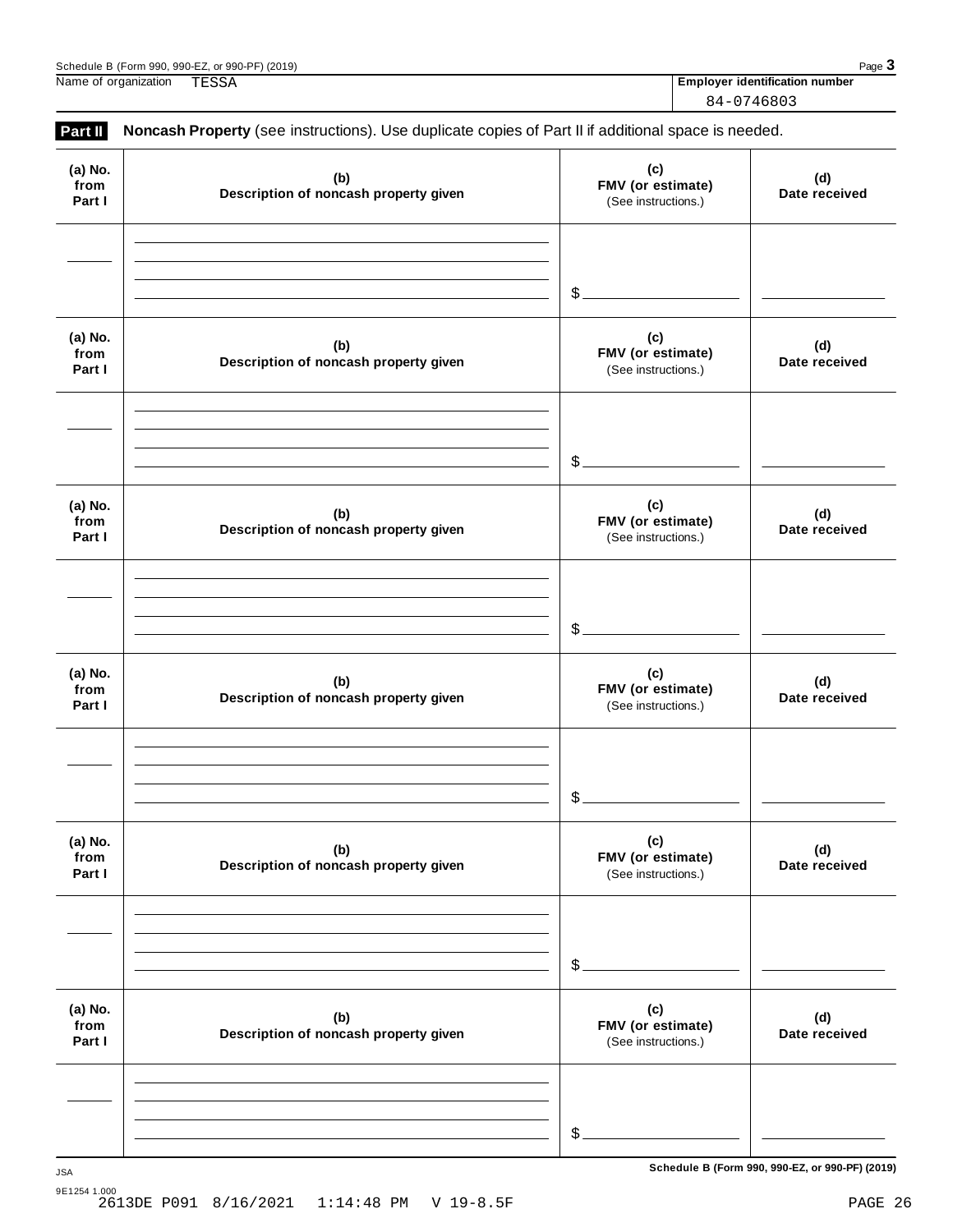|                             | Name of organization TESSA                                                                                                                                                                                                                                                                                                                                                                                                                                                                                                                                 |                      | <b>Employer identification number</b><br>84-0746803 |
|-----------------------------|------------------------------------------------------------------------------------------------------------------------------------------------------------------------------------------------------------------------------------------------------------------------------------------------------------------------------------------------------------------------------------------------------------------------------------------------------------------------------------------------------------------------------------------------------------|----------------------|-----------------------------------------------------|
| Part III                    | Exclusively religious, charitable, etc., contributions to organizations described in section 501(c)(7), (8), or<br>(10) that total more than \$1,000 for the year from any one contributor. Complete columns (a) through (e) and<br>the following line entry. For organizations completing Part III, enter the total of exclusively religious, charitable, etc.,<br>contributions of \$1,000 or less for the year. (Enter this information once. See instructions.) $\triangleright$ \$<br>Use duplicate copies of Part III if additional space is needed. |                      |                                                     |
| (a) No.<br>from<br>Part I   | (b) Purpose of gift                                                                                                                                                                                                                                                                                                                                                                                                                                                                                                                                        | (c) Use of gift      | (d) Description of how gift is held                 |
|                             |                                                                                                                                                                                                                                                                                                                                                                                                                                                                                                                                                            |                      |                                                     |
|                             | Transferee's name, address, and ZIP + 4                                                                                                                                                                                                                                                                                                                                                                                                                                                                                                                    | (e) Transfer of gift | Relationship of transferor to transferee            |
|                             |                                                                                                                                                                                                                                                                                                                                                                                                                                                                                                                                                            |                      |                                                     |
| $(a)$ No.<br>from<br>Part I | (b) Purpose of gift                                                                                                                                                                                                                                                                                                                                                                                                                                                                                                                                        | (c) Use of gift      | (d) Description of how gift is held                 |
|                             | Transferee's name, address, and ZIP + 4                                                                                                                                                                                                                                                                                                                                                                                                                                                                                                                    | (e) Transfer of gift | Relationship of transferor to transferee            |
| (a) No.<br>from<br>Part I   | (b) Purpose of gift                                                                                                                                                                                                                                                                                                                                                                                                                                                                                                                                        | (c) Use of gift      | (d) Description of how gift is held                 |
|                             |                                                                                                                                                                                                                                                                                                                                                                                                                                                                                                                                                            |                      |                                                     |
|                             | Transferee's name, address, and ZIP + 4                                                                                                                                                                                                                                                                                                                                                                                                                                                                                                                    | (e) Transfer of gift | Relationship of transferor to transferee            |
| (a) No.<br>from<br>Part I   | (b) Purpose of gift                                                                                                                                                                                                                                                                                                                                                                                                                                                                                                                                        | (c) Use of gift      | (d) Description of how gift is held                 |
|                             |                                                                                                                                                                                                                                                                                                                                                                                                                                                                                                                                                            |                      |                                                     |
|                             |                                                                                                                                                                                                                                                                                                                                                                                                                                                                                                                                                            | (e) Transfer of gift |                                                     |
|                             | Transferee's name, address, and ZIP + 4                                                                                                                                                                                                                                                                                                                                                                                                                                                                                                                    |                      | Relationship of transferor to transferee            |
|                             |                                                                                                                                                                                                                                                                                                                                                                                                                                                                                                                                                            |                      | Schedule B (Form 990, 990-EZ, or 990-PF) (2019)     |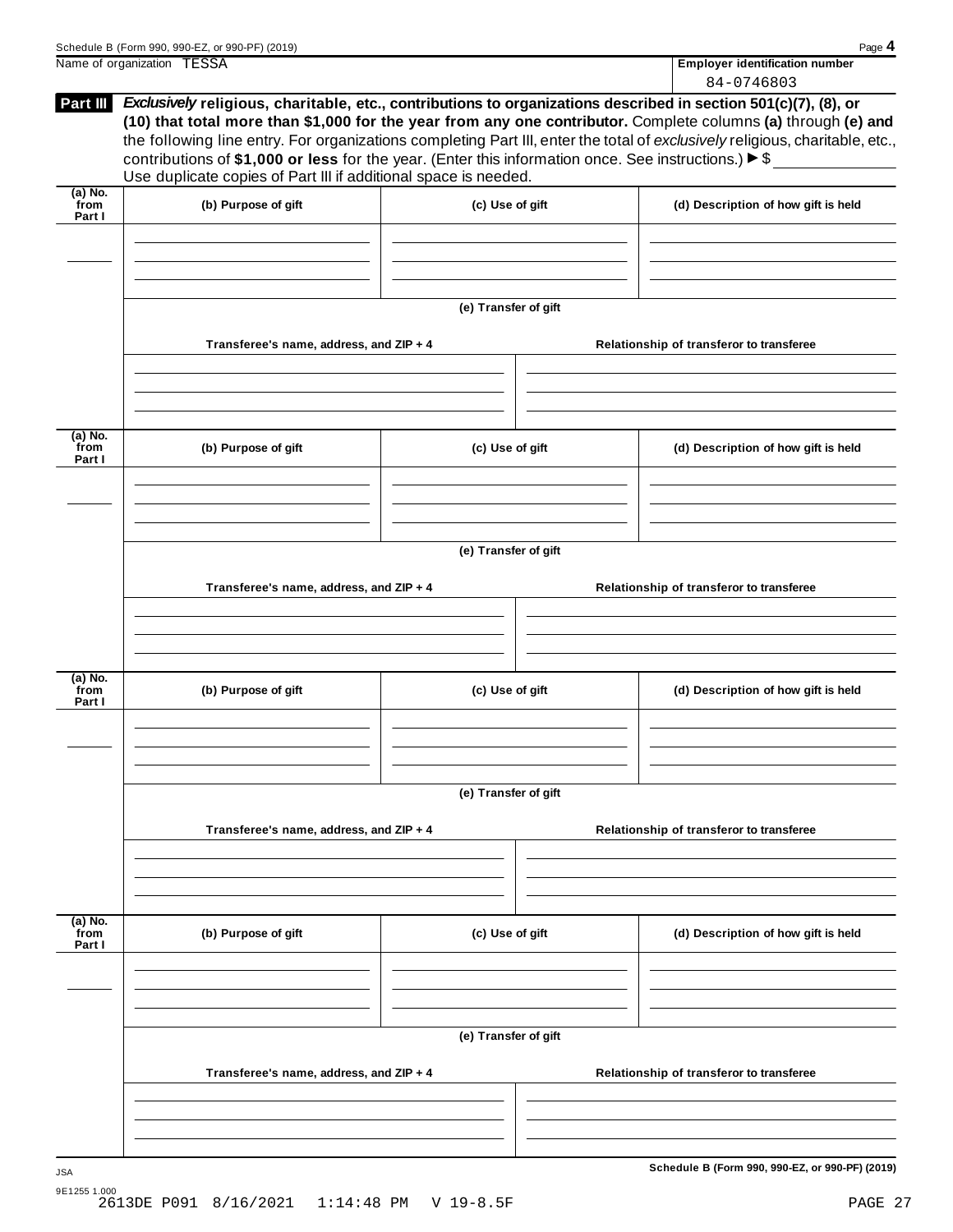|                     | <b>SCHEDULE D</b> |
|---------------------|-------------------|
| $(F_{\alpha r}$ agn |                   |

# SCHEDULE D<br>
Supplemental Financial Statements<br>
Form 990)<br>
Part IV, line 6, 7, 8, 9, 10, 11a, 11b, 11c, 11d, 11e, 11f, 12a, or 12b.<br>
Part IV, line 6, 7, 8, 9, 10, 11a, 11b, 11c, 11d, 11e, 11f, 12a, or 12b.

Department of the Treasury **I Attach 1990.** The S. 7, 8, 9, 10, 11a, 11b, 11c, 11d, 11e, 11f, 12a, or 12b.<br> **Department of the Treasury Inches Containery Containery Containery Containery Containery Containery Internal Revenue Service** I **Consumer Consumer Service Internal Revenue Service Inspection<br>■ Inspection ■ Inspection ■ Inspection** 

|        | וווופווומו ולפיפווטפ טפו אוטפ<br>Name of the organization                                                                                                                                                                                                              |                         | <b>Employer identification number</b>              |
|--------|------------------------------------------------------------------------------------------------------------------------------------------------------------------------------------------------------------------------------------------------------------------------|-------------------------|----------------------------------------------------|
| TESSA  |                                                                                                                                                                                                                                                                        |                         | 84-0746803                                         |
| Part I | Organizations Maintaining Donor Advised Funds or Other Similar Funds or Accounts.                                                                                                                                                                                      |                         |                                                    |
|        | Complete if the organization answered "Yes" on Form 990, Part IV, line 6.                                                                                                                                                                                              |                         |                                                    |
|        |                                                                                                                                                                                                                                                                        | (a) Donor advised funds | (b) Funds and other accounts                       |
| 1      | Total number at end of year <b>that the state of the state of the state of the state of the state of the state of the state of the state of the state of the state of the state of the state of the state of the state of the st</b>                                   |                         |                                                    |
| 2      | Aggregate value of contributions to (during year)                                                                                                                                                                                                                      |                         |                                                    |
| 3      | Aggregate value of grants from (during year)                                                                                                                                                                                                                           |                         |                                                    |
| 4      | Aggregate value at end of year                                                                                                                                                                                                                                         |                         |                                                    |
| 5      | Did the organization inform all donors and donor advisors in writing that the assets held in donor advised                                                                                                                                                             |                         |                                                    |
|        | funds are the organization's property, subject to the organization's exclusive legal control? $\ldots \ldots \ldots$                                                                                                                                                   |                         | Yes<br>No                                          |
| 6      | Did the organization inform all grantees, donors, and donor advisors in writing that grant funds can be used                                                                                                                                                           |                         |                                                    |
|        | only for charitable purposes and not for the benefit of the donor or donor advisor, or for any other purpose                                                                                                                                                           |                         |                                                    |
|        |                                                                                                                                                                                                                                                                        |                         | Yes<br>No                                          |
|        | <b>Part II</b><br><b>Conservation Easements.</b>                                                                                                                                                                                                                       |                         |                                                    |
|        | Complete if the organization answered "Yes" on Form 990, Part IV, line 7.                                                                                                                                                                                              |                         |                                                    |
| 1      | Purpose(s) of conservation easements held by the organization (check all that apply).                                                                                                                                                                                  |                         |                                                    |
|        | Preservation of land for public use (for example, recreation or education)                                                                                                                                                                                             |                         | Preservation of a historically important land area |
|        | Protection of natural habitat                                                                                                                                                                                                                                          |                         | Preservation of a certified historic structure     |
|        | Preservation of open space                                                                                                                                                                                                                                             |                         |                                                    |
| 2      | Complete lines 2a through 2d if the organization held a qualified conservation contribution in the form of a conservation                                                                                                                                              |                         |                                                    |
|        | easement on the last day of the tax year.                                                                                                                                                                                                                              |                         | Held at the End of the Tax Year                    |
| a      |                                                                                                                                                                                                                                                                        |                         | 2a                                                 |
| b      | Total acreage restricted by conservation easements                                                                                                                                                                                                                     |                         | 2b                                                 |
| c      | Number of conservation easements on a certified historic structure included in (a)                                                                                                                                                                                     |                         | 2c                                                 |
| d      | Number of conservation easements included in (c) acquired after 7/25/06, and not on a                                                                                                                                                                                  |                         |                                                    |
|        |                                                                                                                                                                                                                                                                        |                         | 2d                                                 |
| 3      | Number of conservation easements modified, transferred, released, extinguished, or terminated by the organization during the                                                                                                                                           |                         |                                                    |
|        | tax year $\blacktriangleright$                                                                                                                                                                                                                                         |                         |                                                    |
| 4      | Number of states where property subject to conservation easement is located > _____________________                                                                                                                                                                    |                         |                                                    |
| 5      | Does the organization have a written policy regarding the periodic monitoring, inspection, handling of                                                                                                                                                                 |                         |                                                    |
|        | violations, and enforcement of the conservation easements it holds?                                                                                                                                                                                                    |                         | Yes<br><b>No</b>                                   |
| 6      | Staff and volunteer hours devoted to monitoring, inspecting, handling of violations, and enforcing conservation easements during the year                                                                                                                              |                         |                                                    |
|        |                                                                                                                                                                                                                                                                        |                         |                                                    |
| 7      | Amount of expenses incurred in monitoring, inspecting, handling of violations, and enforcing conservation easements during the year                                                                                                                                    |                         |                                                    |
|        | $\blacktriangleright$ S<br>Does each conservation easement reported on line 2(d) above satisfy the requirements of section 170(h)(4)(B)(i)                                                                                                                             |                         |                                                    |
| 8      |                                                                                                                                                                                                                                                                        |                         |                                                    |
| 9      | In Part XIII, describe how the organization reports conservation easements in its revenue and expense statement and                                                                                                                                                    |                         | Yes<br><b>No</b>                                   |
|        | balance sheet, and include, if applicable, the text of the footnote to the organization's financial statements that describes the                                                                                                                                      |                         |                                                    |
|        | organization's accounting for conservation easements.                                                                                                                                                                                                                  |                         |                                                    |
|        | Part III<br>Organizations Maintaining Collections of Art, Historical Treasures, or Other Similar Assets.                                                                                                                                                               |                         |                                                    |
|        | Complete if the organization answered "Yes" on Form 990, Part IV, line 8.                                                                                                                                                                                              |                         |                                                    |
| 1a     |                                                                                                                                                                                                                                                                        |                         |                                                    |
|        | If the organization elected, as permitted under FASB ASC 958, not to report in its revenue statement and balance sheet works of art, historical treasures, or other similar assets held for public exhibition, education, or r                                         |                         |                                                    |
|        | service, provide in Part XIII the text of the footnote to its financial statements that describes these items.                                                                                                                                                         |                         |                                                    |
| b      | If the organization elected, as permitted under FASB ASC 958, to report in its revenue statement and balance sheet works of<br>art, historical treasures, or other similar assets held for public exhibition, education, or research in furtherance of public service, |                         |                                                    |
|        | provide the following amounts relating to these items:                                                                                                                                                                                                                 |                         |                                                    |
|        |                                                                                                                                                                                                                                                                        |                         |                                                    |
|        |                                                                                                                                                                                                                                                                        |                         |                                                    |
| 2      | If the organization received or held works of art, historical treasures, or other similar assets for financial gain, provide the                                                                                                                                       |                         |                                                    |
|        | following amounts required to be reported under FASB ASC 958 relating to these items:                                                                                                                                                                                  |                         |                                                    |
| a      |                                                                                                                                                                                                                                                                        |                         | $\triangleright$ \$                                |
| b      |                                                                                                                                                                                                                                                                        |                         | $\blacktriangleright$ \$                           |
|        | For Paperwork Reduction Act Notice, see the Instructions for Form 990.                                                                                                                                                                                                 |                         | Schedule D (Form 990) 2019                         |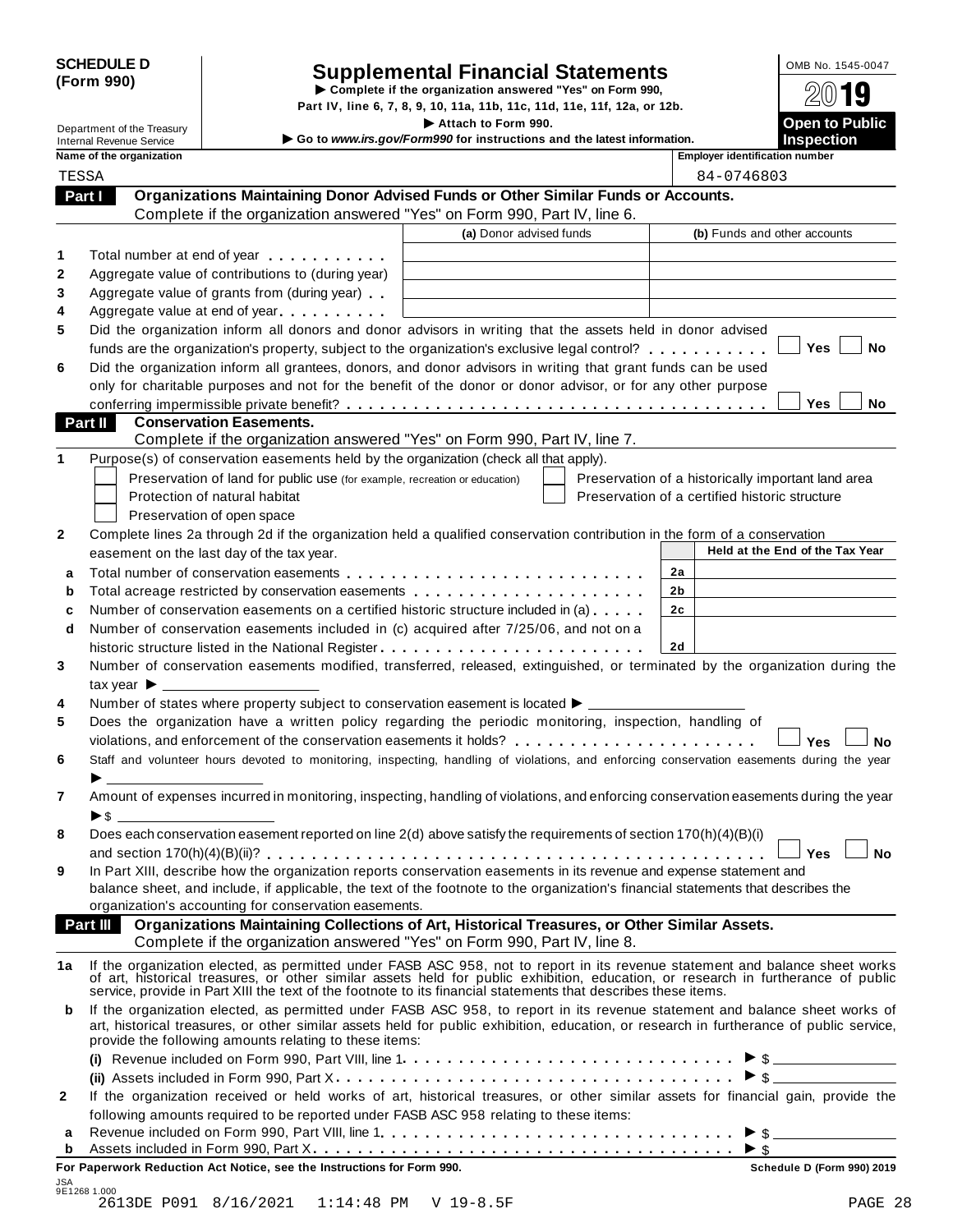| Schedule D (Form 990) 2019<br>Organizations Maintaining Collections of Art, Historical Treasures, or Other Similar Assets (continued)<br>Part III<br>Using the organization's acquisition, accession, and other records, check any of the following that make significant use of its<br>3<br>collection items (check all that apply):<br>Public exhibition<br>Loan or exchange program<br>a<br>d<br>Scholarly research<br>Other<br><u>and the state of the state of the state of the state of the state of the state of the state of the state of the state of the state of the state of the state of the state of the state of the state of the state of the state</u><br>b<br>e<br>Preservation for future generations<br>c<br>Provide a description of the organization's collections and explain how they further the organization's exempt purpose in Part<br>4<br>XIII.<br>During the year, did the organization solicit or receive donations of art, historical treasures, or other similar<br>5<br>assets to be sold to raise funds rather than to be maintained as part of the organization's collection?<br><b>Escrow and Custodial Arrangements.</b><br>Part IV<br>Complete if the organization answered "Yes" on Form 990, Part IV, line 9, or reported an amount on Form<br>990, Part X, line 21.<br>1a Is the organization an agent, trustee, custodian or other intermediary for contributions or other assets not<br>If "Yes," explain the arrangement in Part XIII and complete the following table:<br>b<br>Beginning balance enterpreteration of the contract of the contract of the contract of the contract of the contr<br>1c<br>c<br>1 <sub>d</sub><br>d<br>1e<br>е<br>1f<br>f<br>Did the organization include an amount on Form 990, Part X, line 21, for escrow or custodial account liability?<br>2a<br><b>b</b> If "Yes," explain the arrangement in Part XIII. Check here if the explanation has been provided on Part XIII<br>Part V<br><b>Endowment Funds.</b><br>Complete if the organization answered "Yes" on Form 990, Part IV, line 10.<br>(c) Two years back<br>(a) Current year<br>(b) Prior year<br>(d) Three years back<br>Beginning of year balance [15]<br>1a<br>Contributions <b>Contributions</b><br>b<br>Net investment earnings, gains,<br>c<br>and losses | Page 2<br>Yes<br>No<br>No<br>Yes<br>Amount<br><b>Yes</b><br>No<br>(e) Four years back |
|---------------------------------------------------------------------------------------------------------------------------------------------------------------------------------------------------------------------------------------------------------------------------------------------------------------------------------------------------------------------------------------------------------------------------------------------------------------------------------------------------------------------------------------------------------------------------------------------------------------------------------------------------------------------------------------------------------------------------------------------------------------------------------------------------------------------------------------------------------------------------------------------------------------------------------------------------------------------------------------------------------------------------------------------------------------------------------------------------------------------------------------------------------------------------------------------------------------------------------------------------------------------------------------------------------------------------------------------------------------------------------------------------------------------------------------------------------------------------------------------------------------------------------------------------------------------------------------------------------------------------------------------------------------------------------------------------------------------------------------------------------------------------------------------------------------------------------------------------------------------------------------------------------------------------------------------------------------------------------------------------------------------------------------------------------------------------------------------------------------------------------------------------------------------------------------------------------------------------------------------------------------------------------------------------------|---------------------------------------------------------------------------------------|
|                                                                                                                                                                                                                                                                                                                                                                                                                                                                                                                                                                                                                                                                                                                                                                                                                                                                                                                                                                                                                                                                                                                                                                                                                                                                                                                                                                                                                                                                                                                                                                                                                                                                                                                                                                                                                                                                                                                                                                                                                                                                                                                                                                                                                                                                                                         |                                                                                       |
|                                                                                                                                                                                                                                                                                                                                                                                                                                                                                                                                                                                                                                                                                                                                                                                                                                                                                                                                                                                                                                                                                                                                                                                                                                                                                                                                                                                                                                                                                                                                                                                                                                                                                                                                                                                                                                                                                                                                                                                                                                                                                                                                                                                                                                                                                                         |                                                                                       |
|                                                                                                                                                                                                                                                                                                                                                                                                                                                                                                                                                                                                                                                                                                                                                                                                                                                                                                                                                                                                                                                                                                                                                                                                                                                                                                                                                                                                                                                                                                                                                                                                                                                                                                                                                                                                                                                                                                                                                                                                                                                                                                                                                                                                                                                                                                         |                                                                                       |
|                                                                                                                                                                                                                                                                                                                                                                                                                                                                                                                                                                                                                                                                                                                                                                                                                                                                                                                                                                                                                                                                                                                                                                                                                                                                                                                                                                                                                                                                                                                                                                                                                                                                                                                                                                                                                                                                                                                                                                                                                                                                                                                                                                                                                                                                                                         |                                                                                       |
|                                                                                                                                                                                                                                                                                                                                                                                                                                                                                                                                                                                                                                                                                                                                                                                                                                                                                                                                                                                                                                                                                                                                                                                                                                                                                                                                                                                                                                                                                                                                                                                                                                                                                                                                                                                                                                                                                                                                                                                                                                                                                                                                                                                                                                                                                                         |                                                                                       |
|                                                                                                                                                                                                                                                                                                                                                                                                                                                                                                                                                                                                                                                                                                                                                                                                                                                                                                                                                                                                                                                                                                                                                                                                                                                                                                                                                                                                                                                                                                                                                                                                                                                                                                                                                                                                                                                                                                                                                                                                                                                                                                                                                                                                                                                                                                         |                                                                                       |
|                                                                                                                                                                                                                                                                                                                                                                                                                                                                                                                                                                                                                                                                                                                                                                                                                                                                                                                                                                                                                                                                                                                                                                                                                                                                                                                                                                                                                                                                                                                                                                                                                                                                                                                                                                                                                                                                                                                                                                                                                                                                                                                                                                                                                                                                                                         |                                                                                       |
|                                                                                                                                                                                                                                                                                                                                                                                                                                                                                                                                                                                                                                                                                                                                                                                                                                                                                                                                                                                                                                                                                                                                                                                                                                                                                                                                                                                                                                                                                                                                                                                                                                                                                                                                                                                                                                                                                                                                                                                                                                                                                                                                                                                                                                                                                                         |                                                                                       |
|                                                                                                                                                                                                                                                                                                                                                                                                                                                                                                                                                                                                                                                                                                                                                                                                                                                                                                                                                                                                                                                                                                                                                                                                                                                                                                                                                                                                                                                                                                                                                                                                                                                                                                                                                                                                                                                                                                                                                                                                                                                                                                                                                                                                                                                                                                         |                                                                                       |
|                                                                                                                                                                                                                                                                                                                                                                                                                                                                                                                                                                                                                                                                                                                                                                                                                                                                                                                                                                                                                                                                                                                                                                                                                                                                                                                                                                                                                                                                                                                                                                                                                                                                                                                                                                                                                                                                                                                                                                                                                                                                                                                                                                                                                                                                                                         |                                                                                       |
|                                                                                                                                                                                                                                                                                                                                                                                                                                                                                                                                                                                                                                                                                                                                                                                                                                                                                                                                                                                                                                                                                                                                                                                                                                                                                                                                                                                                                                                                                                                                                                                                                                                                                                                                                                                                                                                                                                                                                                                                                                                                                                                                                                                                                                                                                                         |                                                                                       |
|                                                                                                                                                                                                                                                                                                                                                                                                                                                                                                                                                                                                                                                                                                                                                                                                                                                                                                                                                                                                                                                                                                                                                                                                                                                                                                                                                                                                                                                                                                                                                                                                                                                                                                                                                                                                                                                                                                                                                                                                                                                                                                                                                                                                                                                                                                         |                                                                                       |
|                                                                                                                                                                                                                                                                                                                                                                                                                                                                                                                                                                                                                                                                                                                                                                                                                                                                                                                                                                                                                                                                                                                                                                                                                                                                                                                                                                                                                                                                                                                                                                                                                                                                                                                                                                                                                                                                                                                                                                                                                                                                                                                                                                                                                                                                                                         |                                                                                       |
|                                                                                                                                                                                                                                                                                                                                                                                                                                                                                                                                                                                                                                                                                                                                                                                                                                                                                                                                                                                                                                                                                                                                                                                                                                                                                                                                                                                                                                                                                                                                                                                                                                                                                                                                                                                                                                                                                                                                                                                                                                                                                                                                                                                                                                                                                                         |                                                                                       |
|                                                                                                                                                                                                                                                                                                                                                                                                                                                                                                                                                                                                                                                                                                                                                                                                                                                                                                                                                                                                                                                                                                                                                                                                                                                                                                                                                                                                                                                                                                                                                                                                                                                                                                                                                                                                                                                                                                                                                                                                                                                                                                                                                                                                                                                                                                         |                                                                                       |
|                                                                                                                                                                                                                                                                                                                                                                                                                                                                                                                                                                                                                                                                                                                                                                                                                                                                                                                                                                                                                                                                                                                                                                                                                                                                                                                                                                                                                                                                                                                                                                                                                                                                                                                                                                                                                                                                                                                                                                                                                                                                                                                                                                                                                                                                                                         |                                                                                       |
|                                                                                                                                                                                                                                                                                                                                                                                                                                                                                                                                                                                                                                                                                                                                                                                                                                                                                                                                                                                                                                                                                                                                                                                                                                                                                                                                                                                                                                                                                                                                                                                                                                                                                                                                                                                                                                                                                                                                                                                                                                                                                                                                                                                                                                                                                                         |                                                                                       |
|                                                                                                                                                                                                                                                                                                                                                                                                                                                                                                                                                                                                                                                                                                                                                                                                                                                                                                                                                                                                                                                                                                                                                                                                                                                                                                                                                                                                                                                                                                                                                                                                                                                                                                                                                                                                                                                                                                                                                                                                                                                                                                                                                                                                                                                                                                         |                                                                                       |
|                                                                                                                                                                                                                                                                                                                                                                                                                                                                                                                                                                                                                                                                                                                                                                                                                                                                                                                                                                                                                                                                                                                                                                                                                                                                                                                                                                                                                                                                                                                                                                                                                                                                                                                                                                                                                                                                                                                                                                                                                                                                                                                                                                                                                                                                                                         |                                                                                       |
|                                                                                                                                                                                                                                                                                                                                                                                                                                                                                                                                                                                                                                                                                                                                                                                                                                                                                                                                                                                                                                                                                                                                                                                                                                                                                                                                                                                                                                                                                                                                                                                                                                                                                                                                                                                                                                                                                                                                                                                                                                                                                                                                                                                                                                                                                                         |                                                                                       |
|                                                                                                                                                                                                                                                                                                                                                                                                                                                                                                                                                                                                                                                                                                                                                                                                                                                                                                                                                                                                                                                                                                                                                                                                                                                                                                                                                                                                                                                                                                                                                                                                                                                                                                                                                                                                                                                                                                                                                                                                                                                                                                                                                                                                                                                                                                         |                                                                                       |
|                                                                                                                                                                                                                                                                                                                                                                                                                                                                                                                                                                                                                                                                                                                                                                                                                                                                                                                                                                                                                                                                                                                                                                                                                                                                                                                                                                                                                                                                                                                                                                                                                                                                                                                                                                                                                                                                                                                                                                                                                                                                                                                                                                                                                                                                                                         |                                                                                       |
|                                                                                                                                                                                                                                                                                                                                                                                                                                                                                                                                                                                                                                                                                                                                                                                                                                                                                                                                                                                                                                                                                                                                                                                                                                                                                                                                                                                                                                                                                                                                                                                                                                                                                                                                                                                                                                                                                                                                                                                                                                                                                                                                                                                                                                                                                                         |                                                                                       |
|                                                                                                                                                                                                                                                                                                                                                                                                                                                                                                                                                                                                                                                                                                                                                                                                                                                                                                                                                                                                                                                                                                                                                                                                                                                                                                                                                                                                                                                                                                                                                                                                                                                                                                                                                                                                                                                                                                                                                                                                                                                                                                                                                                                                                                                                                                         |                                                                                       |
|                                                                                                                                                                                                                                                                                                                                                                                                                                                                                                                                                                                                                                                                                                                                                                                                                                                                                                                                                                                                                                                                                                                                                                                                                                                                                                                                                                                                                                                                                                                                                                                                                                                                                                                                                                                                                                                                                                                                                                                                                                                                                                                                                                                                                                                                                                         |                                                                                       |
|                                                                                                                                                                                                                                                                                                                                                                                                                                                                                                                                                                                                                                                                                                                                                                                                                                                                                                                                                                                                                                                                                                                                                                                                                                                                                                                                                                                                                                                                                                                                                                                                                                                                                                                                                                                                                                                                                                                                                                                                                                                                                                                                                                                                                                                                                                         |                                                                                       |
|                                                                                                                                                                                                                                                                                                                                                                                                                                                                                                                                                                                                                                                                                                                                                                                                                                                                                                                                                                                                                                                                                                                                                                                                                                                                                                                                                                                                                                                                                                                                                                                                                                                                                                                                                                                                                                                                                                                                                                                                                                                                                                                                                                                                                                                                                                         |                                                                                       |
|                                                                                                                                                                                                                                                                                                                                                                                                                                                                                                                                                                                                                                                                                                                                                                                                                                                                                                                                                                                                                                                                                                                                                                                                                                                                                                                                                                                                                                                                                                                                                                                                                                                                                                                                                                                                                                                                                                                                                                                                                                                                                                                                                                                                                                                                                                         |                                                                                       |
|                                                                                                                                                                                                                                                                                                                                                                                                                                                                                                                                                                                                                                                                                                                                                                                                                                                                                                                                                                                                                                                                                                                                                                                                                                                                                                                                                                                                                                                                                                                                                                                                                                                                                                                                                                                                                                                                                                                                                                                                                                                                                                                                                                                                                                                                                                         |                                                                                       |
|                                                                                                                                                                                                                                                                                                                                                                                                                                                                                                                                                                                                                                                                                                                                                                                                                                                                                                                                                                                                                                                                                                                                                                                                                                                                                                                                                                                                                                                                                                                                                                                                                                                                                                                                                                                                                                                                                                                                                                                                                                                                                                                                                                                                                                                                                                         |                                                                                       |
|                                                                                                                                                                                                                                                                                                                                                                                                                                                                                                                                                                                                                                                                                                                                                                                                                                                                                                                                                                                                                                                                                                                                                                                                                                                                                                                                                                                                                                                                                                                                                                                                                                                                                                                                                                                                                                                                                                                                                                                                                                                                                                                                                                                                                                                                                                         |                                                                                       |
|                                                                                                                                                                                                                                                                                                                                                                                                                                                                                                                                                                                                                                                                                                                                                                                                                                                                                                                                                                                                                                                                                                                                                                                                                                                                                                                                                                                                                                                                                                                                                                                                                                                                                                                                                                                                                                                                                                                                                                                                                                                                                                                                                                                                                                                                                                         |                                                                                       |
|                                                                                                                                                                                                                                                                                                                                                                                                                                                                                                                                                                                                                                                                                                                                                                                                                                                                                                                                                                                                                                                                                                                                                                                                                                                                                                                                                                                                                                                                                                                                                                                                                                                                                                                                                                                                                                                                                                                                                                                                                                                                                                                                                                                                                                                                                                         |                                                                                       |
|                                                                                                                                                                                                                                                                                                                                                                                                                                                                                                                                                                                                                                                                                                                                                                                                                                                                                                                                                                                                                                                                                                                                                                                                                                                                                                                                                                                                                                                                                                                                                                                                                                                                                                                                                                                                                                                                                                                                                                                                                                                                                                                                                                                                                                                                                                         |                                                                                       |
|                                                                                                                                                                                                                                                                                                                                                                                                                                                                                                                                                                                                                                                                                                                                                                                                                                                                                                                                                                                                                                                                                                                                                                                                                                                                                                                                                                                                                                                                                                                                                                                                                                                                                                                                                                                                                                                                                                                                                                                                                                                                                                                                                                                                                                                                                                         |                                                                                       |
|                                                                                                                                                                                                                                                                                                                                                                                                                                                                                                                                                                                                                                                                                                                                                                                                                                                                                                                                                                                                                                                                                                                                                                                                                                                                                                                                                                                                                                                                                                                                                                                                                                                                                                                                                                                                                                                                                                                                                                                                                                                                                                                                                                                                                                                                                                         |                                                                                       |
| Other expenditures for facilities<br>е                                                                                                                                                                                                                                                                                                                                                                                                                                                                                                                                                                                                                                                                                                                                                                                                                                                                                                                                                                                                                                                                                                                                                                                                                                                                                                                                                                                                                                                                                                                                                                                                                                                                                                                                                                                                                                                                                                                                                                                                                                                                                                                                                                                                                                                                  |                                                                                       |
|                                                                                                                                                                                                                                                                                                                                                                                                                                                                                                                                                                                                                                                                                                                                                                                                                                                                                                                                                                                                                                                                                                                                                                                                                                                                                                                                                                                                                                                                                                                                                                                                                                                                                                                                                                                                                                                                                                                                                                                                                                                                                                                                                                                                                                                                                                         |                                                                                       |
|                                                                                                                                                                                                                                                                                                                                                                                                                                                                                                                                                                                                                                                                                                                                                                                                                                                                                                                                                                                                                                                                                                                                                                                                                                                                                                                                                                                                                                                                                                                                                                                                                                                                                                                                                                                                                                                                                                                                                                                                                                                                                                                                                                                                                                                                                                         |                                                                                       |
| q                                                                                                                                                                                                                                                                                                                                                                                                                                                                                                                                                                                                                                                                                                                                                                                                                                                                                                                                                                                                                                                                                                                                                                                                                                                                                                                                                                                                                                                                                                                                                                                                                                                                                                                                                                                                                                                                                                                                                                                                                                                                                                                                                                                                                                                                                                       |                                                                                       |
| Provide the estimated percentage of the current year end balance (line 1g, column (a)) held as:<br>$\mathbf{2}$                                                                                                                                                                                                                                                                                                                                                                                                                                                                                                                                                                                                                                                                                                                                                                                                                                                                                                                                                                                                                                                                                                                                                                                                                                                                                                                                                                                                                                                                                                                                                                                                                                                                                                                                                                                                                                                                                                                                                                                                                                                                                                                                                                                         |                                                                                       |
| Board designated or quasi-endowment ><br>a                                                                                                                                                                                                                                                                                                                                                                                                                                                                                                                                                                                                                                                                                                                                                                                                                                                                                                                                                                                                                                                                                                                                                                                                                                                                                                                                                                                                                                                                                                                                                                                                                                                                                                                                                                                                                                                                                                                                                                                                                                                                                                                                                                                                                                                              |                                                                                       |
| Permanent endowment ▶<br>℅<br>b                                                                                                                                                                                                                                                                                                                                                                                                                                                                                                                                                                                                                                                                                                                                                                                                                                                                                                                                                                                                                                                                                                                                                                                                                                                                                                                                                                                                                                                                                                                                                                                                                                                                                                                                                                                                                                                                                                                                                                                                                                                                                                                                                                                                                                                                         |                                                                                       |
| $\%$<br>Term endowment ▶<br>c                                                                                                                                                                                                                                                                                                                                                                                                                                                                                                                                                                                                                                                                                                                                                                                                                                                                                                                                                                                                                                                                                                                                                                                                                                                                                                                                                                                                                                                                                                                                                                                                                                                                                                                                                                                                                                                                                                                                                                                                                                                                                                                                                                                                                                                                           |                                                                                       |
| The percentages on lines 2a, 2b, and 2c should equal 100%.                                                                                                                                                                                                                                                                                                                                                                                                                                                                                                                                                                                                                                                                                                                                                                                                                                                                                                                                                                                                                                                                                                                                                                                                                                                                                                                                                                                                                                                                                                                                                                                                                                                                                                                                                                                                                                                                                                                                                                                                                                                                                                                                                                                                                                              |                                                                                       |
| 3a Are there endowment funds not in the possession of the organization that are held and administered for the                                                                                                                                                                                                                                                                                                                                                                                                                                                                                                                                                                                                                                                                                                                                                                                                                                                                                                                                                                                                                                                                                                                                                                                                                                                                                                                                                                                                                                                                                                                                                                                                                                                                                                                                                                                                                                                                                                                                                                                                                                                                                                                                                                                           |                                                                                       |
| organization by:                                                                                                                                                                                                                                                                                                                                                                                                                                                                                                                                                                                                                                                                                                                                                                                                                                                                                                                                                                                                                                                                                                                                                                                                                                                                                                                                                                                                                                                                                                                                                                                                                                                                                                                                                                                                                                                                                                                                                                                                                                                                                                                                                                                                                                                                                        | <b>Yes</b><br><b>No</b>                                                               |
|                                                                                                                                                                                                                                                                                                                                                                                                                                                                                                                                                                                                                                                                                                                                                                                                                                                                                                                                                                                                                                                                                                                                                                                                                                                                                                                                                                                                                                                                                                                                                                                                                                                                                                                                                                                                                                                                                                                                                                                                                                                                                                                                                                                                                                                                                                         | 3a(i)                                                                                 |
|                                                                                                                                                                                                                                                                                                                                                                                                                                                                                                                                                                                                                                                                                                                                                                                                                                                                                                                                                                                                                                                                                                                                                                                                                                                                                                                                                                                                                                                                                                                                                                                                                                                                                                                                                                                                                                                                                                                                                                                                                                                                                                                                                                                                                                                                                                         |                                                                                       |
|                                                                                                                                                                                                                                                                                                                                                                                                                                                                                                                                                                                                                                                                                                                                                                                                                                                                                                                                                                                                                                                                                                                                                                                                                                                                                                                                                                                                                                                                                                                                                                                                                                                                                                                                                                                                                                                                                                                                                                                                                                                                                                                                                                                                                                                                                                         | 3a(ii)                                                                                |
| <b>b</b> If "Yes" on line 3a(ii), are the related organizations listed as required on Schedule R?                                                                                                                                                                                                                                                                                                                                                                                                                                                                                                                                                                                                                                                                                                                                                                                                                                                                                                                                                                                                                                                                                                                                                                                                                                                                                                                                                                                                                                                                                                                                                                                                                                                                                                                                                                                                                                                                                                                                                                                                                                                                                                                                                                                                       | 3b                                                                                    |
| Describe in Part XIII the intended uses of the organization's endowment funds.<br>4                                                                                                                                                                                                                                                                                                                                                                                                                                                                                                                                                                                                                                                                                                                                                                                                                                                                                                                                                                                                                                                                                                                                                                                                                                                                                                                                                                                                                                                                                                                                                                                                                                                                                                                                                                                                                                                                                                                                                                                                                                                                                                                                                                                                                     |                                                                                       |
| Land, Buildings, and Equipment.<br><b>Part VI</b>                                                                                                                                                                                                                                                                                                                                                                                                                                                                                                                                                                                                                                                                                                                                                                                                                                                                                                                                                                                                                                                                                                                                                                                                                                                                                                                                                                                                                                                                                                                                                                                                                                                                                                                                                                                                                                                                                                                                                                                                                                                                                                                                                                                                                                                       |                                                                                       |
| Complete if the organization answered "Yes" on Form 990, Part IV, line 11a. See Form 990, Part X, line 10.<br>Description of property                                                                                                                                                                                                                                                                                                                                                                                                                                                                                                                                                                                                                                                                                                                                                                                                                                                                                                                                                                                                                                                                                                                                                                                                                                                                                                                                                                                                                                                                                                                                                                                                                                                                                                                                                                                                                                                                                                                                                                                                                                                                                                                                                                   |                                                                                       |
| (a) Cost or other basis<br>(b) Cost or other basis<br>(c) Accumulated<br>(investment)<br>(other)<br>depreciation                                                                                                                                                                                                                                                                                                                                                                                                                                                                                                                                                                                                                                                                                                                                                                                                                                                                                                                                                                                                                                                                                                                                                                                                                                                                                                                                                                                                                                                                                                                                                                                                                                                                                                                                                                                                                                                                                                                                                                                                                                                                                                                                                                                        | (d) Book value                                                                        |
| 1а                                                                                                                                                                                                                                                                                                                                                                                                                                                                                                                                                                                                                                                                                                                                                                                                                                                                                                                                                                                                                                                                                                                                                                                                                                                                                                                                                                                                                                                                                                                                                                                                                                                                                                                                                                                                                                                                                                                                                                                                                                                                                                                                                                                                                                                                                                      |                                                                                       |
| 340,452.<br>221,648<br>Buildings and the service of the service of the service of the service of the service of the service of the service of the service of the service of the service of the service of the service of the service of the service o<br>b                                                                                                                                                                                                                                                                                                                                                                                                                                                                                                                                                                                                                                                                                                                                                                                                                                                                                                                                                                                                                                                                                                                                                                                                                                                                                                                                                                                                                                                                                                                                                                                                                                                                                                                                                                                                                                                                                                                                                                                                                                              | 118,804.                                                                              |
|                                                                                                                                                                                                                                                                                                                                                                                                                                                                                                                                                                                                                                                                                                                                                                                                                                                                                                                                                                                                                                                                                                                                                                                                                                                                                                                                                                                                                                                                                                                                                                                                                                                                                                                                                                                                                                                                                                                                                                                                                                                                                                                                                                                                                                                                                                         |                                                                                       |
| Leasehold improvements expressions and the set of the set of the set of the set of the set of the set of the s<br>10,310.<br>10,310                                                                                                                                                                                                                                                                                                                                                                                                                                                                                                                                                                                                                                                                                                                                                                                                                                                                                                                                                                                                                                                                                                                                                                                                                                                                                                                                                                                                                                                                                                                                                                                                                                                                                                                                                                                                                                                                                                                                                                                                                                                                                                                                                                     |                                                                                       |
| d<br>Equipment                                                                                                                                                                                                                                                                                                                                                                                                                                                                                                                                                                                                                                                                                                                                                                                                                                                                                                                                                                                                                                                                                                                                                                                                                                                                                                                                                                                                                                                                                                                                                                                                                                                                                                                                                                                                                                                                                                                                                                                                                                                                                                                                                                                                                                                                                          |                                                                                       |
| 44,122.<br>44,122                                                                                                                                                                                                                                                                                                                                                                                                                                                                                                                                                                                                                                                                                                                                                                                                                                                                                                                                                                                                                                                                                                                                                                                                                                                                                                                                                                                                                                                                                                                                                                                                                                                                                                                                                                                                                                                                                                                                                                                                                                                                                                                                                                                                                                                                                       |                                                                                       |
| Total. Add lines 1a through 1e. (Column (d) must equal Form 990, Part X, column (B), line 10c.)                                                                                                                                                                                                                                                                                                                                                                                                                                                                                                                                                                                                                                                                                                                                                                                                                                                                                                                                                                                                                                                                                                                                                                                                                                                                                                                                                                                                                                                                                                                                                                                                                                                                                                                                                                                                                                                                                                                                                                                                                                                                                                                                                                                                         | 118,804.                                                                              |

**Schedule D (Form 990) 2019**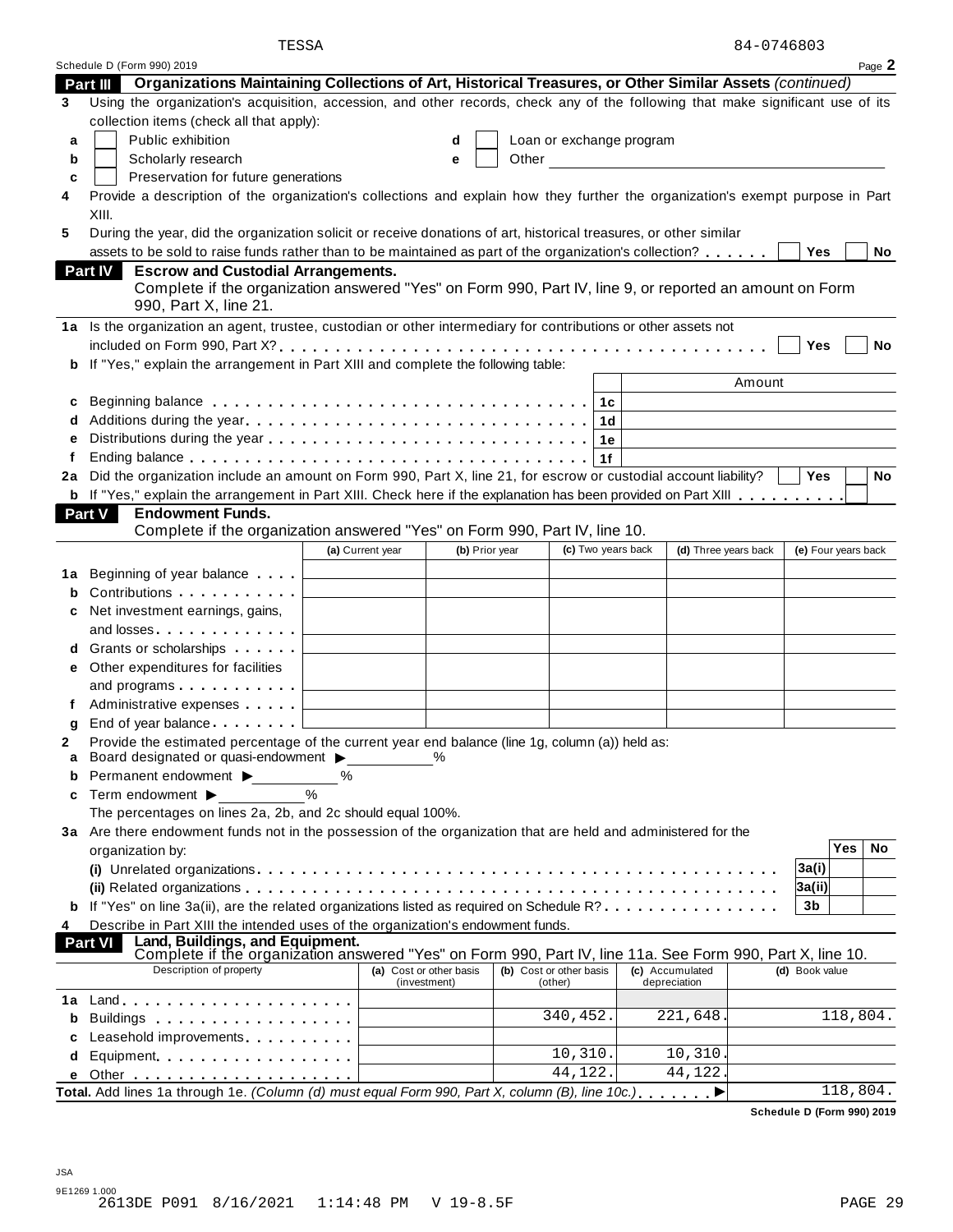|                  | Complete if the organization answered "Yes" on Form 990, Part IV, line 11b. See Form 990, Part X, line 12.                                        |                              |                                                              |                |
|------------------|---------------------------------------------------------------------------------------------------------------------------------------------------|------------------------------|--------------------------------------------------------------|----------------|
|                  | (a) Description of security or category<br>(including name of security)                                                                           | (b) Book value               | (c) Method of valuation:<br>Cost or end-of-year market value |                |
|                  | (1) Financial derivatives                                                                                                                         |                              |                                                              |                |
|                  | (2) Closely held equity interests [1] [1] Closely held equity interests                                                                           |                              |                                                              |                |
|                  | $(3)$ Other                                                                                                                                       |                              |                                                              |                |
| (A)              |                                                                                                                                                   |                              |                                                              |                |
| (B)              |                                                                                                                                                   |                              |                                                              |                |
| (C)              |                                                                                                                                                   |                              |                                                              |                |
| (D)              |                                                                                                                                                   |                              |                                                              |                |
| (E)              |                                                                                                                                                   |                              |                                                              |                |
| (F)              |                                                                                                                                                   |                              |                                                              |                |
| (G)              |                                                                                                                                                   |                              |                                                              |                |
| (H)              |                                                                                                                                                   |                              |                                                              |                |
|                  | Total. (Column (b) must equal Form 990, Part X, col. (B) line 12.) $\blacktriangleright$                                                          |                              |                                                              |                |
| <b>Part VIII</b> | <b>Investments - Program Related.</b>                                                                                                             |                              |                                                              |                |
|                  | Complete if the organization answered "Yes" on Form 990, Part IV, line 11c. See Form 990, Part X, line 13.                                        |                              |                                                              |                |
|                  | (a) Description of investment                                                                                                                     | (b) Book value               | (c) Method of valuation:<br>Cost or end-of-year market value |                |
| (1)              |                                                                                                                                                   |                              |                                                              |                |
| (2)              |                                                                                                                                                   |                              |                                                              |                |
| (3)              |                                                                                                                                                   |                              |                                                              |                |
| (4)              |                                                                                                                                                   |                              |                                                              |                |
| (5)              |                                                                                                                                                   |                              |                                                              |                |
| (6)              |                                                                                                                                                   |                              |                                                              |                |
| (7)              |                                                                                                                                                   |                              |                                                              |                |
| (8)              |                                                                                                                                                   |                              |                                                              |                |
| (9)              |                                                                                                                                                   |                              |                                                              |                |
|                  | Total. (Column (b) must equal Form 990, Part X, col. (B) line $13$ .)                                                                             |                              |                                                              |                |
| Part IX          | Other Assets.<br>Complete if the organization answered "Yes" on Form 990, Part IV, line 11d. See Form 990, Part X, line 15.                       |                              |                                                              |                |
|                  |                                                                                                                                                   | (a) Description              |                                                              | (b) Book value |
| (1)              |                                                                                                                                                   |                              |                                                              |                |
| (2)              |                                                                                                                                                   |                              |                                                              |                |
| (3)              |                                                                                                                                                   |                              |                                                              |                |
| (4)              |                                                                                                                                                   |                              |                                                              |                |
| (5)              |                                                                                                                                                   |                              |                                                              |                |
| (6)              |                                                                                                                                                   |                              |                                                              |                |
| (7)              |                                                                                                                                                   |                              |                                                              |                |
| (8)              |                                                                                                                                                   |                              |                                                              |                |
| (9)              |                                                                                                                                                   |                              |                                                              |                |
|                  |                                                                                                                                                   |                              |                                                              |                |
|                  | Total. (Column (b) must equal Form 990, Part X, col. (B) line 15.)                                                                                |                              |                                                              |                |
| Part X           | <b>Other Liabilities.</b><br>Complete if the organization answered "Yes" on Form 990, Part IV, line 11e or 11f. See Form 990, Part X,<br>line 25. |                              |                                                              |                |
|                  |                                                                                                                                                   |                              |                                                              |                |
|                  |                                                                                                                                                   | (a) Description of liability |                                                              | (b) Book value |
| (1)              | Federal income taxes                                                                                                                              |                              |                                                              |                |
| (2)              |                                                                                                                                                   |                              |                                                              |                |
| (3)              |                                                                                                                                                   |                              |                                                              |                |
| (4)              |                                                                                                                                                   |                              |                                                              |                |
| (5)              |                                                                                                                                                   |                              |                                                              |                |
| (6)              |                                                                                                                                                   |                              |                                                              |                |
| (7)              |                                                                                                                                                   |                              |                                                              |                |
| 1.<br>(8)<br>(9) |                                                                                                                                                   |                              |                                                              |                |

**2.** Liability for uncertain tax positions. In Part XIII, provide the text of the footnote to the organization's financial statements that reports the organization's liability for uncertain tax positions under FASB ASC 740. Check here if the text of the footnote has been provided in Part XIII

X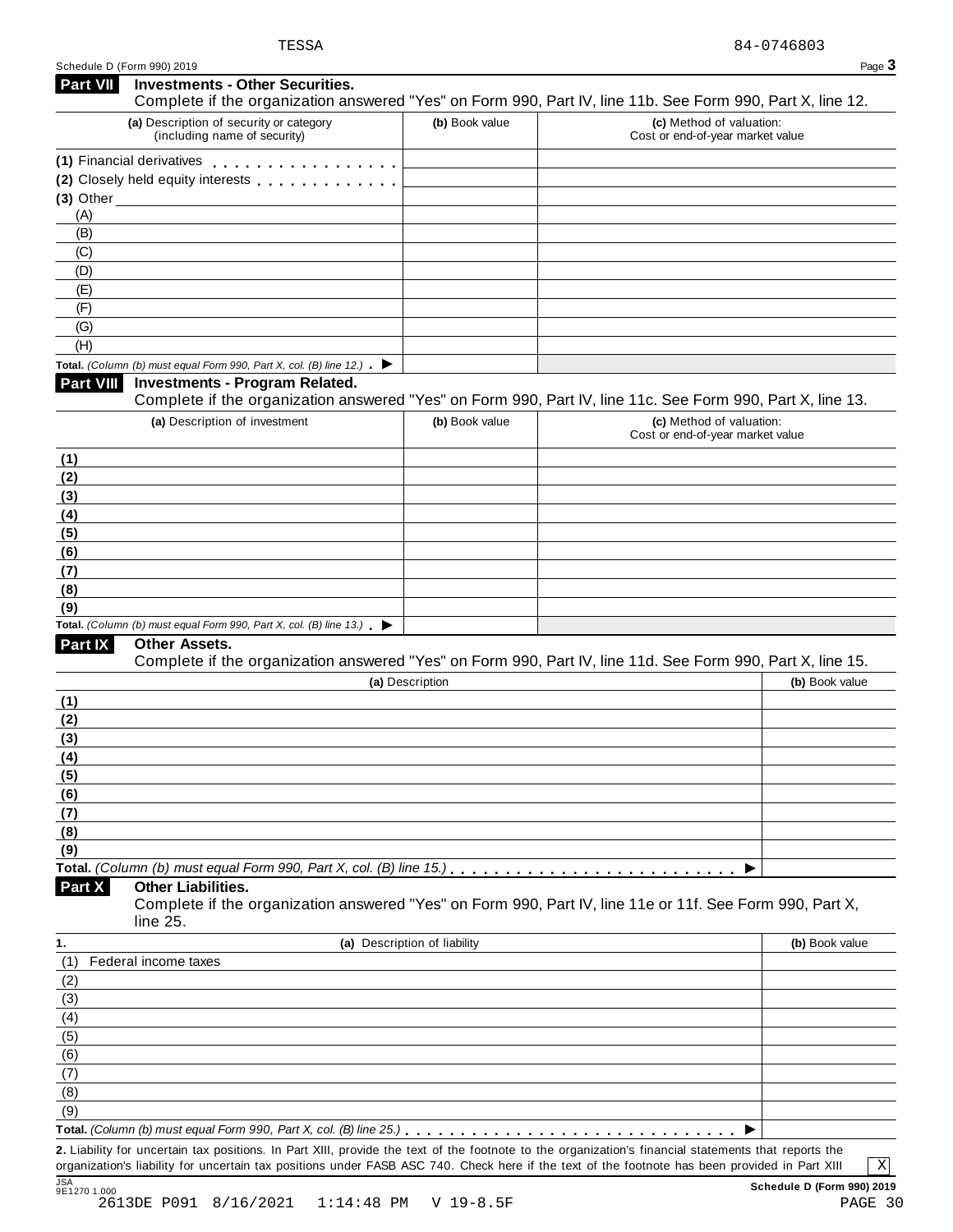| ۹<br>ł<br>٧ |  |
|-------------|--|
|-------------|--|

|                 | Schedule D (Form 990) 2019                                                                                                                                         |                      | Page 4       |
|-----------------|--------------------------------------------------------------------------------------------------------------------------------------------------------------------|----------------------|--------------|
| Part XI         | Reconciliation of Revenue per Audited Financial Statements With Revenue per Return.<br>Complete if the organization answered "Yes" on Form 990, Part IV, line 12a. |                      |              |
| $\mathbf 1$     | Total revenue, gains, and other support per audited financial statements                                                                                           | $\blacktriangleleft$ | 3,789,451.   |
| $\mathbf{2}$    | Amounts included on line 1 but not on Form 990, Part VIII, line 12:                                                                                                |                      |              |
| a               | 25,342.<br>2a                                                                                                                                                      |                      |              |
| b               | 310,655.<br>2 <sub>b</sub>                                                                                                                                         |                      |              |
| c               | 2c                                                                                                                                                                 |                      |              |
| d               | 2d                                                                                                                                                                 |                      |              |
| e               |                                                                                                                                                                    | 2e                   | 335,997.     |
| 3               |                                                                                                                                                                    | $\mathbf{3}$         | 3,453,454.   |
| 4               | Amounts included on Form 990, Part VIII, line 12, but not on line 1:                                                                                               |                      |              |
| a               | 4a<br>Investment expenses not included on Form 990, Part VIII, line 7b $\ldots$ .                                                                                  |                      |              |
| b               | 4 <sub>b</sub>                                                                                                                                                     |                      |              |
| C               |                                                                                                                                                                    | 4c                   |              |
| 5.              | Total revenue. Add lines 3 and 4c. (This must equal Form 990, Part I, line 12.)                                                                                    | 5                    | 3, 453, 454. |
| <b>Part XII</b> | Reconciliation of Expenses per Audited Financial Statements With Expenses per Return.                                                                              |                      |              |
|                 | Complete if the organization answered "Yes" on Form 990, Part IV, line 12a.                                                                                        |                      |              |
| 1               |                                                                                                                                                                    | $\blacktriangleleft$ | 3,577,638.   |
| $\mathbf{2}$    | Amounts included on line 1 but not on Form 990, Part IX, line 25:                                                                                                  |                      |              |
| a               | 310,655.<br>2a                                                                                                                                                     |                      |              |
| b               | 2 <sub>b</sub>                                                                                                                                                     |                      |              |
| C               | 2c                                                                                                                                                                 |                      |              |
| d               |                                                                                                                                                                    |                      |              |
| е               |                                                                                                                                                                    | 2e                   | 310,655.     |
| 3               |                                                                                                                                                                    | 3                    | 3,266,983.   |
| 4               | Amounts included on Form 990, Part IX, line 25, but not on line 1:                                                                                                 |                      |              |
| a               | 4a<br>Investment expenses not included on Form 990, Part VIII, line 7b $\ldots$                                                                                    |                      |              |
| b               |                                                                                                                                                                    |                      |              |
| C               |                                                                                                                                                                    | 4c                   |              |
| 5.              | Total expenses. Add lines 3 and 4c. (This must equal Form 990, Part I, line 18.).                                                                                  | 5                    | 3,266,983.   |
|                 | <b>Part XIII</b><br><b>Supplemental Information.</b>                                                                                                               |                      |              |

Provide the descriptions required for Part II, lines 3, 5, and 9; Part III, lines 1a and 4; Part IV, lines 1b and 2b; Part V, line 4; Part X, line 2; Part XI, lines 2d and 4b; and Part XII, lines 2d and 4b. Also complete this part to provide any additional information.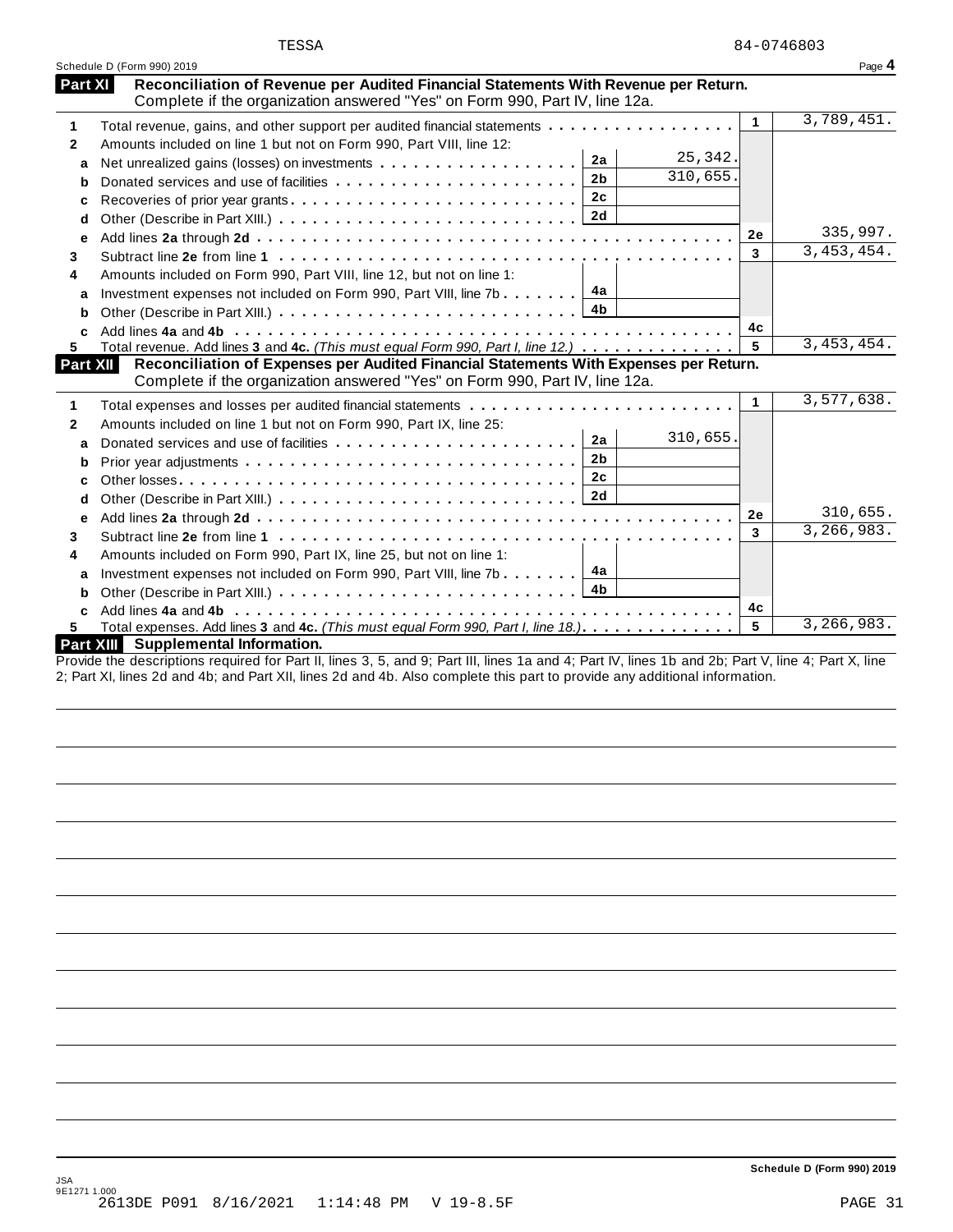## **Part XIII Supplemental Information** *(continued)*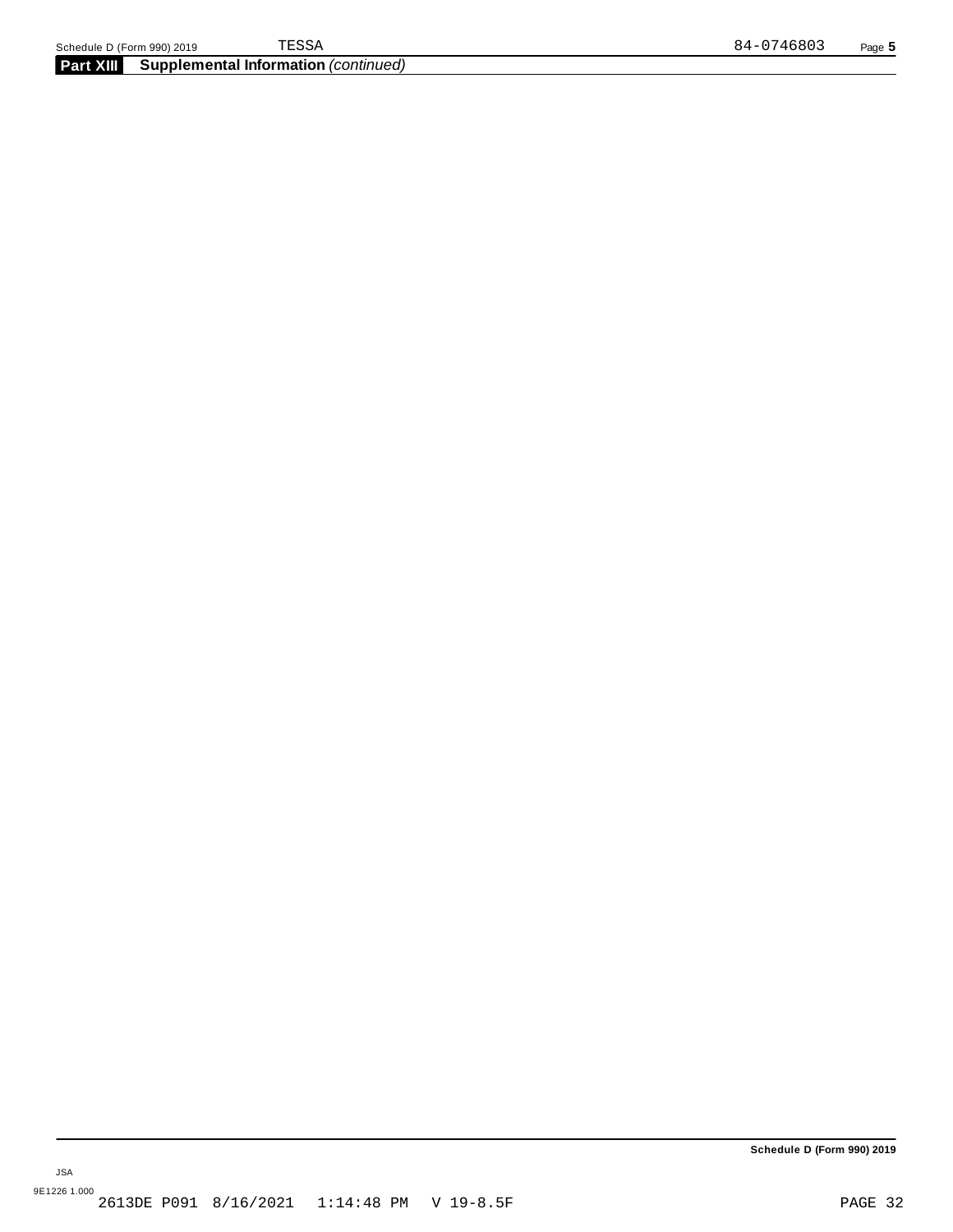| <b>SCHEDULE G</b>                                            | <b>Supplemental Information Regarding Fundraising or Gaming Activities</b>                                                                                                                        |                                                                                                                                                                     |            |                                                                      |                                       |                                                                            | OMB No. 1545-0047                                       |  |  |
|--------------------------------------------------------------|---------------------------------------------------------------------------------------------------------------------------------------------------------------------------------------------------|---------------------------------------------------------------------------------------------------------------------------------------------------------------------|------------|----------------------------------------------------------------------|---------------------------------------|----------------------------------------------------------------------------|---------------------------------------------------------|--|--|
| (Form 990 or 990-EZ)                                         |                                                                                                                                                                                                   | Complete if the organization answered "Yes" on Form 990, Part IV, line 17, 18, or 19, or if the<br>organization entered more than \$15,000 on Form 990-EZ, line 6a. |            |                                                                      |                                       |                                                                            |                                                         |  |  |
| Department of the Treasury                                   |                                                                                                                                                                                                   |                                                                                                                                                                     |            | Attach to Form 990 or Form 990-EZ.                                   |                                       |                                                                            | <b>Open to Public</b>                                   |  |  |
| <b>Internal Revenue Service</b>                              | Go to www.irs.gov/Form990 for instructions and the latest information.                                                                                                                            |                                                                                                                                                                     |            |                                                                      |                                       |                                                                            |                                                         |  |  |
| Name of the organization                                     |                                                                                                                                                                                                   |                                                                                                                                                                     |            |                                                                      |                                       | <b>Employer identification number</b>                                      |                                                         |  |  |
| TESSA                                                        |                                                                                                                                                                                                   |                                                                                                                                                                     |            |                                                                      |                                       | 84-0746803                                                                 |                                                         |  |  |
| Part I                                                       | Fundraising Activities. Complete if the organization answered "Yes" on Form 990, Part IV, line 17.<br>Form 990-EZ filers are not required to complete this part.                                  |                                                                                                                                                                     |            |                                                                      |                                       |                                                                            |                                                         |  |  |
| 1                                                            | Indicate whether the organization raised funds through any of the following activities. Check all that apply.                                                                                     |                                                                                                                                                                     |            |                                                                      |                                       |                                                                            |                                                         |  |  |
| Mail solicitations<br>a                                      |                                                                                                                                                                                                   | e                                                                                                                                                                   |            |                                                                      | Solicitation of non-government grants |                                                                            |                                                         |  |  |
| b                                                            | Internet and email solicitations                                                                                                                                                                  | f                                                                                                                                                                   |            |                                                                      | Solicitation of government grants     |                                                                            |                                                         |  |  |
| Phone solicitations<br>c                                     |                                                                                                                                                                                                   | g                                                                                                                                                                   |            |                                                                      | Special fundraising events            |                                                                            |                                                         |  |  |
| In-person solicitations<br>d                                 |                                                                                                                                                                                                   |                                                                                                                                                                     |            |                                                                      |                                       |                                                                            |                                                         |  |  |
|                                                              | 2a Did the organization have a written or oral agreement with any individual (including officers, directors, trustees,                                                                            |                                                                                                                                                                     |            |                                                                      |                                       |                                                                            |                                                         |  |  |
|                                                              | or key employees listed in Form 990, Part VII) or entity in connection with professional fundraising services?                                                                                    |                                                                                                                                                                     |            |                                                                      |                                       |                                                                            | <b>Yes</b><br>No                                        |  |  |
|                                                              | <b>b</b> If "Yes," list the 10 highest paid individuals or entities (fundraisers) pursuant to agreements under which the fundraiser is to be<br>compensated at least \$5,000 by the organization. |                                                                                                                                                                     |            |                                                                      |                                       |                                                                            |                                                         |  |  |
| (i) Name and address of individual<br>or entity (fundraiser) |                                                                                                                                                                                                   | (ii) Activity                                                                                                                                                       |            | (iii) Did fundraiser have<br>custody or control of<br>contributions? | (iv) Gross receipts<br>from activity  | (v) Amount paid to<br>(or retained by)<br>fundraiser listed in<br>col. (i) | (vi) Amount paid to<br>(or retained by)<br>organization |  |  |
|                                                              |                                                                                                                                                                                                   |                                                                                                                                                                     | <b>Yes</b> | No                                                                   |                                       |                                                                            |                                                         |  |  |
| 1                                                            |                                                                                                                                                                                                   |                                                                                                                                                                     |            |                                                                      |                                       |                                                                            |                                                         |  |  |
| $\mathbf{2}$                                                 |                                                                                                                                                                                                   |                                                                                                                                                                     |            |                                                                      |                                       |                                                                            |                                                         |  |  |
|                                                              |                                                                                                                                                                                                   |                                                                                                                                                                     |            |                                                                      |                                       |                                                                            |                                                         |  |  |
| 3                                                            |                                                                                                                                                                                                   |                                                                                                                                                                     |            |                                                                      |                                       |                                                                            |                                                         |  |  |
|                                                              |                                                                                                                                                                                                   |                                                                                                                                                                     |            |                                                                      |                                       |                                                                            |                                                         |  |  |
| 4                                                            |                                                                                                                                                                                                   |                                                                                                                                                                     |            |                                                                      |                                       |                                                                            |                                                         |  |  |
| 5                                                            |                                                                                                                                                                                                   |                                                                                                                                                                     |            |                                                                      |                                       |                                                                            |                                                         |  |  |
|                                                              |                                                                                                                                                                                                   |                                                                                                                                                                     |            |                                                                      |                                       |                                                                            |                                                         |  |  |
| 6                                                            |                                                                                                                                                                                                   |                                                                                                                                                                     |            |                                                                      |                                       |                                                                            |                                                         |  |  |
| 7                                                            |                                                                                                                                                                                                   |                                                                                                                                                                     |            |                                                                      |                                       |                                                                            |                                                         |  |  |
|                                                              |                                                                                                                                                                                                   |                                                                                                                                                                     |            |                                                                      |                                       |                                                                            |                                                         |  |  |
| ŏ                                                            |                                                                                                                                                                                                   |                                                                                                                                                                     |            |                                                                      |                                       |                                                                            |                                                         |  |  |
| 9                                                            |                                                                                                                                                                                                   |                                                                                                                                                                     |            |                                                                      |                                       |                                                                            |                                                         |  |  |
| 10                                                           |                                                                                                                                                                                                   |                                                                                                                                                                     |            |                                                                      |                                       |                                                                            |                                                         |  |  |
|                                                              |                                                                                                                                                                                                   |                                                                                                                                                                     |            |                                                                      |                                       |                                                                            |                                                         |  |  |
| Total                                                        |                                                                                                                                                                                                   |                                                                                                                                                                     |            |                                                                      |                                       |                                                                            |                                                         |  |  |
| 3                                                            | List all states in which the organization is registered or licensed to solicit contributions or has been notified it is exempt from                                                               |                                                                                                                                                                     |            |                                                                      |                                       |                                                                            |                                                         |  |  |
|                                                              |                                                                                                                                                                                                   |                                                                                                                                                                     |            |                                                                      |                                       |                                                                            |                                                         |  |  |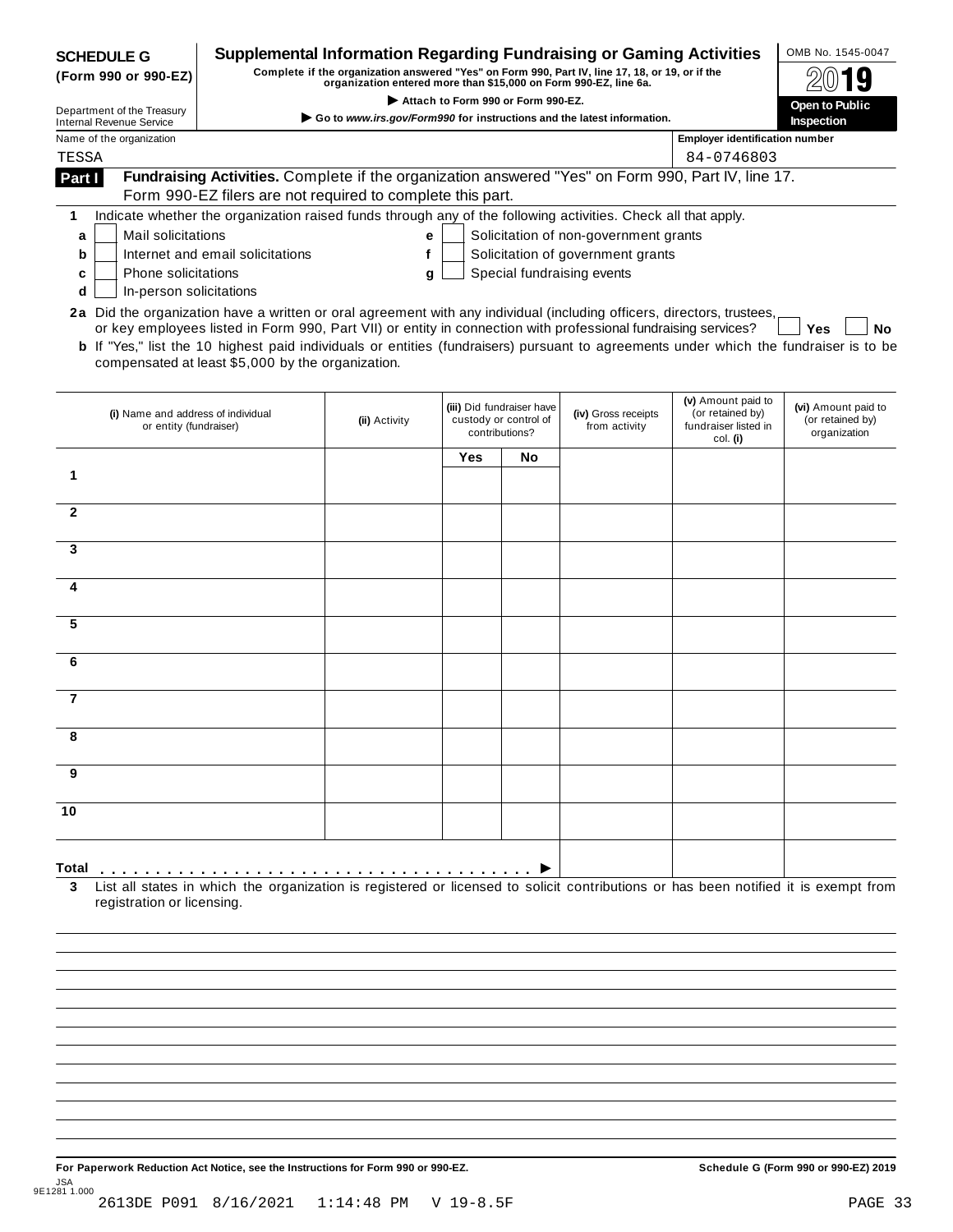| Schedule G (Form 990 or 990-EZ) 2019 |  |
|--------------------------------------|--|
|--------------------------------------|--|

**Part II**

Schedule <sup>G</sup> (Form <sup>990</sup> or 990-EZ) <sup>2019</sup> Page **2** Fundraising Events. Complete if the organization answered "Yes" on Form 990, Part IV, line 18, or reported

more than \$15,000 of fundraising event contributions and gross income on Form 990-EZ, lines 1 and 6b. List

|                 |                                                                                                                                                                                                                    | (a) Event $#1$<br>GALA | (b) Event $#2$<br>POP UP SHOP                    | (c) Other events<br>3.            | (d) Total events<br>(add col. (a) through                          |
|-----------------|--------------------------------------------------------------------------------------------------------------------------------------------------------------------------------------------------------------------|------------------------|--------------------------------------------------|-----------------------------------|--------------------------------------------------------------------|
|                 |                                                                                                                                                                                                                    | (event type)           | (event type)                                     | (total number)                    | col. (c)                                                           |
|                 |                                                                                                                                                                                                                    | 76,140.                | 6,031.                                           | 2,820.                            | 84,991.                                                            |
|                 | 2 Less: Contributions                                                                                                                                                                                              | 60,000.                |                                                  |                                   | 60,000.                                                            |
|                 | 3 Gross income (line 1 minus                                                                                                                                                                                       | 16, 140.               | 6,031.                                           | 2,820.                            | 24,991.                                                            |
|                 | 4 Cash prizes [1994]                                                                                                                                                                                               |                        |                                                  |                                   |                                                                    |
|                 | 5 Noncash prizes [                                                                                                                                                                                                 |                        |                                                  |                                   |                                                                    |
| Direct Expenses |                                                                                                                                                                                                                    |                        |                                                  |                                   |                                                                    |
|                 | 7 Food and beverages [1, 1, 2, 2, 2]                                                                                                                                                                               |                        |                                                  |                                   |                                                                    |
|                 |                                                                                                                                                                                                                    |                        |                                                  |                                   |                                                                    |
|                 | 9 Other direct expenses $\vert$   97,017.                                                                                                                                                                          |                        | 1,294.                                           | 30, 305.                          | 128,616.                                                           |
|                 |                                                                                                                                                                                                                    |                        |                                                  |                                   | 128,616.                                                           |
| Part III        | 11 Net income summary. Subtract line 10 from line 3, column $(d)$<br>Gaming. Complete if the organization answered "Yes" on Form 990, Part IV, line 19, or reported more than<br>\$15,000 on Form 990-EZ, line 6a. |                        |                                                  |                                   |                                                                    |
| Revenue         |                                                                                                                                                                                                                    | (a) Bingo              | (b) Pull tabs/instant<br>bingo/progressive bingo | (c) Other gaming                  |                                                                    |
|                 | 1 Gross revenue                                                                                                                                                                                                    |                        |                                                  |                                   |                                                                    |
|                 | 2 Cash prizes <b>contained 2</b> Cash prizes <b>contained 2</b><br>3 Noncash prizes                                                                                                                                |                        |                                                  |                                   |                                                                    |
|                 |                                                                                                                                                                                                                    |                        |                                                  |                                   | $-103,625.$<br>(d) Total gaming (add<br>col. (a) through col. (c)) |
| Direct Expenses | 5 Other direct expenses                                                                                                                                                                                            |                        |                                                  |                                   |                                                                    |
|                 | 6 Volunteer labor                                                                                                                                                                                                  | Yes<br>%<br>No         | <b>Yes</b><br>%<br>No                            | Yes<br>$\frac{0}{0}$<br><b>No</b> |                                                                    |

**Schedule G (Form 990 or 990-EZ) 2019**

JSA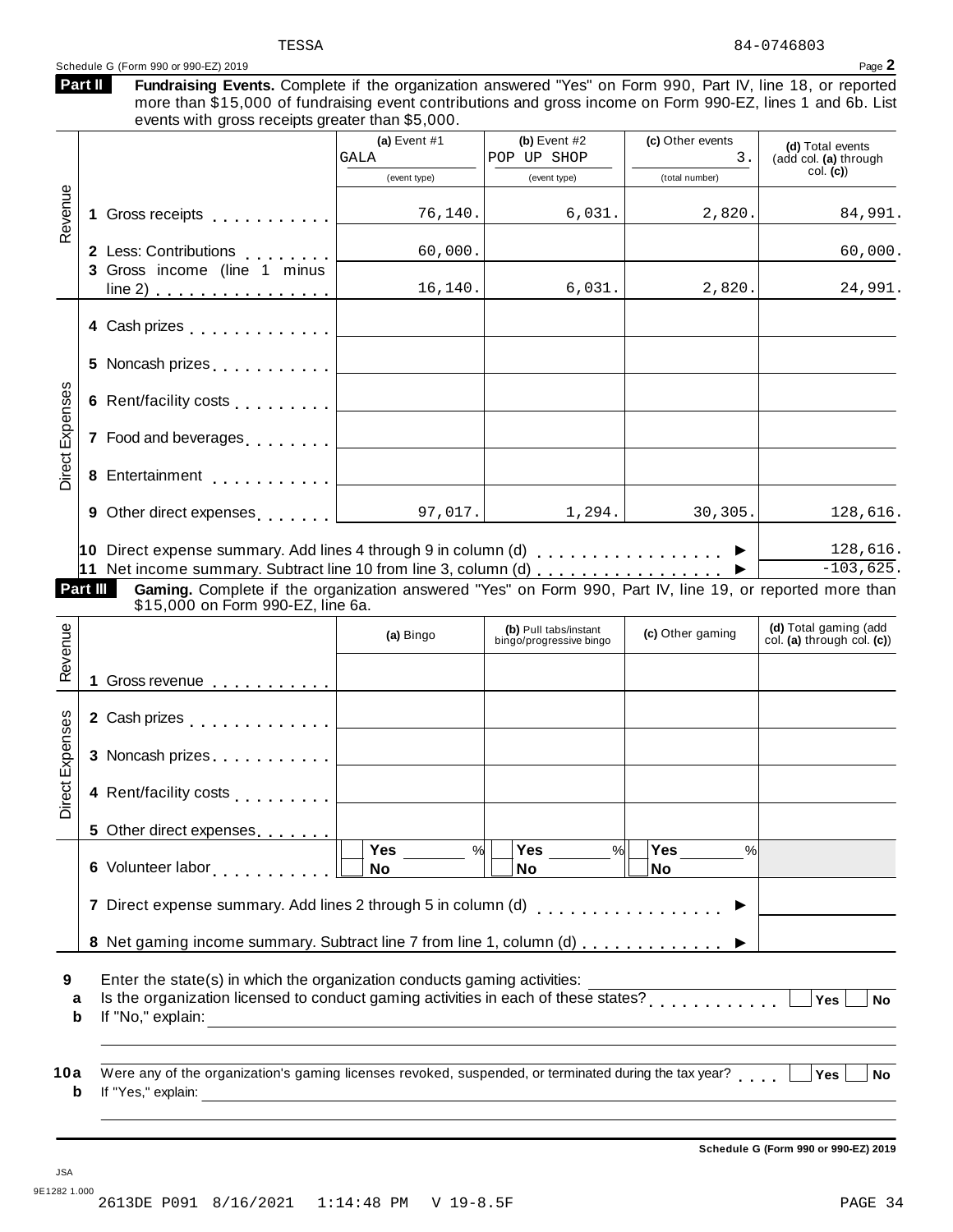|                | TESSA                                                                                                                                                                                                                                                                  | 84-0746803 |                 |           |
|----------------|------------------------------------------------------------------------------------------------------------------------------------------------------------------------------------------------------------------------------------------------------------------------|------------|-----------------|-----------|
|                | Schedule G (Form 990 or 990-EZ) 2019                                                                                                                                                                                                                                   |            |                 | Page $3$  |
| 11             | Does the organization conduct gaming activities with nonmembers? [1] [1] [1] $\ldots$ [1] [1] $\ldots$ [1] $\ldots$ [1] $\ldots$ [1] $\ldots$ [1] $\ldots$ [1] $\ldots$ [1] $\ldots$ [1] $\ldots$ [1] $\ldots$ [1] $\ldots$ [1] $\ldots$ [1] $\ldots$ [1] $\ldots$ [1] |            | <b>Yes</b>      | <b>No</b> |
| 12             | Is the organization a grantor, beneficiary or trustee of a trust or a member of a partnership or other entity                                                                                                                                                          |            |                 |           |
|                |                                                                                                                                                                                                                                                                        |            | <b>Yes</b>      | <b>No</b> |
| 13             | Indicate the percentage of gaming activity conducted in:                                                                                                                                                                                                               |            |                 |           |
| a              |                                                                                                                                                                                                                                                                        |            |                 | %         |
| b              | An outside facility enterpretence in the series of the series of the series of the series of the series of the series of the series of the series of the series of the series of the series of the series of the series of the                                         |            |                 | $\%$      |
| 14             | Enter the name and address of the person who prepares the organization's gaming/special events books and                                                                                                                                                               |            |                 |           |
|                | records:                                                                                                                                                                                                                                                               |            |                 |           |
|                |                                                                                                                                                                                                                                                                        |            |                 |           |
|                |                                                                                                                                                                                                                                                                        |            |                 |           |
|                |                                                                                                                                                                                                                                                                        |            |                 |           |
|                |                                                                                                                                                                                                                                                                        |            |                 |           |
|                |                                                                                                                                                                                                                                                                        |            |                 |           |
|                | 15a Does the organization have a contract with a third party from whom the organization receives gaming                                                                                                                                                                |            |                 |           |
|                |                                                                                                                                                                                                                                                                        |            | Yes <sup></sup> | <b>No</b> |
|                | <b>b</b> If "Yes," enter the amount of gaming revenue received by the organization $\triangleright$ \$                                                                                                                                                                 |            |                 |           |
|                | amount of gaming revenue retained by the third party $\triangleright$ \$ _______________.                                                                                                                                                                              |            |                 |           |
| c              | If "Yes," enter name and address of the third party:                                                                                                                                                                                                                   |            |                 |           |
|                |                                                                                                                                                                                                                                                                        |            |                 |           |
|                |                                                                                                                                                                                                                                                                        |            |                 |           |
|                |                                                                                                                                                                                                                                                                        |            |                 |           |
|                |                                                                                                                                                                                                                                                                        |            |                 |           |
| 16             |                                                                                                                                                                                                                                                                        |            |                 |           |
|                | Gaming manager information:                                                                                                                                                                                                                                            |            |                 |           |
|                |                                                                                                                                                                                                                                                                        |            |                 |           |
|                | Name $\sum_{-2}$                                                                                                                                                                                                                                                       |            |                 |           |
|                | Gaming manager compensation $\triangleright$ \$ ________________                                                                                                                                                                                                       |            |                 |           |
|                |                                                                                                                                                                                                                                                                        |            |                 |           |
|                | Description of services provided ▶                                                                                                                                                                                                                                     |            |                 |           |
|                |                                                                                                                                                                                                                                                                        |            |                 |           |
|                | Director/officer<br>Employee<br>Independent contractor                                                                                                                                                                                                                 |            |                 |           |
|                |                                                                                                                                                                                                                                                                        |            |                 |           |
| 17             | Mandatory distributions:                                                                                                                                                                                                                                               |            |                 |           |
| a              | Is the organization required under state law to make charitable distributions from the gaming proceeds to                                                                                                                                                              |            |                 |           |
|                |                                                                                                                                                                                                                                                                        |            | <b>Yes</b>      | No        |
| b              | Enter the amount of distributions required under state law to be distributed to other exempt organizations                                                                                                                                                             |            |                 |           |
|                | or spent in the organization's own exempt activities during the tax year $\triangleright$ \$                                                                                                                                                                           |            |                 |           |
| <b>Part IV</b> | Supplemental Information. Provide the explanation required by Part I, line 2b, columns (iii) and (v), and                                                                                                                                                              |            |                 |           |
|                | Part III, lines 9, 9b, 10b, 15b, 15c, 16, and 17b, as applicable. Also provide any additional information                                                                                                                                                              |            |                 |           |
|                | (see instructions).                                                                                                                                                                                                                                                    |            |                 |           |
|                |                                                                                                                                                                                                                                                                        |            |                 |           |

**Schedule G (Form 990 or 990-EZ) 2019**

 $\ddot{\phantom{a}}$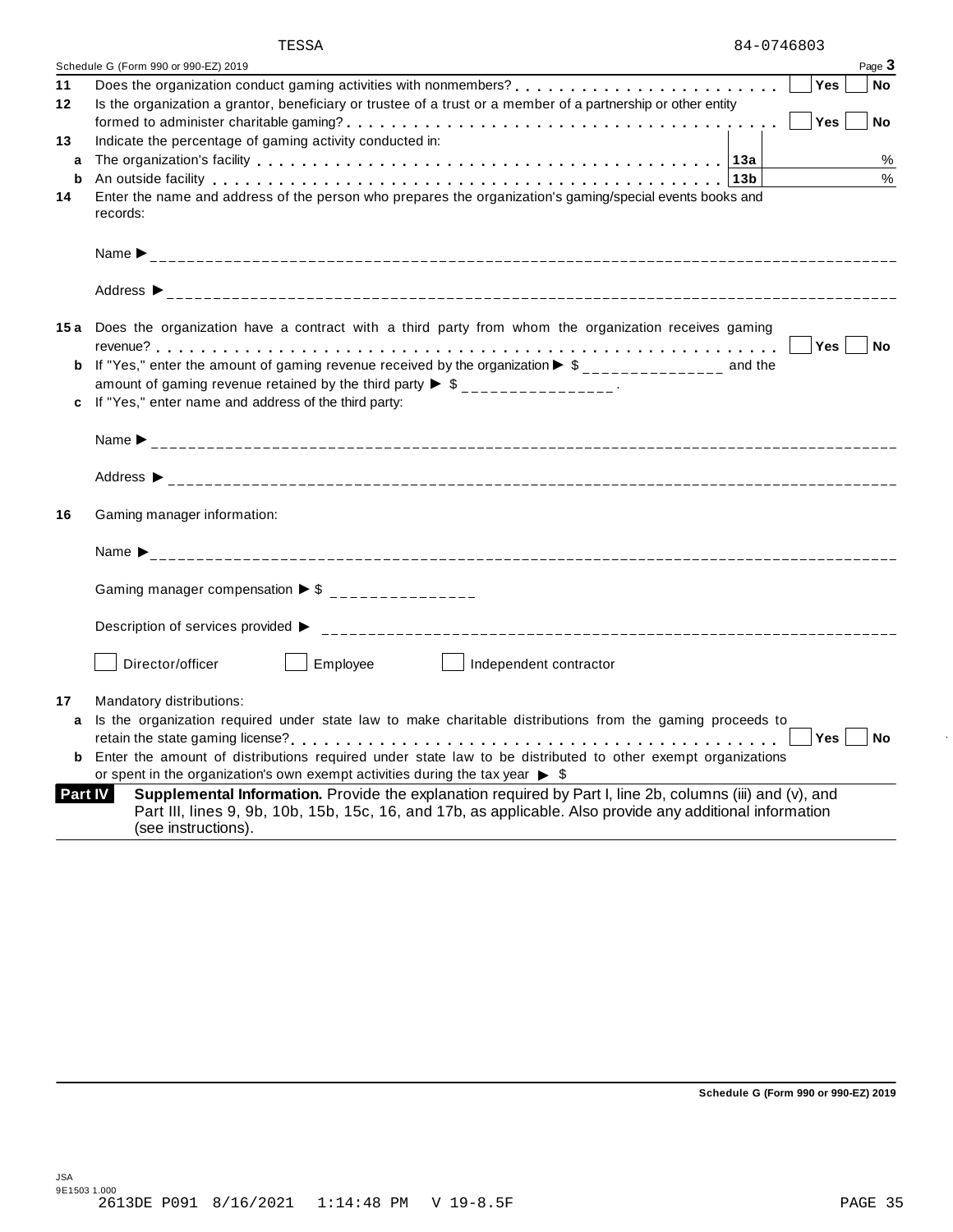| <b>SCHEDULE I</b><br>(Form 990) |                                                                                                                                                                                                                                                                                 | <b>Grants and Other Assistance to Organizations,</b><br>Governments, and Individuals in the United States |                                    |                                                                                  |                                       |                                                             |                                          | OMB No. 1545-0047                     |  |
|---------------------------------|---------------------------------------------------------------------------------------------------------------------------------------------------------------------------------------------------------------------------------------------------------------------------------|-----------------------------------------------------------------------------------------------------------|------------------------------------|----------------------------------------------------------------------------------|---------------------------------------|-------------------------------------------------------------|------------------------------------------|---------------------------------------|--|
|                                 |                                                                                                                                                                                                                                                                                 |                                                                                                           |                                    | Complete if the organization answered "Yes" on Form 990, Part IV, line 21 or 22. |                                       | $20$ 19                                                     |                                          |                                       |  |
| Department of the Treasury      |                                                                                                                                                                                                                                                                                 |                                                                                                           |                                    | Attach to Form 990.                                                              |                                       |                                                             |                                          | <b>Open to Public</b>                 |  |
| <b>Internal Revenue Service</b> |                                                                                                                                                                                                                                                                                 |                                                                                                           |                                    | Go to www.irs.gov/Form990 for the latest information.                            |                                       |                                                             |                                          | Inspection                            |  |
| Name of the organization        |                                                                                                                                                                                                                                                                                 |                                                                                                           |                                    |                                                                                  |                                       |                                                             | <b>Employer identification number</b>    |                                       |  |
| TESSA                           |                                                                                                                                                                                                                                                                                 |                                                                                                           |                                    |                                                                                  |                                       |                                                             | 84-0746803                               |                                       |  |
| Part I                          | <b>General Information on Grants and Assistance</b>                                                                                                                                                                                                                             |                                                                                                           |                                    |                                                                                  |                                       |                                                             |                                          |                                       |  |
|                                 | 1 Does the organization maintain records to substantiate the amount of the grants or assistance, the grantees' eligibility for the grants or assistance, and<br>2 Describe in Part IV the organization's procedures for monitoring the use of grant funds in the United States. |                                                                                                           |                                    |                                                                                  |                                       |                                                             |                                          | X Yes<br><b>No</b>                    |  |
| <b>Part II</b>                  | Grants and Other Assistance to Domestic Organizations and Domestic Governments. Complete if the organization answered "Yes" on Form 990,<br>Part IV, line 21, for any recipient that received more than \$5,000. Part II can be duplicated if additional space is needed.       |                                                                                                           |                                    |                                                                                  |                                       |                                                             |                                          |                                       |  |
|                                 | 1 (a) Name and address of organization<br>or government                                                                                                                                                                                                                         | $(b)$ EIN                                                                                                 | (c) IRC section<br>(if applicable) | (d) Amount of cash<br>grant                                                      | (e) Amount of non-<br>cash assistance | (f) Method of valuation<br>(book, FMV, appraisal,<br>other) | (g) Description of<br>noncash assistance | (h) Purpose of grant<br>or assistance |  |
|                                 | (1)                                                                                                                                                                                                                                                                             |                                                                                                           |                                    |                                                                                  |                                       |                                                             |                                          |                                       |  |
| (2)                             |                                                                                                                                                                                                                                                                                 |                                                                                                           |                                    |                                                                                  |                                       |                                                             |                                          |                                       |  |
| $\left(3\right)$                |                                                                                                                                                                                                                                                                                 |                                                                                                           |                                    |                                                                                  |                                       |                                                             |                                          |                                       |  |
| $\left(4\right)$                |                                                                                                                                                                                                                                                                                 |                                                                                                           |                                    |                                                                                  |                                       |                                                             |                                          |                                       |  |
| (5)                             |                                                                                                                                                                                                                                                                                 |                                                                                                           |                                    |                                                                                  |                                       |                                                             |                                          |                                       |  |
| (6)                             |                                                                                                                                                                                                                                                                                 |                                                                                                           |                                    |                                                                                  |                                       |                                                             |                                          |                                       |  |
| (7)                             |                                                                                                                                                                                                                                                                                 |                                                                                                           |                                    |                                                                                  |                                       |                                                             |                                          |                                       |  |
| (8)                             |                                                                                                                                                                                                                                                                                 |                                                                                                           |                                    |                                                                                  |                                       |                                                             |                                          |                                       |  |
| (9)                             |                                                                                                                                                                                                                                                                                 |                                                                                                           |                                    |                                                                                  |                                       |                                                             |                                          |                                       |  |
| (10)                            |                                                                                                                                                                                                                                                                                 |                                                                                                           |                                    |                                                                                  |                                       |                                                             |                                          |                                       |  |
| (11)                            |                                                                                                                                                                                                                                                                                 |                                                                                                           |                                    |                                                                                  |                                       |                                                             |                                          |                                       |  |
| (12)                            |                                                                                                                                                                                                                                                                                 |                                                                                                           |                                    |                                                                                  |                                       |                                                             |                                          |                                       |  |
| $\mathbf{2}$                    |                                                                                                                                                                                                                                                                                 |                                                                                                           |                                    |                                                                                  |                                       |                                                             |                                          |                                       |  |
| 3                               | For Paperwork Reduction Act Notice, see the Instructions for Form 990.                                                                                                                                                                                                          |                                                                                                           |                                    |                                                                                  |                                       |                                                             |                                          | Schedule I (Form 990) (2019)          |  |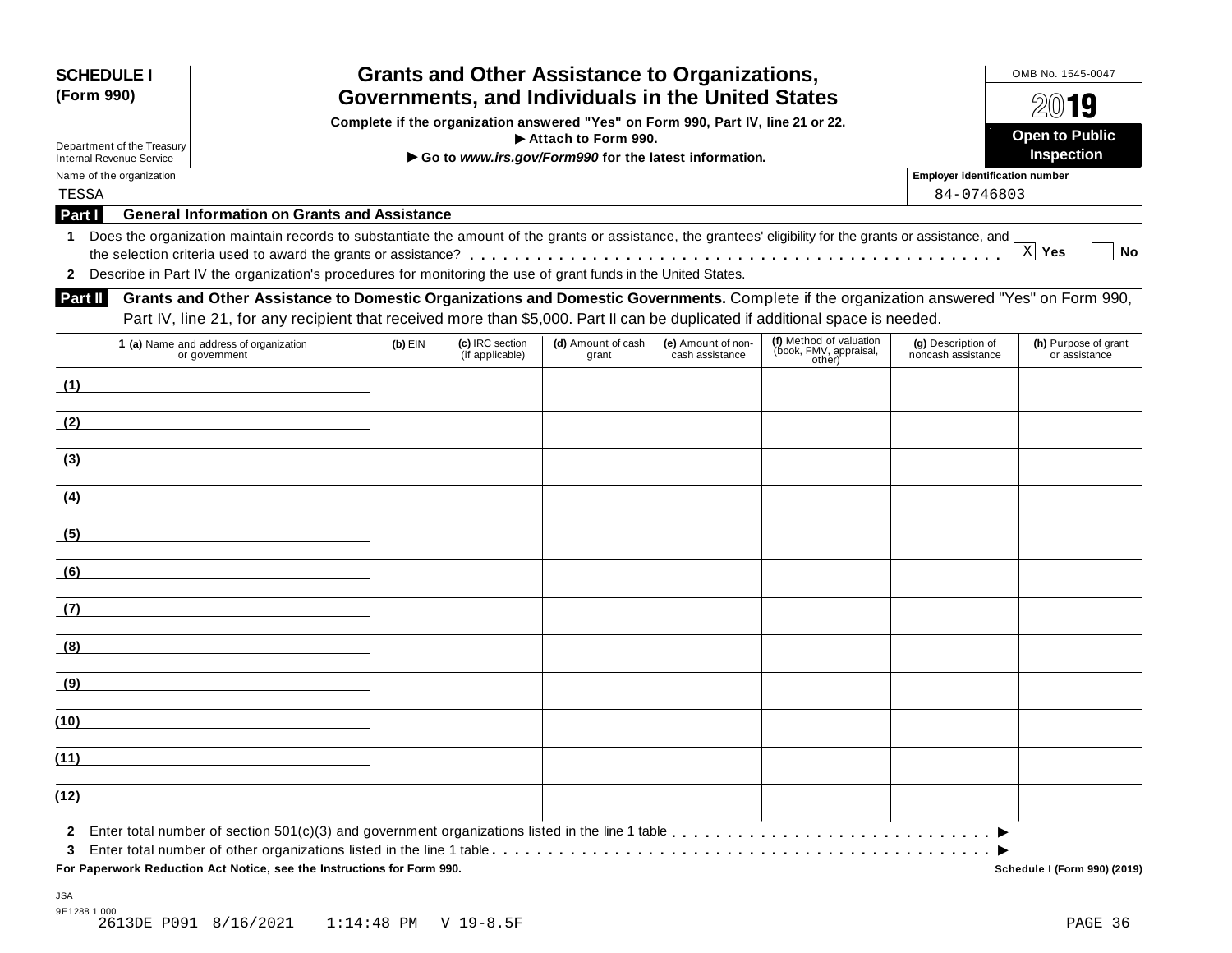### TESSA 84-0746803

### Schedule I (Form 990) (2019) Page **2**

### **Grants and Other Assistance to Domestic Individuals.** Complete ifthe organization answered "Yes" on Form 990, Part IV, line 22. **Part III** Grants and Other Assistance to Domestic Individuals<br>Part III can be duplicated if additional space is needed.

| (a) Type of grant or assistance | (b) Number of<br>recipients | (c) Amount of<br>cash grant | (d) Amount of<br>non-cash assistance | (e) Method of valuation (book,<br>FMV, appraisal, other) | (f) Description of non-cash assistance |
|---------------------------------|-----------------------------|-----------------------------|--------------------------------------|----------------------------------------------------------|----------------------------------------|
| RENT ASSISTANCE                 | 73.                         | 139,619.                    |                                      |                                                          |                                        |
|                                 |                             |                             |                                      |                                                          |                                        |
| 2                               |                             |                             |                                      |                                                          |                                        |
| 3                               |                             |                             |                                      |                                                          |                                        |
|                                 |                             |                             |                                      |                                                          |                                        |
|                                 |                             |                             |                                      |                                                          |                                        |
| -5                              |                             |                             |                                      |                                                          |                                        |
|                                 |                             |                             |                                      |                                                          |                                        |
| -6                              |                             |                             |                                      |                                                          |                                        |
|                                 |                             |                             |                                      |                                                          |                                        |

SCH I LINE 2:

AS PART OF TESSA'S HOUSING FIRST PROGRAM, TESSA PROVIDES TEMPORARY

HOUSING AND/OR UTILITY ASSISTANCE. CLIENTS ARE REQUIRED TO COMPLETE A

DETAILED APPLICATION WHICH REQUIRES THEM TO DESCRIBE THEIR FINANCIAL

SITUATION (EMPLOYMENT, INCOME SOURCES, EXPENDITURES, APARTMENT SIZE,

ETC.) IN DEPTH. ALL ASSISTANCE IS PAID DIRECTLY TO LANDLORDS OR UTILITY

COMPANIES. ADDITIONALLY, TESSA USES A SLIDING SCALE TO DECREASE

ASSISTANCE OVER TIME TO HELP FOSTER THE CLIENT'S FINANCIAL INDEPENDENCE.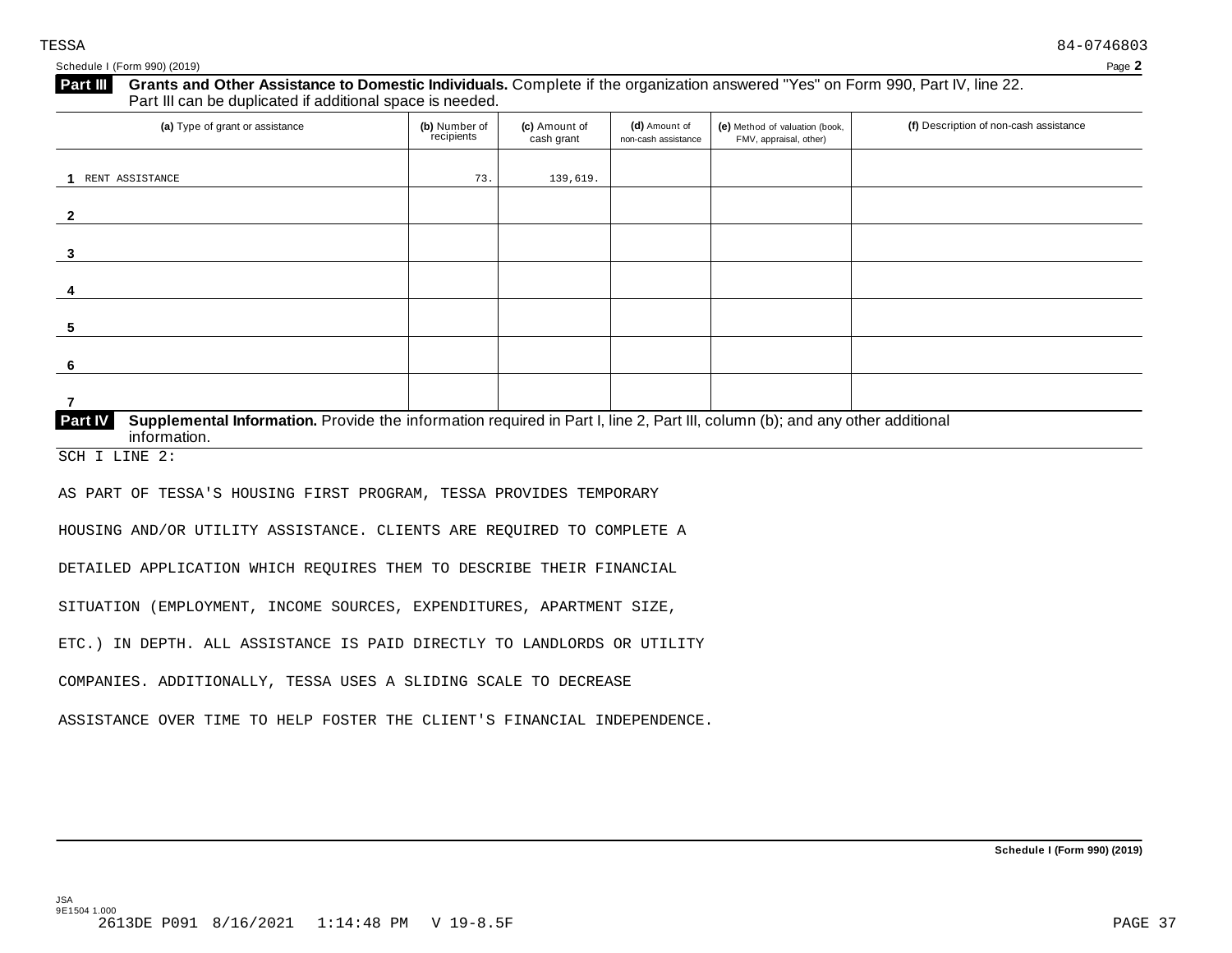### **SCHEDULE O** Supplemental Information to Form 990 or 990-EZ DMB No. 1545-0047

**(Form 990 or 990-EZ) Complete to provide information for responses to specific questions on** Form 990 or 990-EZ or to provide any additional information.<br>► Attach to Form 990 or 990-EZ.<br>▶ Attach to Form 990 or 990-EZ.  $\blacktriangleright$  Attach to Form 990 or 990-EZ.



| Department of the Treasury | ► Attach to Form 990 or 990-EZ.                                                                   | <b>Open to Publ</b> |                                       |
|----------------------------|---------------------------------------------------------------------------------------------------|---------------------|---------------------------------------|
| Internal Revenue Service   | Information about Schedule O (Form 990 or 990-EZ) and its instructions is at www.irs.gov/form990. | <b>Inspection</b>   |                                       |
| Name of the organization   |                                                                                                   |                     | <b>Employer identification number</b> |
| TESSA                      |                                                                                                   | 84-0746803          |                                       |
|                            |                                                                                                   |                     |                                       |

FORM 990, PART III, LINE 1

CONTINUED: WE PURSUE THREE PRIMARY OBJECTIVES TOWARD OUR MISSION: TO PROVIDE IMMEDIATE SAFETY FOR WOMEN AND CHILDREN IN CRISIS. TO EMPOWER SURVIVORS THROUGH SUPPORTIVE SERVICES SUCH AS OUR ADVOCACY, COUNSELING AND CHILDREN'S PROGRAMS. TO CREATE A SAFER COMMUNITY FOR ALL FAMILIES THROUGH EDUCATION AND AWARENESS OUTREACH.

### FORM 990, PART III, LINE 4A

SAFEHOUSE CONTINUED: THE SAFEHOUSE PROGRAM PROVIDES SAFE SHELTER VOUCHERS TO ADULT MALE VICTIMS AND THEIR CHILDREN THROUGH COLLABORATIONS WITH LOCAL HOTELS. IN FY2020, TESSA PROVIDED 8,756 NIGHTS OF SHELTER TO 115 (NEW) ADULTS AND 95 (NEW) CHILDREN. STAFF AND TRAINED VOLUNTEERS PROVIDE CRISIS INTERVENTION, INFORMATION, SAFETY PLANNING, AND COMMUNITY REFERRAL SERVICES TO DOMESTIC VIOLENCE AND/OR SEXUAL ASSAULT VICTIMS. APPROXIMATELY, 1,250 CALLS COME THROUGH THE CRISIS LINE EACH MONTH.

### FORM 990, PART III, LINE 4B

VICTIM ADVOCACY CONTINUED: SERVICES ARE PROVIDED IN A SECURE AND SAFE ENVIRONMENT. ADVOCACY ALLOWS VICTIMS TO IDENTIFY OPTIONS; DEVELOP SAFETY PLANS; RECEIVE ASSISTANCE WITH TEMPORARY PROTECTION ORDERS; AND ACQUIRE INFORMATION AND REFERRALS. CONFIDENTIAL VICTIM ADVOCATES ALSO PROVIDE 24/7 HOSPITAL RESPONSE TO VICTIMS SEEKING MEDICAL ATTENTION DUE TO AN INCIDENCE OF ABUSE AND/OR SEXUAL ASSAULT. IN FY2020, TESSA PROVIDED ADVOCACY SERVICES TO 1,826 CLIENTS, INCLUDING HOSPITAL CALL OUTS TO 425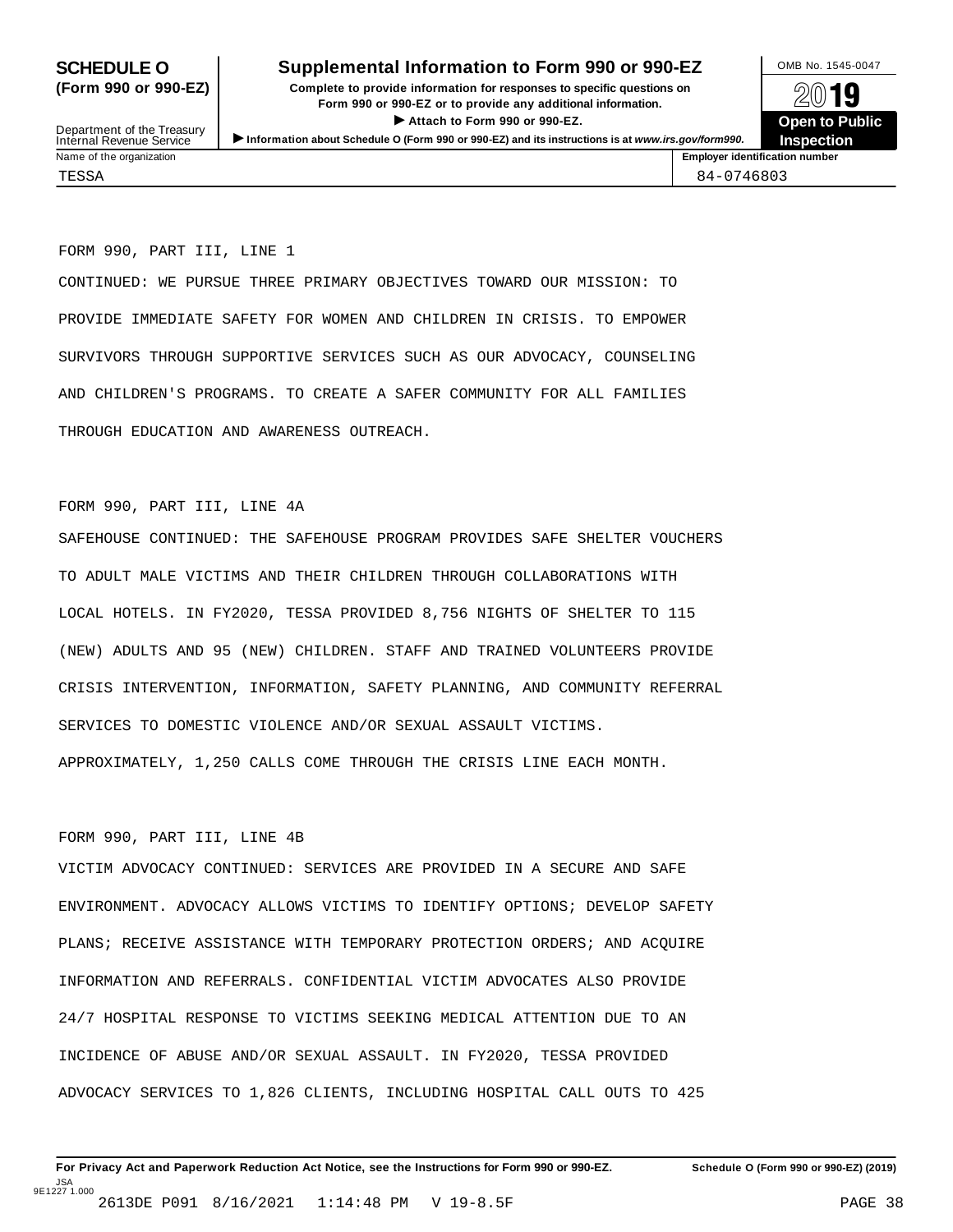VICTIMS VIA TESSA'S FULL TIME HOSPITAL ADVOCATE.

FORM 990, PART III, LINE 4D

RURAL ADVOCACY- TO IMPROVE SERVICE ACCESS FOR VICTIMS LOCATED IN ISOLATED RURAL AREAS, TESSA OPERATES SATELLITE OFFICES IN TELLER COUNTY AND EASTERN EL PASO COUNTY. A FULL-TIME ADVOCATE STAFFS EACH OFFICE WHILE A STAFF THERAPIST SPLITS HER TIME BETWEEN THE TWO. CONFIDENTIAL ADVOCACY, EDUCATION, OUTREACH, AND COUNSELING ARE PROVIDED, WHILE CLIENTS WHO REQUIRE SHELTER ARE REFERRED TO TESSA'S SAFEHOUSE IN COLORADO SPRINGS. IN FY2020, TESSA PROVIDED SERVICES IN THE RURAL COMMUNITIES TO 128 VICTIMS.

 DHS PROGRAM- TESSA ADVOCATES ARE CO-LOCATED WITHIN THE EL PASO COUNTY DEPARTMENT OF HUMAN SERVICES TANF (TEMPORARY AID TO NEEDY FAMILIES) DIVISION, INCREASING THE ACCESSIBILITY OF SERVICES FOR THOSE SERVED BY TANF WHO HAVE ALSO BEEN AFFECTED BY INTIMATE PARTNER VIOLENCE AND STREAMLINING THE INTER-AGENCY COOPERATIVE EFFORTS THAT BEST SERVE THIS CROSS-POPULATION.

THE COUNSELING PROGRAM STAFF PROVIDE CLINICAL SERVICES TO VICTIMS OF DOMESTIC VIOLENCE AND/OR SEXUAL ASSAULT. TESSA'S COUNSELORS, SPECIFICALLY TRAINED TO TREAT THE PSYCHOLOGICAL ISSUES THAT RESULT FROM THESE TYPES OF VIOLENCE, PROVIDE INDIVIDUAL PSYCHOTHERAPY; PSYCHO-EDUCATIONAL SUPPORT GROUPS FOR ADULT VICTIMS OF DOMESTIC VIOLENCE; AND THERAPEUTIC SUPPORT GROUPS FOR SEXUAL ASSAULT AND DOMESTIC VIOLENCE SURVIVORS. THESE SERVICES ENCOURAGE PARTICIPANTS TO WORK ON SELF-ESTEEM, PROVIDE EDUCATION ABOUT HEALTHY VS. UNHEALTHY RELATIONSHIPS, AND ASSIST IN GOAL SETTING AND PROBLEM SOLVING. IN FY2020, TESSA PROVIDED INDIVIDUAL COUNSELING SERVICES TO 1,236 VICTIMS. ANOTHER 653 INDIVIDUALS ATTENDED GROUP COUNSELING.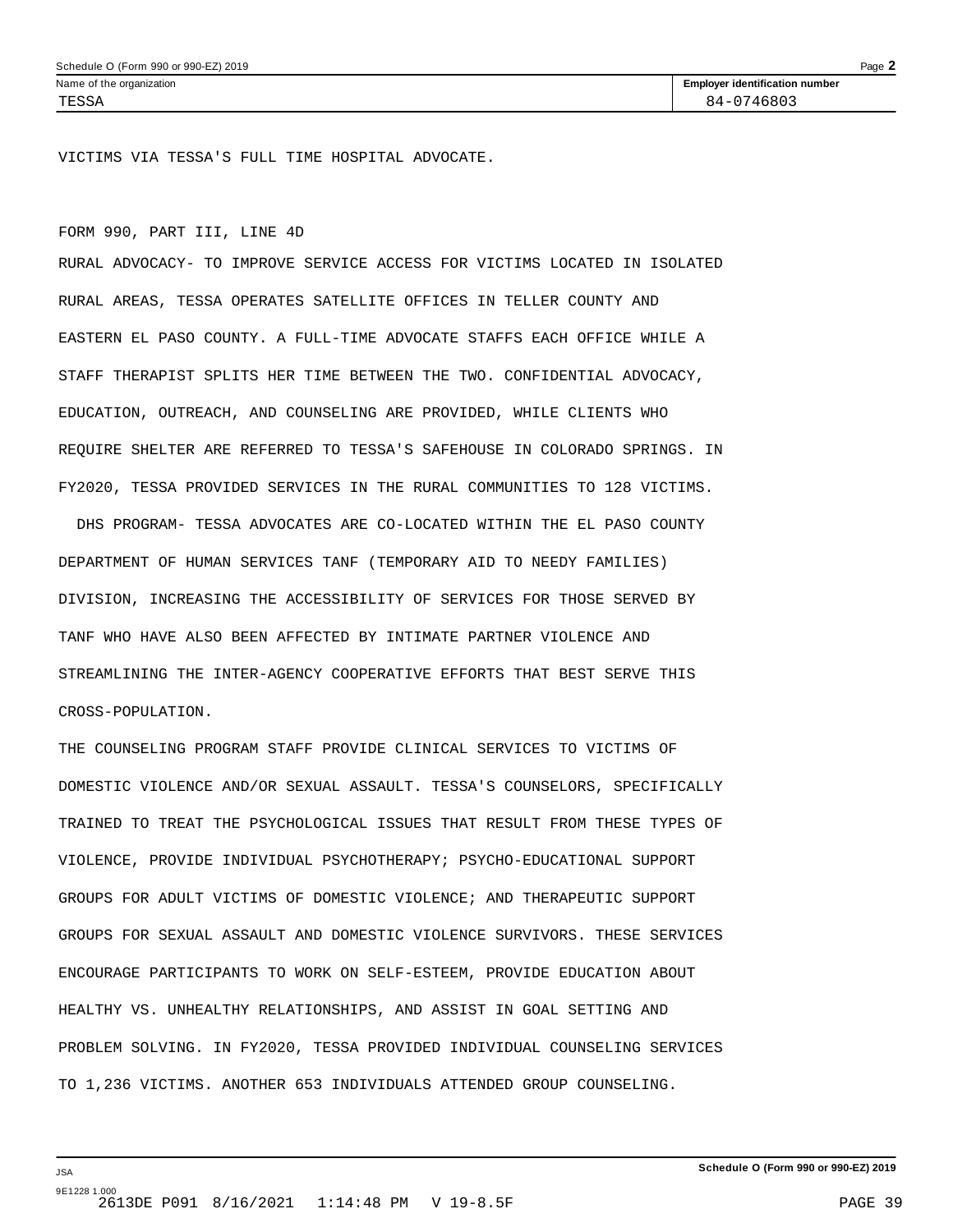TESSA PROVIDES TRAINING AND EDUCATION TO SCHOOLS, BUSINESSES, COMMUNITY ASSOCIATIONS, AND FAITH-BASED ORGANIZATIONS. IN ADDITION, TESSA STAFF WORK CLOSELY WITH MANY SCHOOLS IN OUR COMMUNITY TO PROVIDE EDUCATION AND OUTREACH TO TEACHERS, STAFF AND STUDENTS AROUND INTERPERSONAL VIOLENCE PREVENTION AND TEEN DATING VIOLENCE. IN 2020, TESSA REACHED 5,539 INDIVIDUALS THROUGH DIRECT EDUCATION AND COUNTLESS OTHERS AT LOCAL HEALTH FAIRS AND COMMUNITY AWARENESS EVENTS.

HOUSING FIRST PROGRAM - TESSA WILL ASSIST CRIME VICTIMS IN MEETING THEIR LONG-TERM HOUSING NEEDS BY PROVIDING RENTAL ASSISTANCE, MOVING ASSISTANCE, EMERGENCY HOUSING AND/OR UTILITY ASSISTANCE. IN FY2020, TESSA HELPED 73 VICTIMS' HOUSEHOLDS WITH RENTAL ASSISTANCE. CRIME VICTIMS WILL RECEIVE MOBILE ADVOCACY (MEET SURVIVORS WHERE THEY ARE IN THE COMMUNITY, HOME, OR WHEREVER IS MOST CONVENIENT AND SAFE FOR THE SURVIVOR. THE SURVIVORS HAVE A SAY IN HOW AND WHERE THE CONTACTS WILL TAKE PLACE (E.G. HOME VISITS, COFFEE SHOP, ETC) AND ADVOCATES ALONG WITH SURVIVORS CAN SAFETY PLAN TO DETERMINE WHERE MEETINGS WILL OCCUR. ACCOMPANY SURVIVORS TO MEETINGS AND APPOINTMENTS SUCH AS, ASSISTING IN THE HOUSING APPLICATION PROCESS, IF NEEDED). IN FY2020, THE MOBILE WAS NOT UTILIZED AND ALL SESSIONS WITH CLIENTS WERE COMPLETED REMOTELY OR AT THE MAIN OFFICE. LAWYERS FOR VICTIMS - TESSA WILL ASSIST CRIME VICTIMS IN ACCESSING DIRECT CIVIL LEGAL REPRESENTATION. TESSA HAS CONTINUED TO CONNECT WITH COLORADO LEGAL SERVICES, THE EL PASO COUNTY BAR ASSOCIATION, THE EL PASO COUNTY WOMEN'S BAR ASSOCIATION, AND THE PIKES PEAK JUSTICE AND PRO BONO CENTER TO BUILD CONTACTS AND RECRUIT ATTORNEYS. THE PROJECT COORDINATOR HAS REACHED OUT TO OVER 40 ATTORNEYS THROUGH MEETINGS,

JSA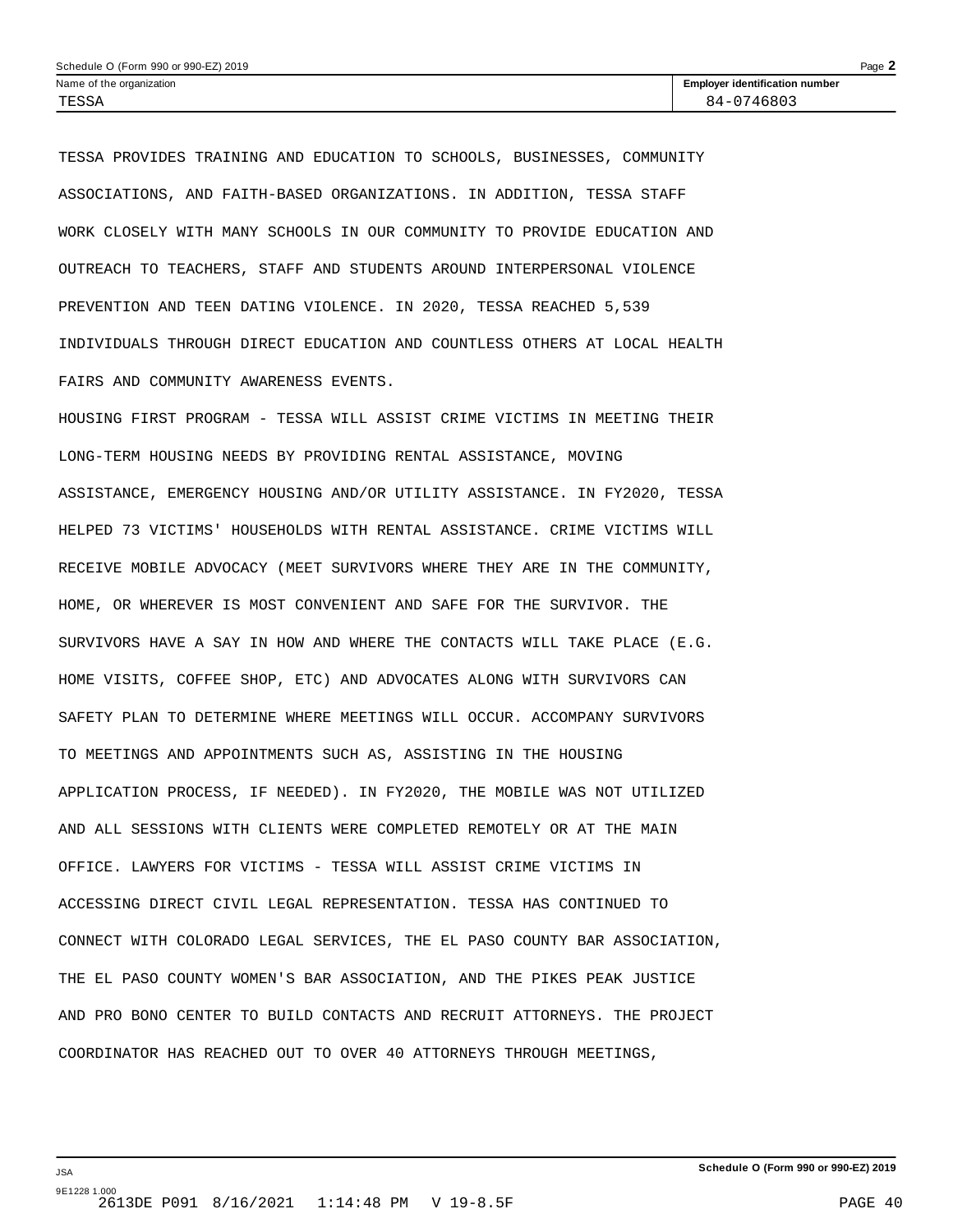COFFEES, AND LUNCHES, AND HAS SUCCESSFULLY RECRUITED 20 TO JOIN AS CONTRACT ATTORNEYS. IN FY2020, TESSA CONTRACT ATTORNEYS PROVIDED LEGAL REPRESENTATION FOR 533 INDIVIDUALS IN A PERMANENT PROTECTION ORDER HEARING.

FORM 990, PART VI, SECTION B, LINE 11 THE EXECUTIVE COMMITTEE OF THE BOARD OF DIRECTORS MEETS MONTHLY AND REVIEWS ALL FINANCIAL DOCUMENTS, INCLUDING ANNUAL AUDIT REPORT AND THE FORM 990.

FORM 990, PART VI, SECTION B, LINE 12C POTENTIAL NEW BOARD MEMBERS RECEIVE ALL POLICIES BEFORE JOINING THE BOARD. THE BOARD IS ASKED ANNUALLY TO REAFFIRM THAT THEY DO NOT HAVE INTERESTS THAT COULD GIVE RISE TO CONFLICTS OF INTEREST.

FORM 990, PART VI, SECTION B, LINE 15 TESSA USES DATA FROM CANPO (COLORADO ASSOCIATION OF NON-PROFIT ORGANIZATIONS) SURVEYS FOR COMPARABILITY OF JOB RESPONSIBILITIES AND COMPENSATION. TESSA STRIVES TO BE IN THE 25TH PERCENTILE OF OUR PEERS (SIZE & SERVICES) FOR ANNUAL SALARY RATES FOR ALL POSITIONS.

FORM 990, PART VI, SECTION C, LINE 19 TESSA'S GOVERNING DOCUMENTS, CONFLICT OF INTEREST POLICY, AND FINANCIAL STATEMENTS ARE AVAILABLE TO THE PUBLIC UPON REQUEST. CERTAIN DOCUMENTS ARE ALSO AVAILABLE ON THE ORGANIZATION'S WEBSITE.

FORM 990, PART VII, SECTION A, LINE 1 SHERRYLYNN BOYLES IS THE FORMER CEO AND TERMED 6/30/2019. SHERRYLYNN WAS